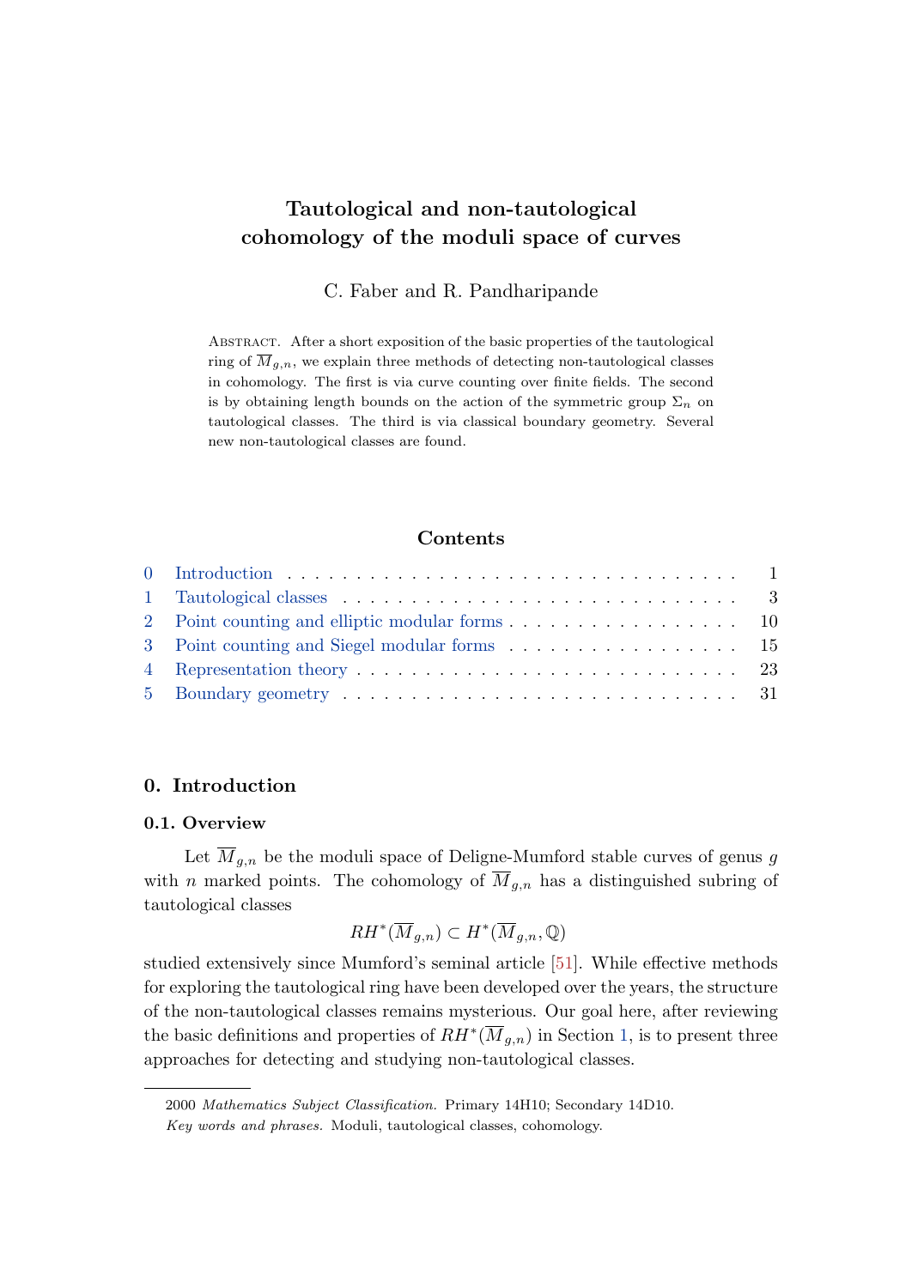<span id="page-1-0"></span>We view  $\overline{M}_{g,n}$  as a Deligne-Mumford stack. Not much is lost by considering the coarse moduli space (if the automorphism groups are not forgotten). We encourage the reader to take the coarse moduli point of view if stacks are unfamiliar.

## 0.2. Point counting and modular forms

Since the moduli space of Deligne-Mumford stable curves is defined over Z, reduction to finite fields  $\mathbb{F}_q$  is well-defined. Let  $\overline{M}_{g,n}(\mathbb{F}_q)$  denote the set of  $\mathbb{F}_q$ -points. For various ranges of g, n, and q, counting the number of points of  $\overline{M}_{g,n}(\mathbb{F}_q)$  is feasible. A wealth of information about  $H^*(\overline{M}_{g,n},\mathbb{Q})$  can be then obtained from the Lefschetz fixed point formula applied to Frobenius.

The first examples where point counting reveals non-tautological cohomology occur in genus 1. The relationship between point counting and elliptic modular forms is discussed in Section [2.](#page-9-0) By interpreting the counting results in genus 2, a conjectural description of the *entire* cohomology of  $\overline{M}_{2,n}$  has been found by Faber and van der Geer [\[19\]](#page-35-0) in terms of Siegel modular forms. The formula is consistent with point counting data for  $n \leq 25$ . In fact, large parts of the formula have been proven. The genus 2 results are presented in Section [3.](#page-14-0)

In genus 3, a more complicated investigation involving Teichmüller modular forms is required. The situation is briefly summarized in Section [3.7.](#page-21-0) As the genus increases, the connection between point counting and modular forms becomes more difficult to understand.

#### 0.3. Representation theory

The symmetric group  $\Sigma_n$  acts on  $\overline{M}_{g,n}$  by permuting the markings. As a result, an  $\Sigma_n$ -representation on  $H^*(\overline{M}_{g,n}, \mathbb{Q})$  is obtained.

Studying the  $\Sigma_n$ -action on  $H^*(\overline{M}_{g,n},\mathbb{Q})$  provides a second approach to the non-tautological cohomology. In Section [4,](#page-22-0) we establish an upper bound for the length<sup>1</sup> of the irreducible  $\Sigma_n$ -representations occurring in the tautological ring  $R^*(\overline{M}_{g,n})$ . In many cases, the bound is sharp. Assuming the conjectural formulas for  $H^*(\overline{M}_{2,n},\mathbb{Q})$  obtained by point counting, we find several classes of Hodge type which are presumably algebraic (by the Hodge conjecture) but cannot possibly be tautological, because the length of the corresponding  $\Sigma_n$ -representations is too large. The first occurs in  $M_{2,21}$ .

The proofs of the length bounds for the  $\Sigma_n$ -action on  $R^*(\overline{M}_{g,n})$  are obtained by studying representations induced from the boundary strata. The strong vanishing of Proposition 2 of [\[23\]](#page-35-0) with tautological boundary terms plays a crucial role in the argument.

<sup>&</sup>lt;sup>1</sup>The number of parts in the corresponding partition.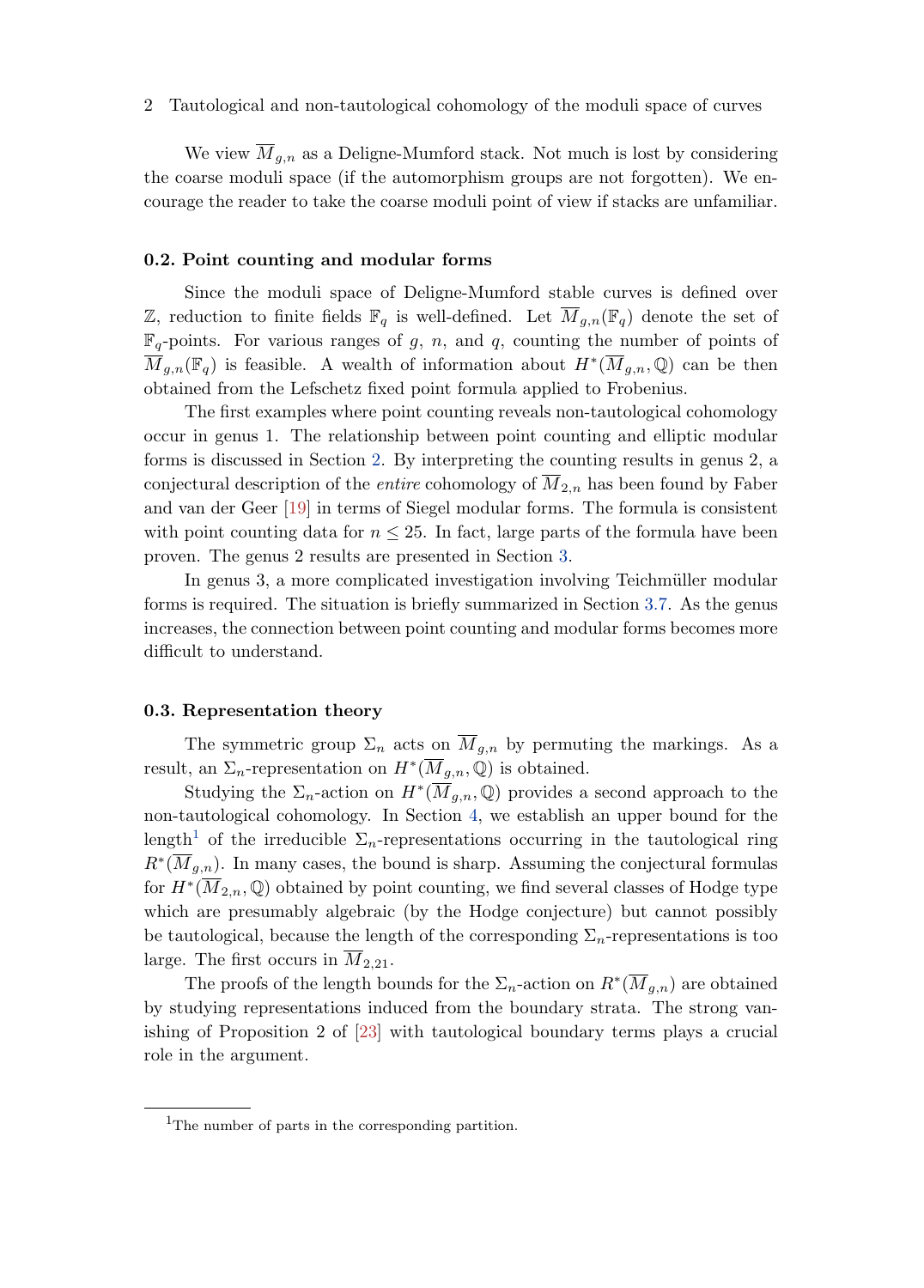#### <span id="page-2-0"></span>0.4. Boundary geometry

The existence of non-tautological cohomology classes of Hodge type was earlier established by Graber and Pandharipande [\[36\]](#page-36-0). In particular, an explicit such class in the boundary of  $\overline{M}_{2,22}$  was found. In Section [5,](#page-30-0) we revisit the nontautological boundary constructions. The old examples are obtained in simpler ways and new examples in  $\overline{M}_{2,21}$  are found. The method is by straightforward intersection theory on the moduli space of curves. Finally, we connect the boundary constructions in  $\overline{M}_{2,21}$  to the representation investigation of Section [4.](#page-22-0)

## 0.5. Acknowledgements

We thank J. Bergström, C. Consani, G. van der Geer, T. Graber, and A. Pixton for many discussions related to the cohomology of the moduli space of curves.

C.F. was supported by the Göran Gustafsson foundation for research in natural sciences and medicine and grant 622-2003-1123 from the Swedish Research Council. R.P. was partially supported by NSF grants DMS-0500187 and DMS-1001154. The paper was completed while R.P. was visiting the Instituto Superior Técnico in Lisbon with support from a Marie Curie fellowship and a grant from the Gulbenkian foundation.

## 1. Tautological classes

## 1.1. Definitions

Let  $M_{g,n}$  be the moduli space of stable curves of genus g with n marked points defined over  $\mathbb{C}$ . Let  $A^*(\overline{M}_{g,n}, \mathbb{Q})$  denote the Chow ring. The system of tautological rings is defined<sup>2</sup> to be the set of smallest  $\mathbb Q$ -subalgebras of the Chow rings,

$$
R^*(\overline{M}_{g,n}) \subset A^*(\overline{M}_{g,n},\mathbb{Q}),
$$

satisfying the following two properties:

(i) The system is closed under push-forward via all maps forgetting markings:

$$
\pi_*: R^*(\overline{M}_{g,n}) \to R^*(\overline{M}_{g,n-1}).
$$

(ii) The system is closed under push-forward via all gluing maps:

$$
\iota_*: R^*(\overline{M}_{g_1, n_1 \cup \{\star\}}) \otimes_{\mathbb{Q}} R^*(\overline{M}_{g_2, n_2 \cup \{\bullet\}}) \to R^*(\overline{M}_{g_1+g_2, n_1+n_2}),
$$

$$
\iota_*: R^*(\overline{M}_{g,n \cup \{\star,\bullet\}}) \to R^*(\overline{M}_{g+1,n}),
$$

with attachments along the markings  $\star$  and  $\bullet$ .

While the definition appears restrictive, natural algebraic constructions typically yield Chow classes lying in the tautological ring.

<sup>2</sup>We follow here the definition of tautological classes in Chow given in [\[23\]](#page-35-0). Tautological classes in cohomology are discussed in Section [1.7.](#page-8-0)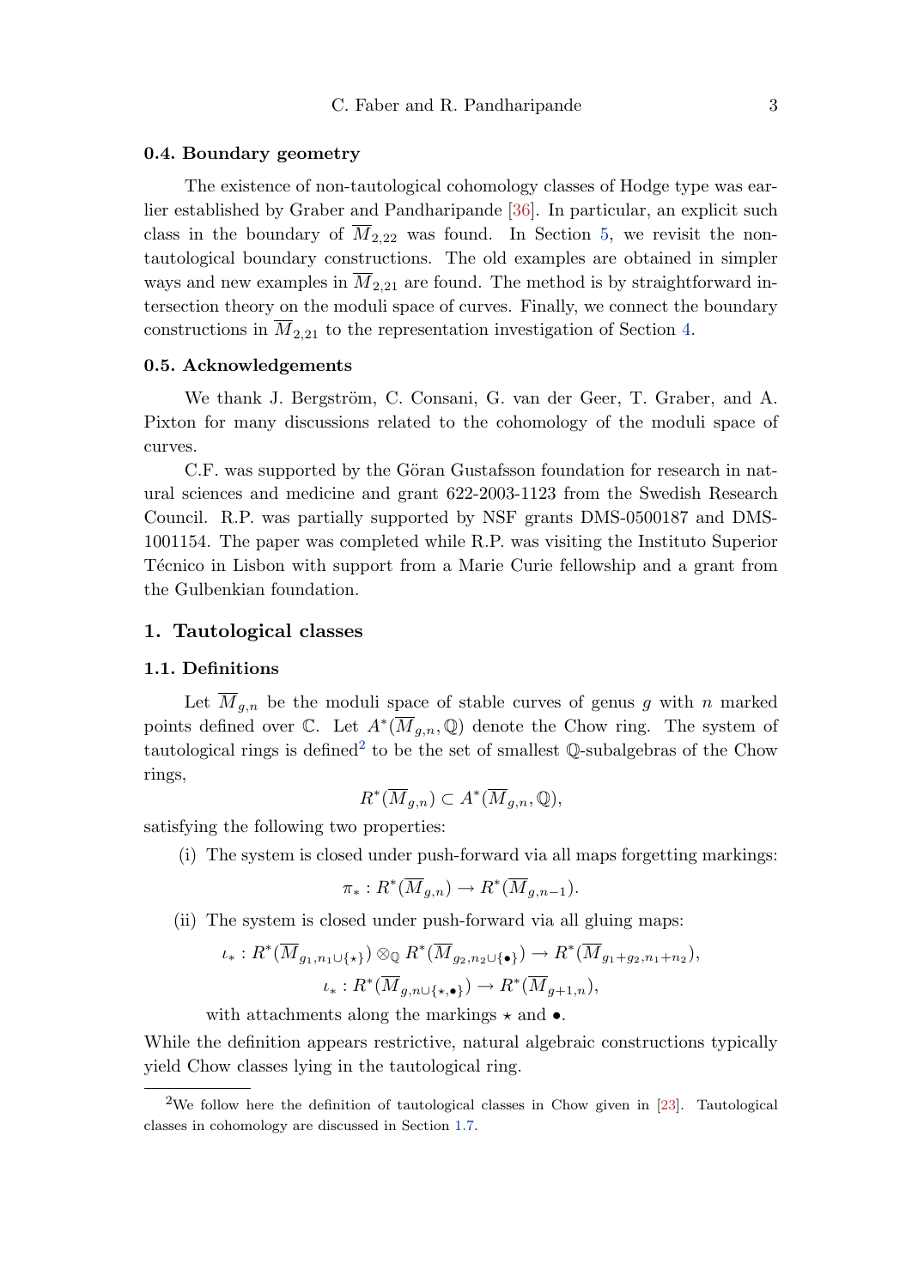#### <span id="page-3-0"></span>1.2. Basic examples

Consider first the cotangent line classes. For each marking  $i$ , let

$$
\mathbb{L}_i \to \overline{M}_{g,n}
$$

denote the associated cotangent line bundle. By definition

$$
\psi_i = c_1(\mathbb{L}_i) \in A^1(\overline{M}_{g,n}).
$$

Let  $\pi$  denote the map forgetting the last marking,

(1.1) 
$$
\pi: \overline{M}_{g,n+1} \to \overline{M}_{g,n},
$$

and let  $\iota$  denote the gluing map,

$$
\iota: \overline{M}_{g,\{1,2,\dots,i-1,\star,i+1,\dots,n\}} \times \overline{M}_{0,\{\bullet,i,n+1\}} \longrightarrow \overline{M}_{g,n+1}.
$$

The Q-multiples of the fundamental classes  $[\overline{M}_{g,n}]$  are contained in the tautological rings (as Q-multiples of the units in the subalgebras). A direct calculation shows:

$$
-\pi_*\Big(\big(\iota_*([\overline{M}_{g,n}]\times[\overline{M}_{0,3}])\big)^2\Big)=\psi_i.
$$

Hence, the cotangent line classes lie in the tautological rings,

$$
\psi_i \in R^1(\overline{M}_{g,n}) \ .
$$

Consider next the  $\kappa$  classes defined via push-forward by the forgetful map  $(1.1),$ 

$$
\kappa_j = \pi_*\big(\psi_{n+1}^{j+1}\big) \in A^j(\overline{M}_{g,n}) \ .
$$

Since  $\psi_{n+1}$  has already been shown to be tautological, the  $\kappa$  classes are tautological by property (i),

$$
\kappa_j \in R^j(\overline{M}_{g,n}) \ .
$$

The  $\psi$  and  $\kappa$  classes are very closely related.

For a nodal curve C, let  $\omega_C$  denote the dualizing sheaf. The Hodge bundle E over  $\overline{M}_{g,n}$  is the rank g vector bundle with fiber  $H^0(C, \omega_C)$  over the moduli point

$$
[C,p_1,\ldots,p_n]\in \overline{M}_{g,n} .
$$

The  $\lambda$  classes are defined by

$$
\lambda_k = c_k(\mathbb{E}) \in A^k(\overline{M}_{g,n}) \ .
$$

The Chern characters of  $E$  lie in the tautological ring by Mumford's Grothendieck-Riemann-Roch computation [\[51\]](#page-37-0). Since the  $\lambda$  classes are polynomials in the Chern characters,

$$
\lambda_k \in R^k(\overline{M}_{g,n}) \ .
$$

The  $\psi$  and  $\lambda$  classes are basic elements of the tautological ring  $R^*(\overline{M}_{g,n})$ arising very often in geometric constructions and calculations. The  $\psi$  integrals,

$$
(1.2) \qquad \qquad \int_{\overline{M}_{g,n}} \psi_1^{a_1} \cdots \psi_n^{a_n},
$$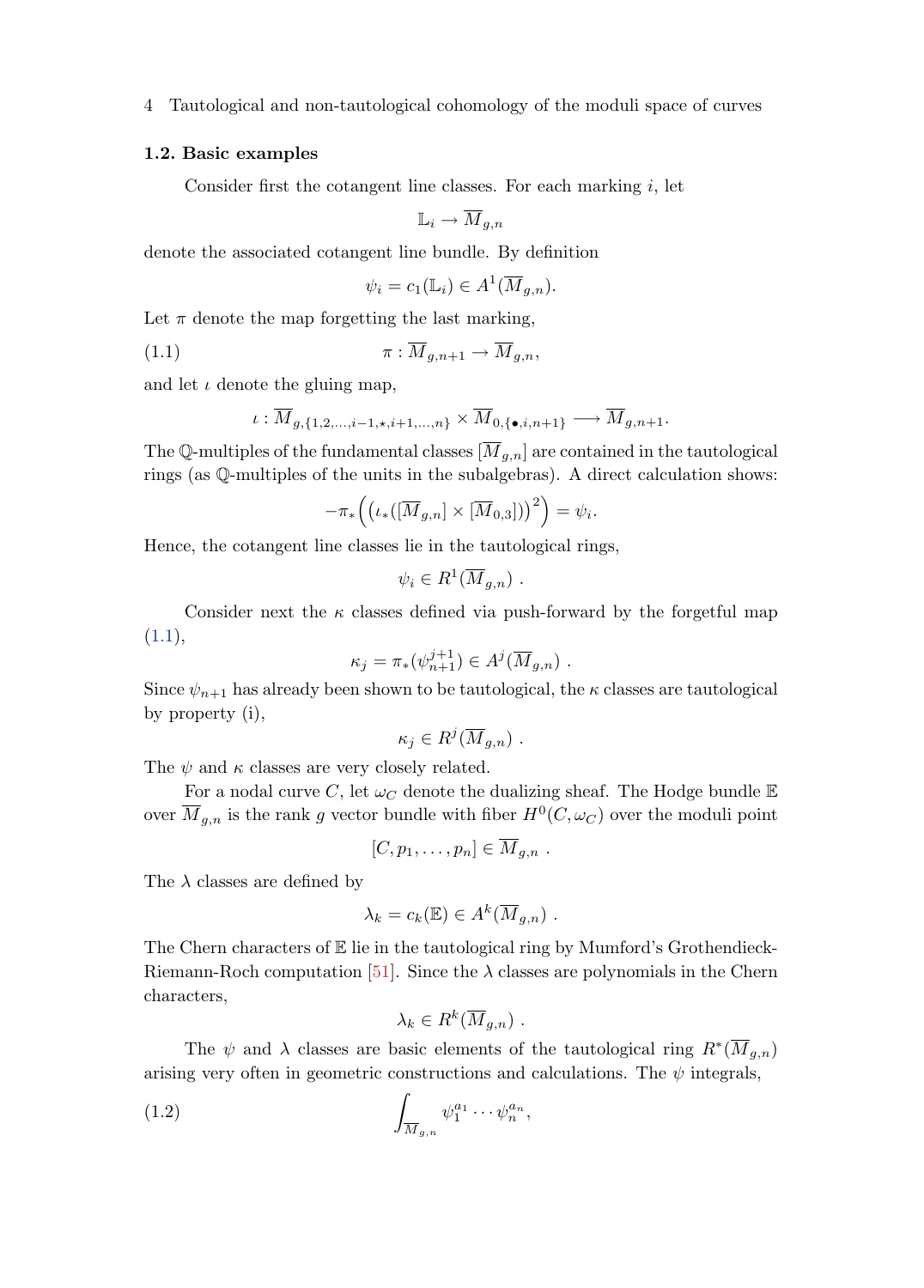<span id="page-4-0"></span>can be evaluated by KdV constraints due to Witten and Kontsevich [\[45,](#page-37-0) [66\]](#page-38-0). Other geometric approaches to the  $\psi$  integrals can be found in [\[49,](#page-37-0) [52\]](#page-37-0). In genus 0, the simple formula

$$
\int_{\overline{M}_{0,n}} \psi_1^{a_1} \cdots \psi_n^{a_n} = \binom{n-3}{a_1, \dots, a_n}
$$

holds. Non-integer values occur for the first time in genus 1,

$$
\int_{\overline{M}_{1,1}} \psi_1 = \frac{1}{24} .
$$

Hodge integrals, when the  $\lambda$  classes are included,

$$
\int_{\overline{M}_{g,n}} \psi_1^{a_1} \cdots \psi_n^{a_n} \lambda_1^{b_1} \cdots \lambda_g^{b_g},
$$

can be reduced to  $\psi$  integrals [\(1.2\)](#page-3-0) by Mumford's Grothendieck-Riemann-Roch calculation. An example of a Hodge integral evaluation<sup>3</sup> is

(1.3) 
$$
\int_{\overline{M}_g} \lambda_{g-1}^3 = \frac{|B_{2g}|}{2g} \frac{|B_{2g-2}|}{2g-2} \frac{1}{(2g-2)!}
$$

The proof of (1.3) and several other exact formulas for Hodge integrals can be found in [\[20\]](#page-35-0).

## 1.3. Strata

The boundary strata of the moduli spaces of curves correspond to stable graphs

$$
A = (V, H, L, g: V \to \mathbb{Z}_{\geq 0}, a: H \to V, i: H \to H)
$$

satisfying the following properties:

- (1) V is a vertex set with a genus function  $q$ ,
- (2)  $H$  is a half-edge set equipped with a vertex assignment  $a$  and fixed point free involution  $i$ ,
- (3) E, the edge set, is defined by the orbits of  $i$  in  $H$ ,
- (4)  $(V, E)$  define a *connected* graph,
- $(5)$  L is a set of numbered legs attached to the vertices,
- $(6)$  For each vertex v, the stability condition holds:

$$
2g(v) - 2 + n(v) > 0,
$$

where  $n(v)$  is the valence of A at v including both half-edges and legs.

The data of the topological type of a generic curve in a boundary stratum of the moduli space is recorded in the stable graph.

Let  $A$  be a stable graph. The genus of  $A$  is defined by

$$
g = \sum_{v \in V} g(v) + h^1(A).
$$

<sup>&</sup>lt;sup>3</sup>Here,  $B_{2q}$  denotes the Bernoulli number.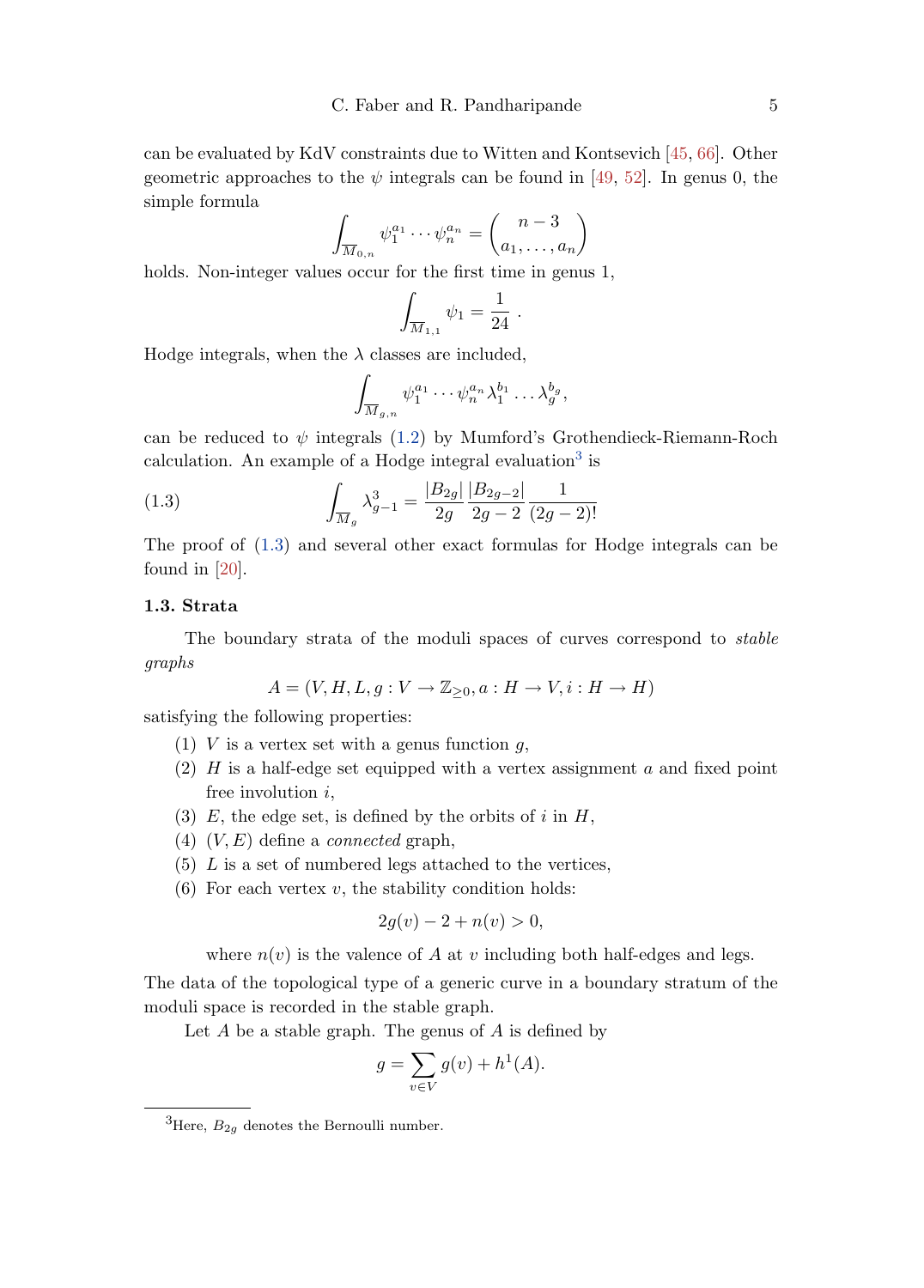<span id="page-5-0"></span>Define the moduli space  $\overline{M}_A$  by the product

$$
\overline{M}_A = \prod_{v \in V(A)} \overline{M}_{g(v), n(v)}.
$$

There is a canonical morphism<sup>4</sup>

$$
\xi_A:\overline{M}_A\to \overline{M}_{g,n}
$$

with image equal to the boundary stratum associated to the graph A. By repeated use of property (ii),

$$
\xi_{A*}[\overline{M}_A] \in R^*(\overline{M}_{g,n}) .
$$

We can now describe a set of additive generators for  $R^*(\overline{M}_{g,n})$ . Let A be a stable graph of genus q with n legs. For each vertex  $v$  of  $A$ , let

$$
\theta_v \in R^*(\overline{M}_{g(v),n(v)})
$$

be an arbitrary monomial in the  $\psi$  and  $\kappa$  classes of the vertex moduli space. The following result is proven in [\[36\]](#page-36-0).

**Theorem 1.4.**  $R^*(\overline{M}_{g,n})$  is generated additively by classes of the form

$$
\xi_{A*}\Big(\prod_{v\in V(A)}\theta_v\Big).
$$

By the dimension grading, the list of generators provided by Theorem 1.4 is finite. Hence, we obtain the following result.

**Corollary 1.5.** We have dim<sub>Q</sub>  $R^*(\overline{M}_{g,n}) < \infty$ .

#### 1.4. Further properties

The following two formal properties of the full system of tautological rings

$$
R^*(\overline{M}_{g,n}) \subset A^*(\overline{M}_{g,n}, \mathbb{Q}),
$$

are a consequence of properties (i) and (ii):

- (iii) The system is closed under pull-back via the forgetting and gluing maps.
- (iv)  $R^*(\overline{M}_{g,n})$  is an  $\mathbb{S}_n$ -module via the permutation action on the markings.

Property (iii) follows from the well-known boundary geometry of the moduli space of curves. A careful treatment using the additive basis of Theorem 1.4 can be found in [\[36\]](#page-36-0). The meaning of property (iii) for the reducible gluing is that the Künneth components of the pull-backs of tautological classes are tautological. Since the defining properties (i) and (ii) are symmetric with respect to the marked points, property (iv) holds.

<sup>&</sup>lt;sup>4</sup> To construct  $\xi_A$ , a family of stable pointed curves over  $\overline{M}_A$  is required. Such a family is easily defined by attaching the pull-backs of the universal families over each of the  $\overline{M}_{q(y),n(v)}$ along the sections corresponding to half-edges.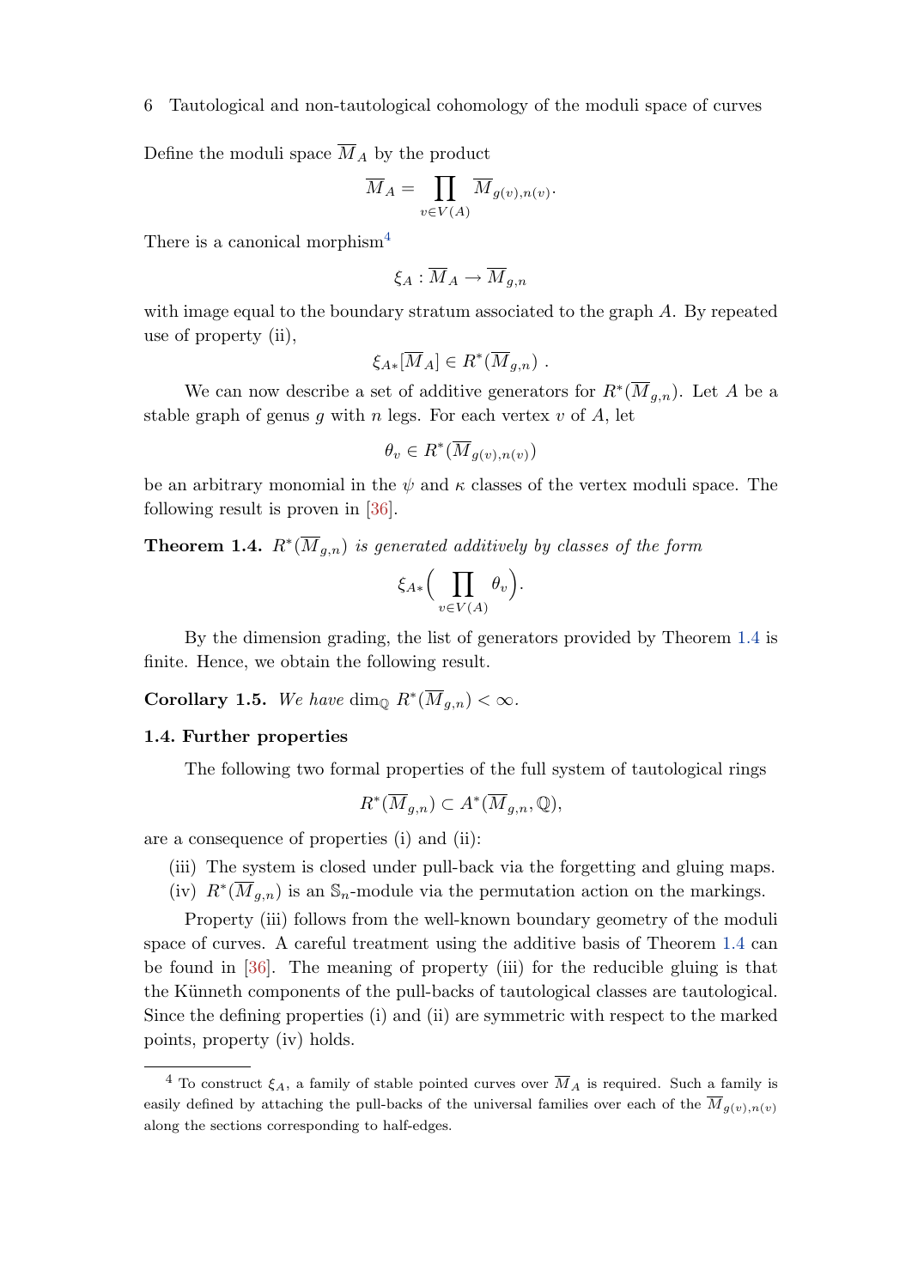#### <span id="page-6-0"></span>1.5. Pairing

Intersection theory on the moduli space  $\overline{M}_{g,n}$  yields a canonical pairing

$$
\mu: R^k(\overline{M}_{g,n}) \times R^{3g-3+n-k}(\overline{M}_{g,n}) \to \mathbb{Q}
$$

defined by

$$
\mu(\alpha,\beta)=\int_{\overline{M}_{g,n}}\alpha\cup\beta.
$$

While the pairing  $\mu$  has been speculated to be perfect in [\[21,](#page-35-0) [38,](#page-36-0) [53\]](#page-37-0), very few results are known.

The pairing  $\mu$  can be effectively computed on the generators of Theorem [1.4](#page-5-0) by the following method. The pull-back property (iii) may be used repeatedly to reduce the calculation of  $\mu$  on the generators to integrals of the form

$$
\int_{\overline{M}_{h,m}} \psi_1^{a_1} \cdots \psi_m^{a_m} \cdot \kappa_1^{b_1} \cdots \kappa_r^{b_r} .
$$

The  $\kappa$  classes can be removed to yield a sum of purely  $\psi$  integrals

$$
\int_{\overline{M}_{h,m+r}} \psi_1^{a_1} \cdots \psi_{m+r}^{a_{m+r}},
$$

see [\[3\]](#page-34-0). As discussed in Section [1.2,](#page-4-0) the  $\psi$  integrals can be evaluated by KdV constraints.

#### 1.6. Further examples

We present here two geometric constructions which also yield tautological classes. The first is via stable maps and the second via moduli spaces of Hurwitz covers.

Let X be a nonsingular projective variety, and let  $\overline{M}_{q,n}(X,\beta)$  be the moduli space of stable maps<sup>5</sup> representing  $\beta \in H_2(X,\mathbb{Z})$ . Let  $\rho$  denote the map to the moduli of curves,

$$
\rho: \overline{M}_{g,n}(X,\beta) \to \overline{M}_{g,n}.
$$

The moduli space  $\overline{M}_{g,n}(X,\beta)$  carries a virtual class

$$
[\overline{M}_{g,n}(X,\beta)]^{vir} \in A_*(\overline{M}_{g,n}(X,\beta))
$$

obtained from the canonical obstruction theory of maps.

**Theorem 1.6.** Let  $X$  be a nonsingular projective toric variety. Then,

$$
\rho_*[\overline{M}_{g,n}(X,\beta)]^{vir} \in R^*(\overline{M}_{g,n}).
$$

<sup>&</sup>lt;sup>5</sup>We refer the reader to [\[27\]](#page-36-0) for an introduction to the subject. A discussion of obstruction theories and virtual classes can be found in [\[4,](#page-34-0) [5,](#page-34-0) [47\]](#page-37-0).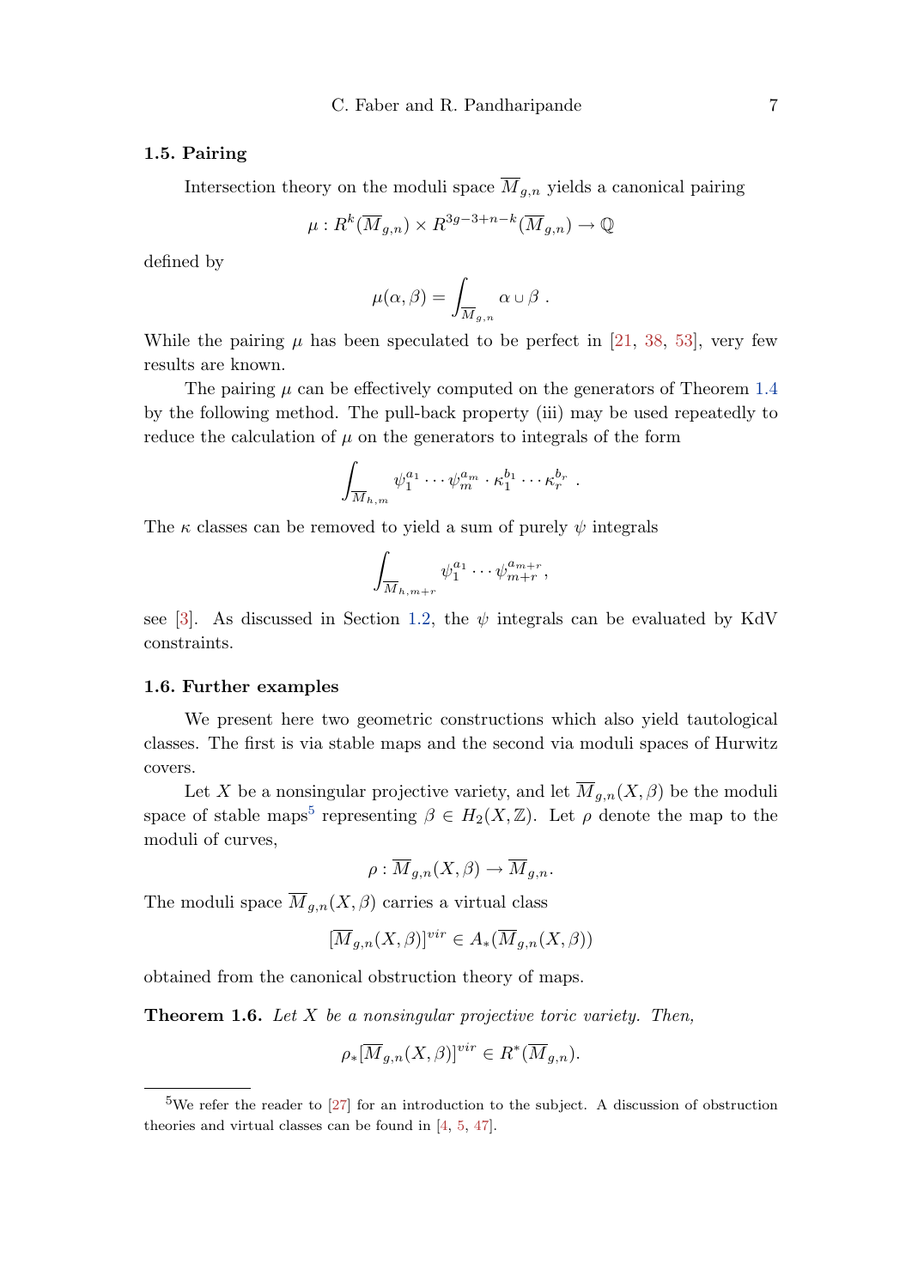<span id="page-7-0"></span>The proof follows directly from the virtual localization formula of [\[35\]](#page-36-0). If  $[C] \in M_q$  is a general moduli point, then

$$
\rho_*[\overline{M}_g(C,1)]^{vir} = [C] \in A^{3g-3}(\overline{M}_g).
$$

Since not all of  $A^{3g-3}(\overline{M}_g)$  is expected to be tautological, Theorem [1.6](#page-6-0) is unlikely to hold for C. However, the result perhaps holds for a much more general class of varieties X. In fact, we do not know  $6$  any nonsingular projective variety defined over  $\overline{\mathbb{Q}}$  for which Theorem [1.6](#page-6-0) is expected to be false.

The moduli spaces of Hurwitz covers of  $\mathbb{P}^1$  also define natural classes on the moduli space of curves. Let  $\mu^1, \ldots, \mu^m$  be m partitions of equal size d satisfying

$$
2g - 2 + 2d = \sum_{i=1}^{m} \left( d - \ell(\mu^{i}) \right),
$$

where  $\ell(\mu^i)$  denotes the length of the partition  $\mu^i$ . The moduli space of Hurwitz covers,

$$
H_g(\mu^1,\ldots,\mu^m)
$$

parameterizes morphisms,

$$
f:C\rightarrow \mathbb{P}^1,
$$

where C is a complete, connected, nonsingular curve with marked profiles  $\mu^1, \ldots, \mu^m$ over m ordered points of the target (and no ramifications elsewhere). The moduli space of Hurwitz covers is a dense open set of the compact moduli space of admissible covers [\[39\]](#page-36-0),

$$
H_g(\mu^1,\ldots,\mu^m) \subset \overline{H}_g(\mu^1,\ldots,\mu^m).
$$

Let  $\rho$  denote the map to the moduli of curves,

$$
\rho: \overline{H}_g(\mu^1,\ldots,\mu^m) \to \overline{M}_{g,\sum_{i=1}^m \ell(\mu^i)}.
$$

The following is a central result of [\[23\]](#page-35-0).

Theorem 1.7. The push-forwards of the fundamental classes lie in the tautological ring,

$$
\rho_*[\overline{H}_g(\mu^1,\ldots,\mu^m)] \in R^*(\overline{M}_{g,\sum_{i=1}^m \ell(\mu^i)})
$$

The admissible covers in Theorem 1.7 are of  $\mathbb{P}^1$ . The moduli spaces of admissible covers of higher genus targets can lead to non-tautological classes [\[36\]](#page-36-0).

$$
\rho_*[\overline{M}_{g,n}(X,\beta)]^{vir} \notin RH^*(\overline{M}_{g,n}).
$$

See [\[46\]](#page-37-0) for a discussion.

 $6$  We do not know any examples at all of nonsingular projective X where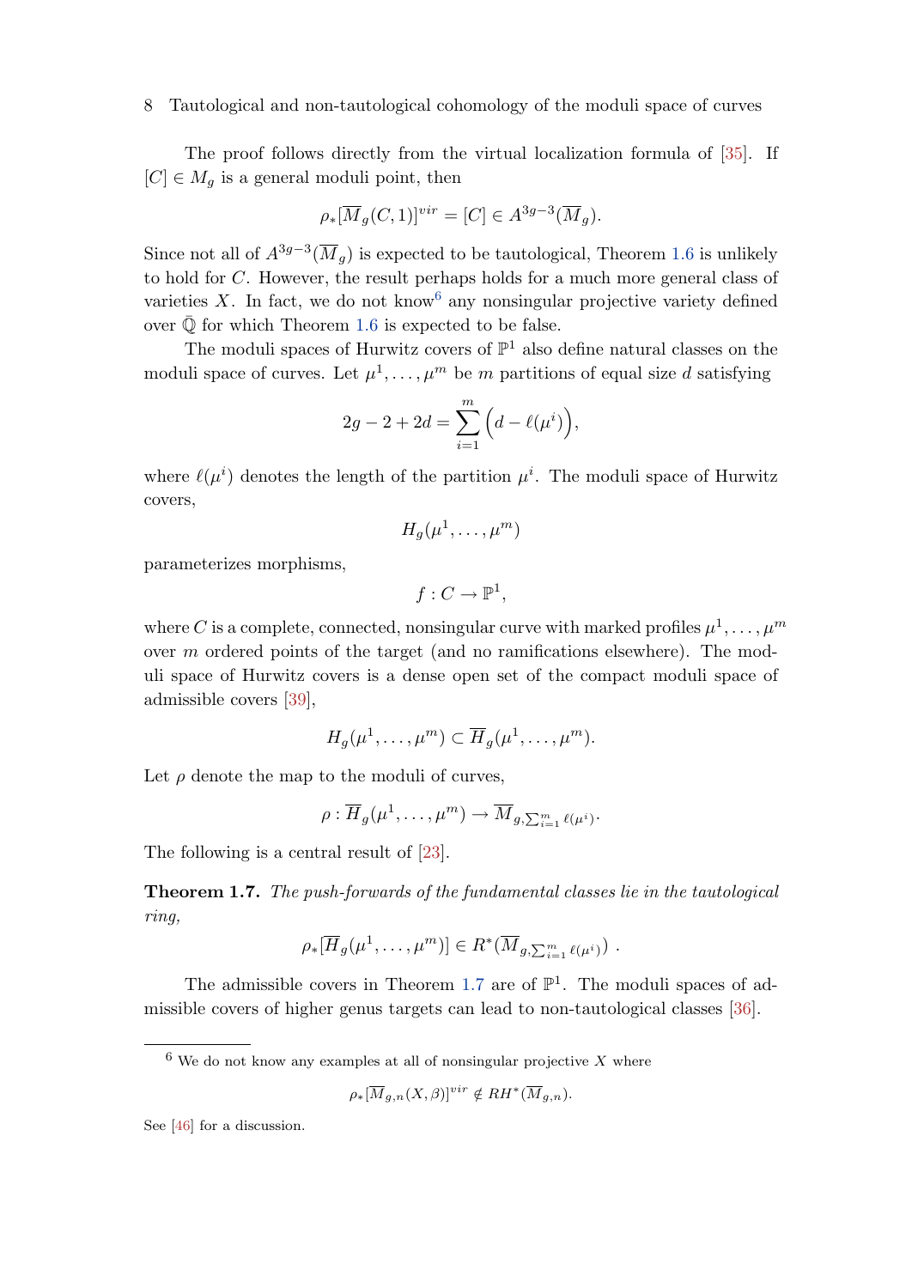#### <span id="page-8-0"></span>1.7. Tautological rings

The tautological subrings

(1.8) 
$$
RH^*(\overline{M}_{g,n}) \subset H^*(\overline{M}_{g,n},\mathbb{Q})
$$

are defined to be the images of  $R^*(\overline{M}_{g,n})$  under the cycle class map

 $A^*(\overline{M}_{g,n}, \mathbb{Q}) \to H^*(\overline{M}_{g,n}, \mathbb{Q})$ .

The tautological rings  $RH^*(\overline{M}_{g,n})$  could alternatively be defined as the smallest system of subalgebras (1.8) closed under push-forward by all forgetting and gluing maps (properties (i) and (ii)). Properties (iii) and (iv) also hold for  $RH^*(\overline{M}_{g,n})$ .

Tautological rings in Chow and cohomology may be defined for all stages of the standard moduli filtration:

(1.9) 
$$
\overline{M}_{g,n} \supset M_{g,n}^c \supset M_{g,n}^{rt}.
$$

Here,  $M_{g,n}^c$  is the moduli space of stable curves of compact type (curves with tree dual graphs, or equivalently, with compact Jacobians), and  $M_{g,n}^{rt}$  is the moduli space of stable curves with rational tails (the preimage of the moduli space of nonsingular curves  $M_g \subset \overline{M}_g$ . The tautological rings

$$
R^*(M_{g,n}^c) \subset A^*(M_{g,n}^c, \mathbb{Q}), \quad RH^*(M_{g,n}^c) \subset H^*(M_{g,n}^c, \mathbb{Q}),
$$
  

$$
R^*(M_{g,n}^{rt}) \subset A^*(M_{g,n}^{rt}, \mathbb{Q}), \quad RH^*(M_{g,n}^{rt}) \subset H^*(M_{g,n}^{rt}, \mathbb{Q})
$$

are all defined as the images of  $R^*(\overline{M}_{g,n})$  under the natural restriction and cycle class maps.

Of all the tautological rings, the most studied case by far is  $R^*(M_g)$ . A complete (conjectural) structure of  $R^*(M_g)$  is proposed in [\[18\]](#page-35-0) with important advances made in [\[42,](#page-37-0) [48,](#page-37-0) [50\]](#page-37-0). Conjectures for the compact type cases  $R^*(M_{g,n}^c)$ can be found in [\[21\]](#page-35-0). See [\[22,](#page-35-0) [54,](#page-37-0) [55\]](#page-37-0) for positive results for compact type. Tavakol [\[60,](#page-37-0) [61\]](#page-38-0) has recently proved that  $R^*(M_{1,n}^c)$  and  $R^*(M_{2,n}^{rt})$  are Gorenstein, with socles in degrees  $n - 1$  and n, respectively.

#### 1.8. Hyperelliptic curves

As an example, we calculate the class of the hyperelliptic locus

$$
H_g \subset M_g
$$

following [\[51\]](#page-37-0).

Over the moduli point  $[C, p] \in M_{q,1}$  there is a canonical map

$$
\phi: H^0(C, \omega_C) \to H^0(C, \omega_C/\omega_C(-2p))
$$

defined by evaluating sections of  $\omega_C$  at the marking  $p \in C$ . If we define  $\mathbb J$  to be the rank 2 bundle over  $M_{g,1}$  with fiber  $H^0(C, \omega_C/\omega_C(-2p))$  over  $[C, p]$ , then we obtain a morphism

 $\phi : \mathbb{E} \to \mathbb{J}$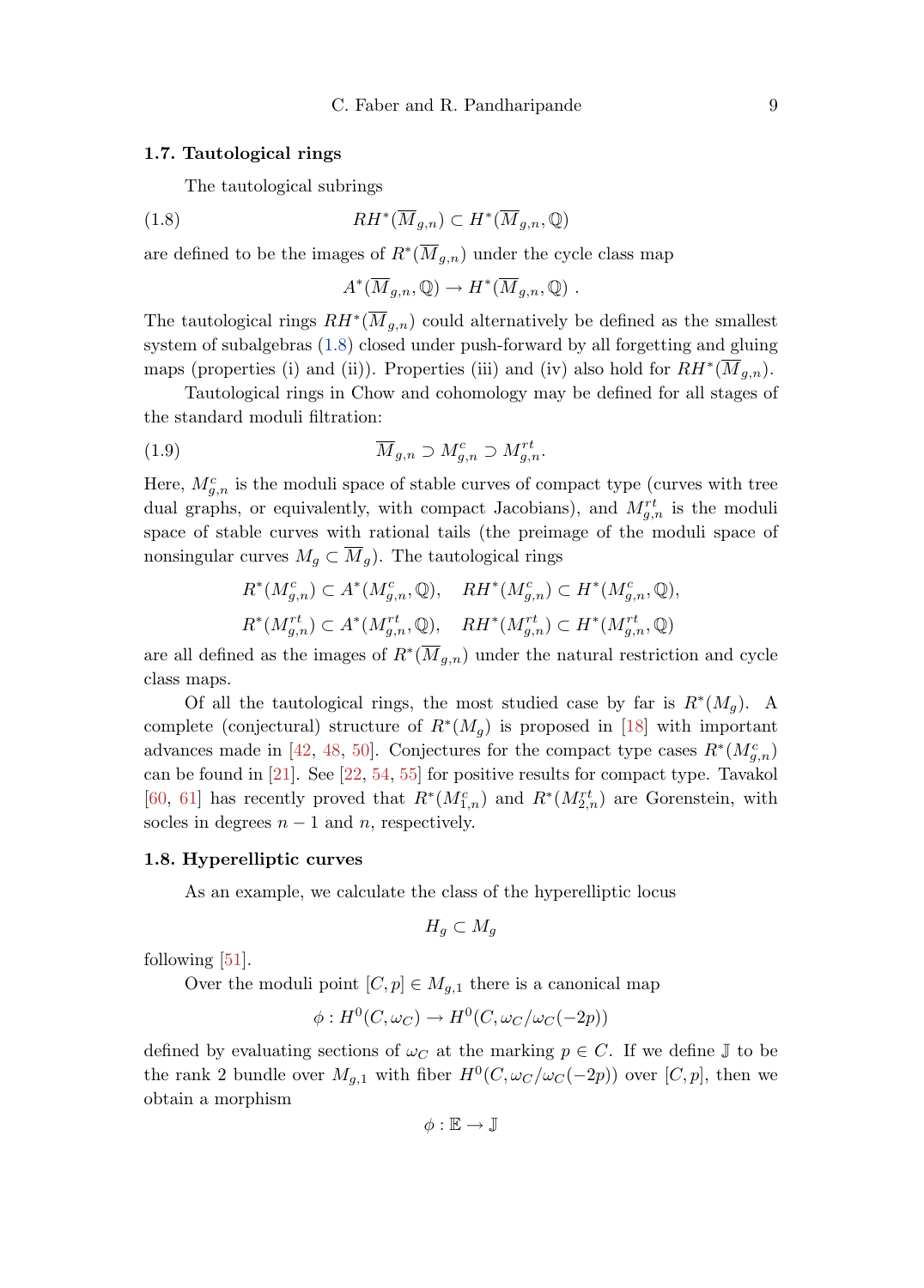<span id="page-9-0"></span>over  $M_{g,1}$ . By classical curve theory, the map  $\phi$  fails to be surjective precisely when C is hyperelliptic and  $p \in C$  is a Weierstrass point. Let

$$
\Delta\subset M_{g,1}
$$

be the degeneracy locus of  $\phi$  of pure codimension  $g - 1$ . By the Thom-Porteous formula [\[26\]](#page-36-0),

$$
[\Delta] = \left(\frac{c(\mathbb{E}^*)}{c(\mathbb{J}^*)}\right)_{g-1} \ .
$$

By using the jet bundle sequence

$$
0 \to \mathbb{L}_1^2 \to \mathbb{J} \to \mathbb{L}_1 \to 0,
$$

we conclude

$$
[\Delta] = \left(\frac{1 - \lambda_1 + \lambda_2 - \lambda_3 + \ldots + (-1)^g \lambda_g}{(1 - \psi_1)(1 - 2\psi_1)}\right)_{g-1} \in R^{g-1}(M_{g,1}) \; .
$$

To find a formula for the hyperelliptic locus, we view

$$
\pi: M_{g,1} \to M_g
$$

as the universal curve over moduli space. Since each hyperelliptic curve has  $2g + 2$ Weierstrass points,

$$
[H_g] = \frac{1}{2g+2} \pi_*([\Delta]) \in R^{g-2}(M_g) .
$$

By Theorem [1.7,](#page-7-0) the class of the closure of the hyperelliptic locus is also tautological,

$$
[\overline{H}_g] \in R^{g-2}(\overline{M}_g),
$$

but no simple formula is known to us.

## 2. Point counting and elliptic modular forms

## 2.1. Elliptic modular forms

We present here an introduction to the close relationship between modular forms and the cohomology of moduli spaces. The connection is most direct between elliptic modular forms and moduli spaces of elliptic curves.

Classically, a modular form is a holomorphic function  $f$  on the upper half plane

$$
\mathbb{H} = \{ z \in \mathbb{C} : \operatorname{Im} z > 0 \}
$$

with an amazing amount of symmetry. Precisely, a modular form of weight  $k \in \mathbb{Z}$ satisfies the functional equation

$$
f\left(\frac{az+b}{cz+d}\right) = (cz+d)^k f(z)
$$

for all  $z \in \mathbb{H}$  and all  $\begin{pmatrix} a & b \\ c & d \end{pmatrix} \in \mathsf{SL}(2,\mathbb{Z})$ . By the symmetry for  $\begin{pmatrix} -1 & 0 \\ 0 & -1 \end{pmatrix}$ ,

$$
f(z) = (-1)^k f(z),
$$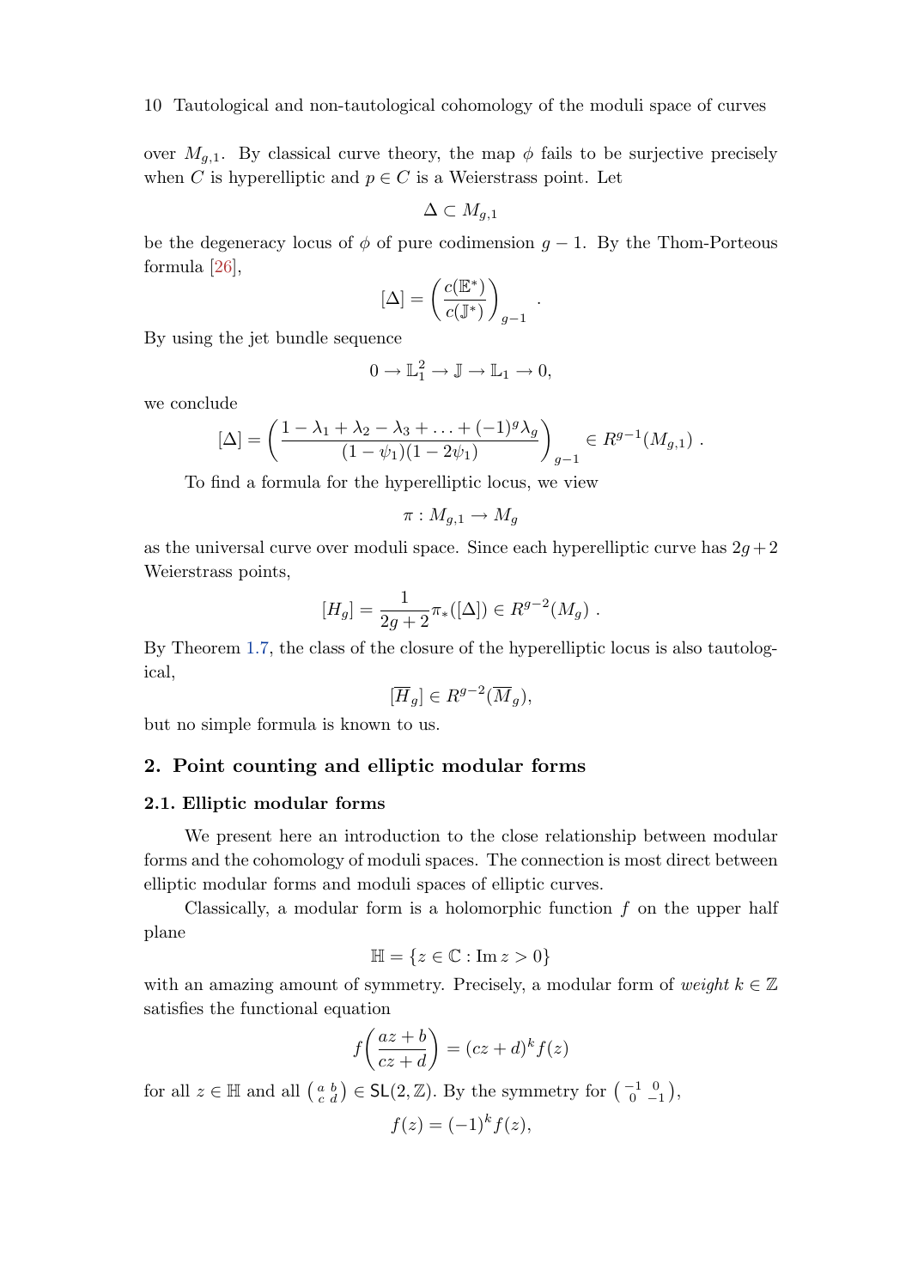<span id="page-10-0"></span>so k must be even. Using  $\left(\begin{smallmatrix} 1 & 1 \\ 0 & 1 \end{smallmatrix}\right)$ , we see

$$
f(z+1) = f(z),
$$

so f can be written as a function of  $q = \exp(2\pi i z)$ . We further require f to be holomorphic at  $q = 0$ . The Fourier expansion is

$$
f(q) = \sum_{n=0}^{\infty} a_n q^n.
$$

If  $a_0$  vanishes, f is called a *cusp* form (of weight k for  $SL(2, \mathbb{Z})$ ).

Well-known examples of modular forms are the Eisenstein series<sup>7</sup>

$$
E_k(q) = 1 - \frac{2k}{B_k} \sum_{n=1}^{\infty} \sigma_{k-1}(n) q^n
$$

of weight  $k \geq 4$  and the discriminant cusp form

(2.1) 
$$
\Delta(q) = \sum_{n=1}^{\infty} \tau(n) q^n = q \prod_{n=1}^{\infty} (1 - q^n)^{24}
$$

of weight 12 with the Jacobi product expansion (defining the Ramanujan  $\tau$ function). In both of the above formulas, the right sides are the Fourier expansions.

Let  $M_k$  be the vector space of holomorphic modular forms of weight k for  $SL(2,\mathbb{Z})$ . The ring of modular forms is freely generated [\[44,](#page-37-0) Exc. III.2.5] by  $E_4$ and  $E_6$ ,

$$
\bigoplus_{k=0}^{\infty} M_k = \mathbb{C}[E_4, E_6],
$$

and the ideal  $\bigoplus_k S_k$  of cusp forms is generated by  $\Delta$ . Let  $m_k = \dim M_k$  and  $s_k = m_k - 1.$ 

For every positive integer  $n$ , there exists a naturally defined *Hecke operator* 

$$
T_n: M_k \to M_k .
$$

The  $T_n$  commute with each other and preserve the subspace  $S_k$ . Moreover,  $S_k$ has a basis of simultaneous eigenforms, which are orthogonal with respect to the Petersson inner product and can be normalized to have  $a_1 = 1$ . The  $T_n$ -eigenvalue of such an eigenform equals its *n*-th Fourier coefficient  $[44, Prop. III.40]$ .

#### 2.2. Point counting in genus 1

While the moduli space  $M_{1,1}$  of elliptic curves can be realized over  $\mathbb C$  as the analytic space  $\mathbb{H}/\mathsf{SL}(2,\mathbb{Z})$ , we will view  $M_{1,1}$  here as an algebraic variety over a field  $k$  or a stack over  $\mathbb{Z}$ .

Over  $\overline{k}$ , the *j*-invariant classifies elliptic curves, so

$$
M_{1,1} \cong_{\overline{k}} \mathbb{A}^1
$$

<sup>&</sup>lt;sup>7</sup> Recall the Bernoulli numbers  $B_k$  are given by  $\frac{x}{e^x-1} = \sum B_k \frac{x^k}{k!}$  $\frac{x^n}{k!}$  and  $\sigma_m(n)$  is the sum of the  $m$ -th powers of the positive divisors of  $n$ .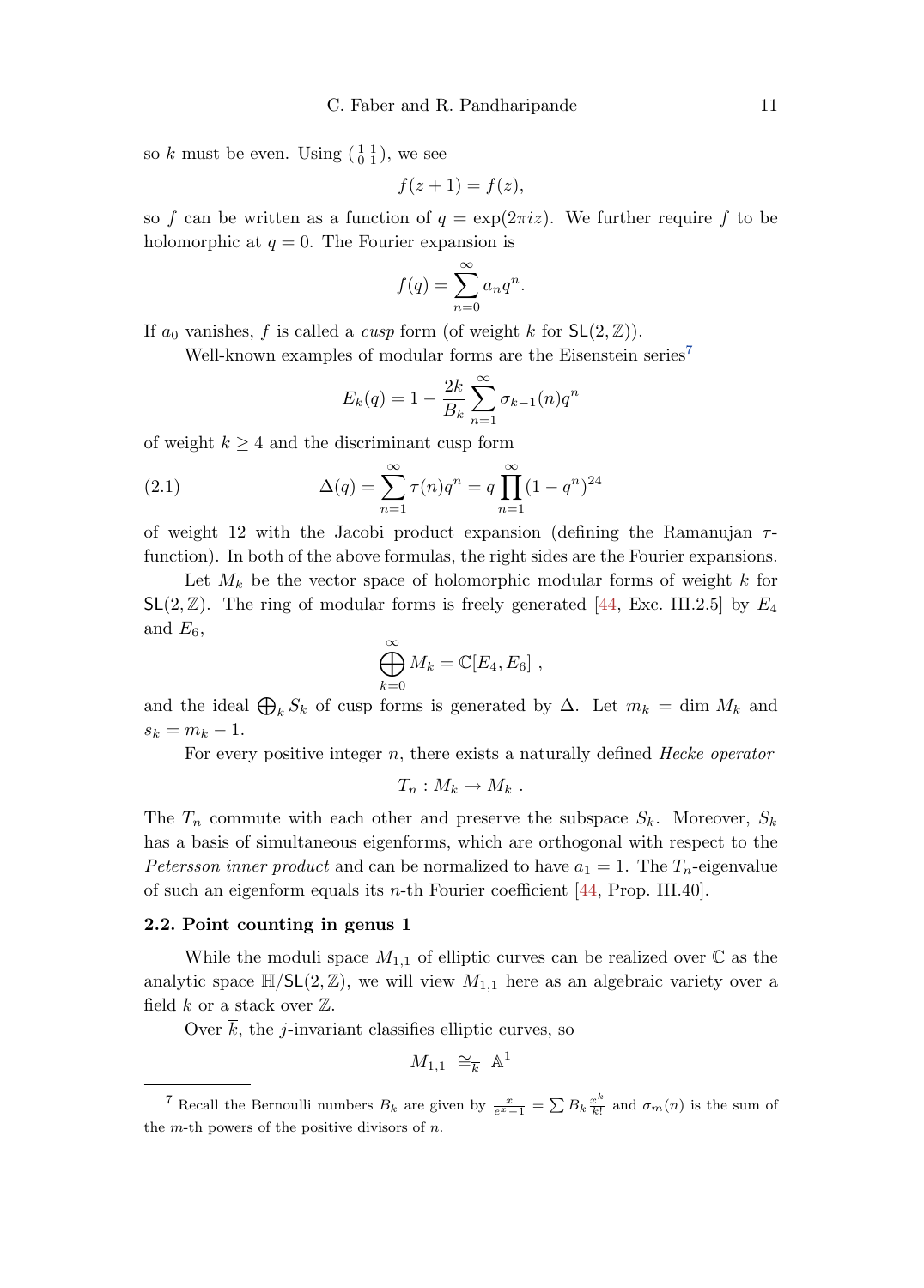<span id="page-11-0"></span>as a coarse moduli space. But what happens over a finite field  $\mathbb{F}_p$ , where p is a prime number? Can we calculate  $\#M_{1,1}(\mathbb{F}_p)$ ? If we count elliptic curves E over  $\mathbb{F}_p$  (up to  $\mathbb{F}_p$ -isomorphism) with weight factor

$$
\frac{1}{\# \text{Aut}_{\mathbb{F}_p}(E)} ,
$$

we obtain the expected result.

**Proposition 2.3.** We have  $\#M_{1,1}(\mathbb{F}_p) = p$ .

*Proof.* The counting is very simple for  $p \neq 2$ . Given an elliptic curve with a point  $z \in E$  defined over  $\mathbb{F}_p$ , we obtain a degree 2 morphism

$$
\phi:E\to \mathbb{P}^1
$$

from the linear series associated to  $\mathcal{O}_E(2z)$ . If we view the image of z as  $\infty \in \mathbb{P}^1$ , the branched covering  $\phi$  expresses  $E$  in Weierstrass form,

$$
y^2 = x^3 + ax^2 + bx + c \quad \text{with} \quad a, b, c \in \mathbb{F}_p,
$$

where the cubic on the right has distinct roots in  $\overline{\mathbb{F}}_p$ . The number of monic cubics in x is  $p^3$ , the number with a single pair of double roots is  $p^2 - p$ , and the number with a triple root is p. Hence, the number of Weierstrass forms is  $p^3 - p^2$ .

Since only  $\infty \in \mathbb{P}^1$  is distinguished, we must further divide by the group of affine transformations of

$$
\mathbb{A}^1=\mathbb{P}^1\setminus\{\infty\}
$$

over  $\mathbb{F}_p$ . Since the order of the affine transformation group is  $p^2 - p$ , we conclude

#
$$
M_{1,1}(\mathbb{F}_p) = \frac{p^3 - p^2}{p^2 - p} = p
$$
.

We leave to the reader to check the above counting weights curves by the factor (2.2). We also leave the  $p = 2$  case to the reader.

Motivated by Proposition 2.3, we will study the number of points of  $M_{1,n}(\mathbb{F}_p)$ weighted by the order of the  $\mathbb{F}_p$ -automorphism group of the marked curve. For example,

$$
\#M_{1,6}(\mathbb{F}_2)=0,
$$

since an elliptic curve E over  $\mathbb{F}_2$  contains at most 5 distinct points by the Weil bound [\[40,](#page-36-0) Exc. V.1.10],

$$
|\#E(\mathbb{F}_2) - (2+1)| \leq 2\sqrt{2}.
$$

To investigate the behavior of  $M_{1,n}(\mathbb{F}_p)$ , we can effectively enumerate *n*pointed elliptic curves over  $\mathbb{F}_p$  by computer. Interpreting the data, we find for  $n \leq 10$ ,

$$
\#M_{1,n}(\mathbb{F}_p) = f_n(p),
$$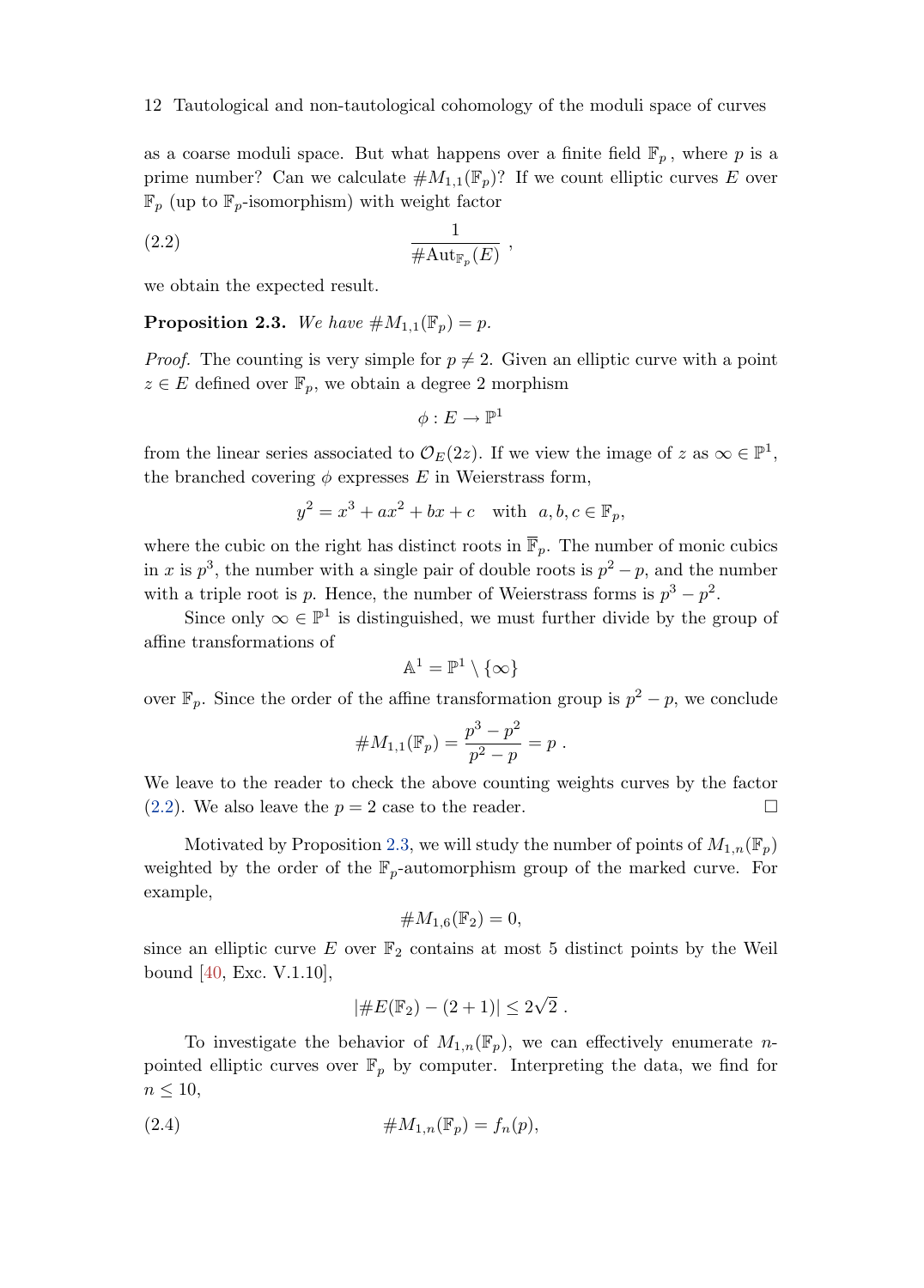<span id="page-12-0"></span>where  $f_n$  is a monic polynomial of degree n with integral coefficients. The moduli spaces  $M_{1,n}$  are rational varieties [\[6\]](#page-34-0) for  $n \leq 10$ . The polynomiality [\(2.4\)](#page-11-0) has been proved directly by Bergström  $[8, §15]$  using geometric constructions (as in the proof of Proposition [2.3\)](#page-11-0). However for  $n = 11$ , the computer counts exclude the possibility of a degree 11 polynomial for  $\#M_{1,11}(\mathbb{F}_p)$ . The data suggest

(2.5) 
$$
\#M_{1,11}(\mathbb{F}_p) = f_{11}(p) - \tau(p).
$$

For higher  $n$ , the  $p$ -th Fourier coefficients of the other Hecke cusp eigenforms eventually appear in the counting as well (multiplied with polynomials in  $p$ ).

## 2.3. Cohomology of local systems

To understand what is going on, we recall the number of points of  $M_{1,n}$ over  $\mathbb{F}_p$  equals the trace of Frobenius on the Euler characteristic of the compactly supported  $\ell$ -adic cohomology of  $M_{1,n}$ . The Euler characteristic has good additivity properties and the multiplicities in applying the Lefschetz fixed point formula to  $Frob<sub>p</sub>$  are all equal to 1. The cohomology of projective space yields traces which are polynomial in p,

$$
\# \mathbb{P}^n(\mathbb{F}_p) = p^n + p^{n-1} + \dots + p + 1,
$$

since the trace of Frobenius on the Galois representation  $\mathbb{Q}_{\ell}(-i)$  equals  $p^i$ .

As is well-known, the fundamental class of an algebraic subvariety is of Tate type (fixed by the Galois group). The Tate conjecture essentially asserts the converse. If equation (2.5) holds for all p, then  $\#M_{1,11}(\mathbb{F}_p)$  will fail to fit a degree 11 polynomial (even for all but finitely many  $p$ ). We can then conclude  $M_{1,11}$ possesses cohomology not represented by algebraic classes defined over Q. Such cohomology, in particular, can not be tautological.

In fact, the moduli space  $M_{1,n}(\mathbb{C})$  has cohomology related to cusp forms. The simplest connection is the construction of a holomorphic differential form on  $M_{1,11}$  from the discriminant [\(2.1\)](#page-10-0). We view  $M_{1,11}$  as an open subset<sup>8</sup>

$$
M_{1,11} \subset \frac{\mathbb{H} \times \mathbb{C}^{10}}{\mathsf{SL}(2,\mathbb{Z}) \ltimes (\mathbb{Z}^2)^{10}}.
$$

The multiplication in the semidirect product  $SL(2, \mathbb{Z}) \ltimes (\mathbb{Z}^2)^{10}$  is defined by the following formula

$$
\begin{aligned}\n\left( \begin{pmatrix} a' & b' \\ c' & d' \end{pmatrix}, (x'_1, y'_1), \dots, (x'_{10}, y'_{10}) \right) \cdot \left( \begin{pmatrix} a & b \\ c & d \end{pmatrix}, (x_1, y_1), \dots, (x_{10}, y_{10}) \right) &= \\
\left( \begin{pmatrix} a' & b' \\ c' & d' \end{pmatrix} \cdot \begin{pmatrix} a & b \\ c & d \end{pmatrix}, (x'_1, y'_1) + \rho \begin{pmatrix} a' & b' \\ c' & d' \end{pmatrix} \cdot (x_1, y_1), \dots, \\
(x'_{10}, y'_{10}) + \rho \begin{pmatrix} a' & b' \\ c' & d' \end{pmatrix} (x_{10}, y_{10}) \right)\n\end{aligned}
$$

 ${}^{8}$ In fact,  $M_{1,11}$  is the open set obtained by removing lattice translates of zero sections and diagonal loci from the right side.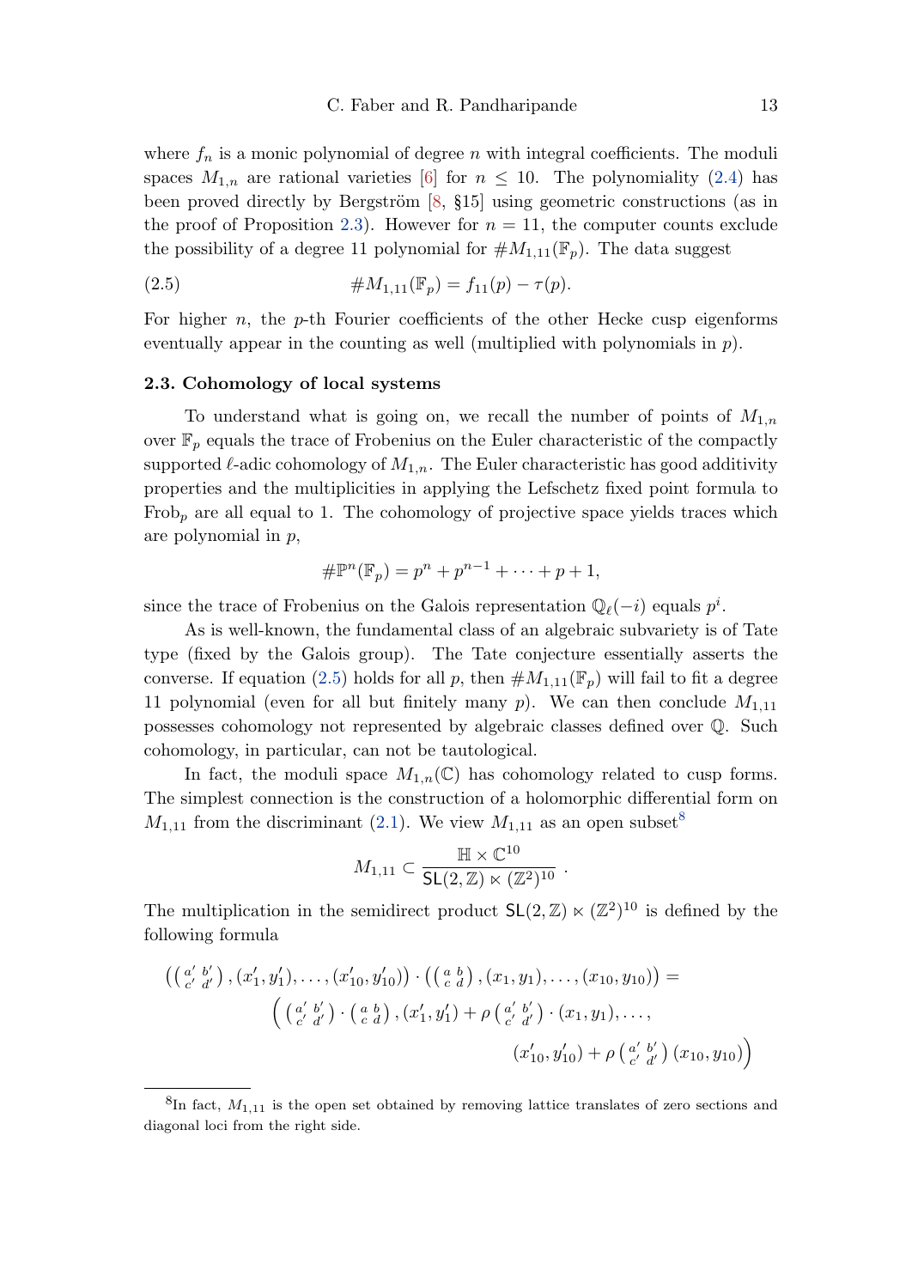<span id="page-13-0"></span>where  $\rho$  is conjugate to the standard representation

(2.6) 
$$
\rho\left(\begin{smallmatrix} a & b \\ c & d \end{smallmatrix}\right) = \left(\begin{smallmatrix} 1 & 0 \\ 0 & -1 \end{smallmatrix}\right) \cdot \left(\begin{smallmatrix} a & b \\ c & d \end{smallmatrix}\right) \cdot \left(\begin{smallmatrix} 1 & 0 \\ 0 & -1 \end{smallmatrix}\right) = \left(\begin{smallmatrix} a & -b \\ -c & d \end{smallmatrix}\right) .
$$

As usual,  $SL(2,\mathbb{Z})$  acts on  $\mathbb{H}$  via linear fractional transformations. At the point  $(z, \zeta_1, \ldots, \zeta_{10}) \in \mathbb{H} \times \mathbb{C}^{10}$ , the action is

$$
((\begin{array}{c} {a \ b} \\ {c \ d} \end{array}), (x_1, y_1), \ldots, (x_{10}, y_{10})) \cdot (z, \zeta_1, \ldots, \zeta_{10}) =
$$

$$
\left( \left( \frac{az+b}{cz+d} \right), \frac{\zeta_1}{cz+d} + x_1 + y_1 \left( \frac{az+b}{cz+d} \right), \right. \\ \left. \ldots, \frac{\zeta_{10}}{cz+d} + x_{10} + y_{10} \left( \frac{az+b}{cz+d} \right) \right).
$$

A direct verification using the weight 12 functional equation for the discriminant shows the holomorphic 11-form

(2.7) 
$$
\Delta(e^{2\pi i z}) dz \wedge d\zeta_1 \wedge \ldots \wedge d\zeta_{10}
$$

on  $\mathbb{H} \times \mathbb{C}^{10}$  is invariant under the action and descends to  $M_{1,11}$ . Since the discriminant is a cusp form, the form (2.7) extends to a nontrivial element of  $H^{11,0}(\overline{M}_{1,11},\mathbb{C})$ . In fact,

$$
H^{11,0}(\overline{M}_{1,11},\mathbb{C}) \cong \mathbb{C}
$$

by calculations of [\[32\]](#page-36-0) (the  $\Sigma_{11}$ -representation on  $H^{11,0}(\overline{M}_{1,11}, \mathbb{C})$  is alternating). As a consequence,  $M_{1,11}$  is irrational.

Returning to the open locus  $M_{1,n}$ , we can consider the fibration

$$
\pi: M_{1,n} \to M_{1,1}
$$

with fibers given by open subsets of  $E^{n-1}$  (up to automorphisms). The only interesting cohomology of E is  $H^1(E, \mathbb{Q})$ . The motivic Euler characteristic of the cohomology of the fibers of  $\pi$  can be expressed in terms of the symmetric powers of  $H^1(E, \mathbb{Q})$ . Letting E vary, the a-th symmetric power gives rise to a local system  $\mathbb{V}_a$ on  $M_{1,1}$ . The cohomology of these local systems was studied in detail by Shimura. A basic result [\[58\]](#page-37-0) (see also [\[64,](#page-38-0) Thm. 4.2.6]) is the Shimura isomorphism,

$$
H_!^1(M_{1,1}, \mathbb{V}_a) \otimes \mathbb{C} = S_{a+2} \oplus \overline{S}_{a+2} .
$$

Here,  $H_!^i$  is the *inner cohomology*, the image of the cohomology  $H_c^i$  with compact support in the usual cohomology  $H^i$ . The Shimura isomorphism gives a connection between  $M_{1,11}$  and the space of cusp forms  $S_{12}$ . The inner cohomology group  $H_!^1(M_{1,1}, \mathbb{V}_a)$  has a pure Hodge structure of weight  $a + 1$  and  $S_{a+2}$  has Hodge type  $(a + 1, 0)$ . We have found non-algebraic cohomology, but we still need to understand the contribution to the trace of Frobenius.

As shown by Deligne [\[16,](#page-35-0) Prop. 3.19], Hecke operators can be defined on the inner cohomology group  $H_!^1(M_{1,1}, \mathbb{V}_a)$  compatibly with the Shimura isomorphism and the earlier operators on the spaces of cusp forms. The Eichler-Shimura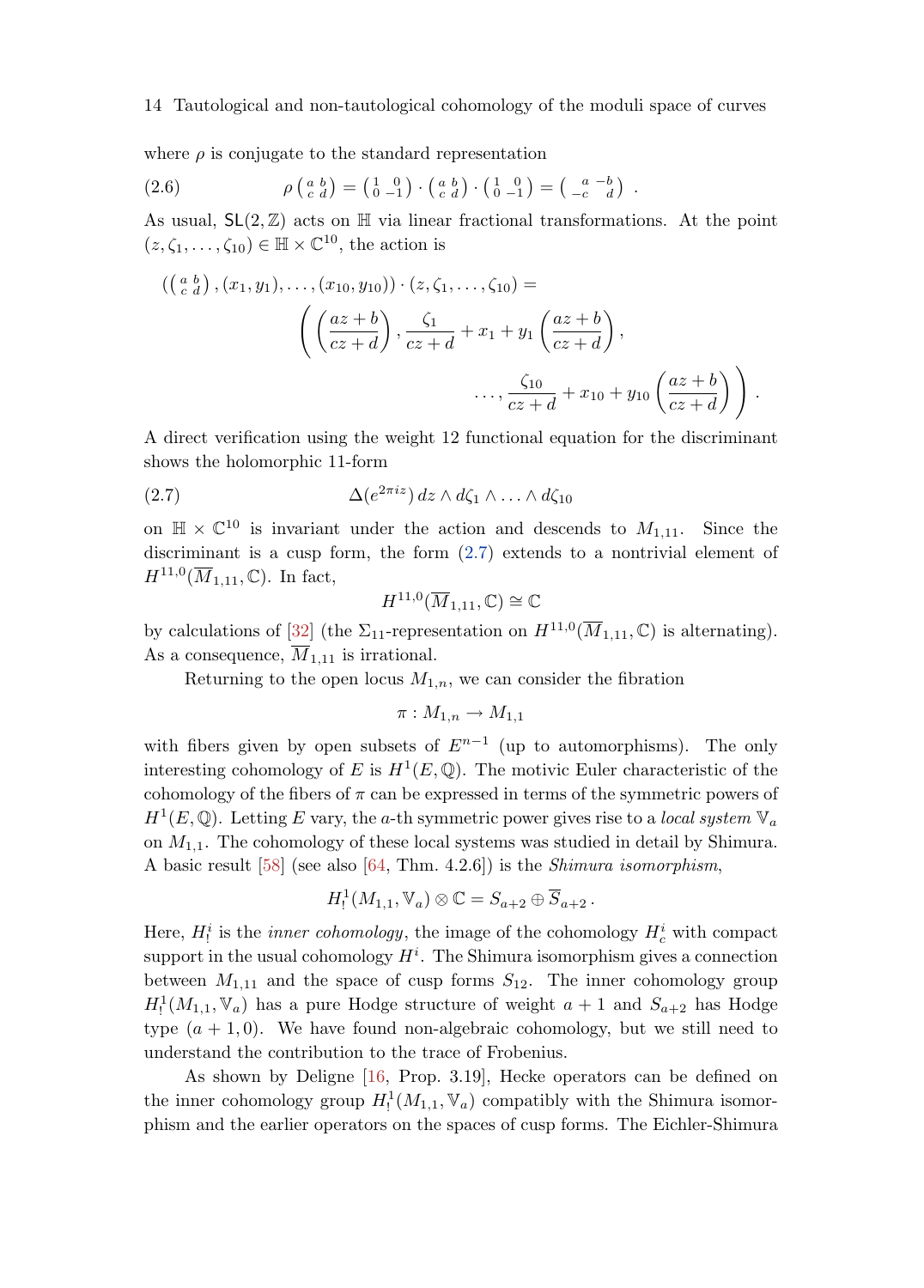<span id="page-14-0"></span>congruence relation [\[16,](#page-35-0) Thm. 4.9], [\[17,](#page-35-0) [58\]](#page-37-0) establishes a connection between the Hecke operator  $T_p$  on  $H_!^1(M_{1,1}, \mathbb{V}_a) \otimes \mathbb{Q}_\ell$  and the Frobenius at p. More precisely,  $T_p$  equals the sum of Frobenius and Verschiebung at p (the adjoint of Frobenius with respect to the natural scalar product). As explained in  $[16, (5.7)]$ , the results finally show the trace of Frobenius at p on  $H_1^1(M_{1,1}, \mathbb{V}_a) \otimes \mathbb{Q}_\ell$  to be equal to the trace of the Hecke operator  $T_p$  on  $S_{a+2}$ , which is the sum of the p-th Fourier coefficients of the normalized Hecke cusp eigenforms.

We are now in a position to derive the mysterious counting formula

#M1,11(Fp) = f11(p) − τ (p).

The kernel of the map

$$
H^i_c(M_{1,1},\mathbb{V}_a)\rightarrow H^i(M_{1,1},\mathbb{V}_a)
$$

is the *Eisenstein cohomology*. Like the inner cohomology, the Eisenstein cohomology for  $a > 0$  is concentrated in degree 1. It consists of Hodge-Tate classes of weight 0 which over  $\mathbb C$  are represented by suitably normalized Eisenstein series. Writing  $S[a+2]$  for  $H_!^1(M_{1,1}, \mathbb{V}_a)$ , we obtain

(2.8) 
$$
e_c(M_{1,1}, \mathbb{V}_a) = -S[a+2]-1
$$

for  $a > 0$  even, while the Euler characteristic vanishes for a odd. A motivic construction of  $S[a + 2]$  can be found in [\[15,](#page-35-0) [59\]](#page-37-0), see also [\[57\]](#page-37-0). By the discussion in the previous paragraph, the trace of Frobenius picks up  $-\tau(p)$  from (2.8). As another consequence of (2.8), we find the following formula for the integer valued Euler characteristic,

$$
E_c(M_{1,1}, \mathbb{V}_a) = -2s_{a+2} - 1.
$$

In fact, formula (2.8) has been used by Getzler [\[32\]](#page-36-0) to calculate the full Hodge decomposition of the cohomology of  $M_{1,n}$ .

## 3. Point counting and Siegel modular forms

#### 3.1. Summary

Siegel modular forms are related to moduli spaces of abelian varieties. As a consequence, a strong relationship between such modular forms and the cohomology of moduli spaces of curves of genus 2 is obtained, leading to a complete (conjectural) description of the cohomology of  $\overline{M}_{2,n}$ . Perhaps surprisingly, the resulting description in genus 3 is not complete. Elliptic and Siegel modular forms do not suffice to describe the cohomology of  $M_{3,n}$  for n large enough — the Teichmüller modular forms introduced by Ichikawa  $[41]$  are needed. In genus 2 and 3, data from point counting over finite fields is used to formulate the conjectures and to explore the cohomology.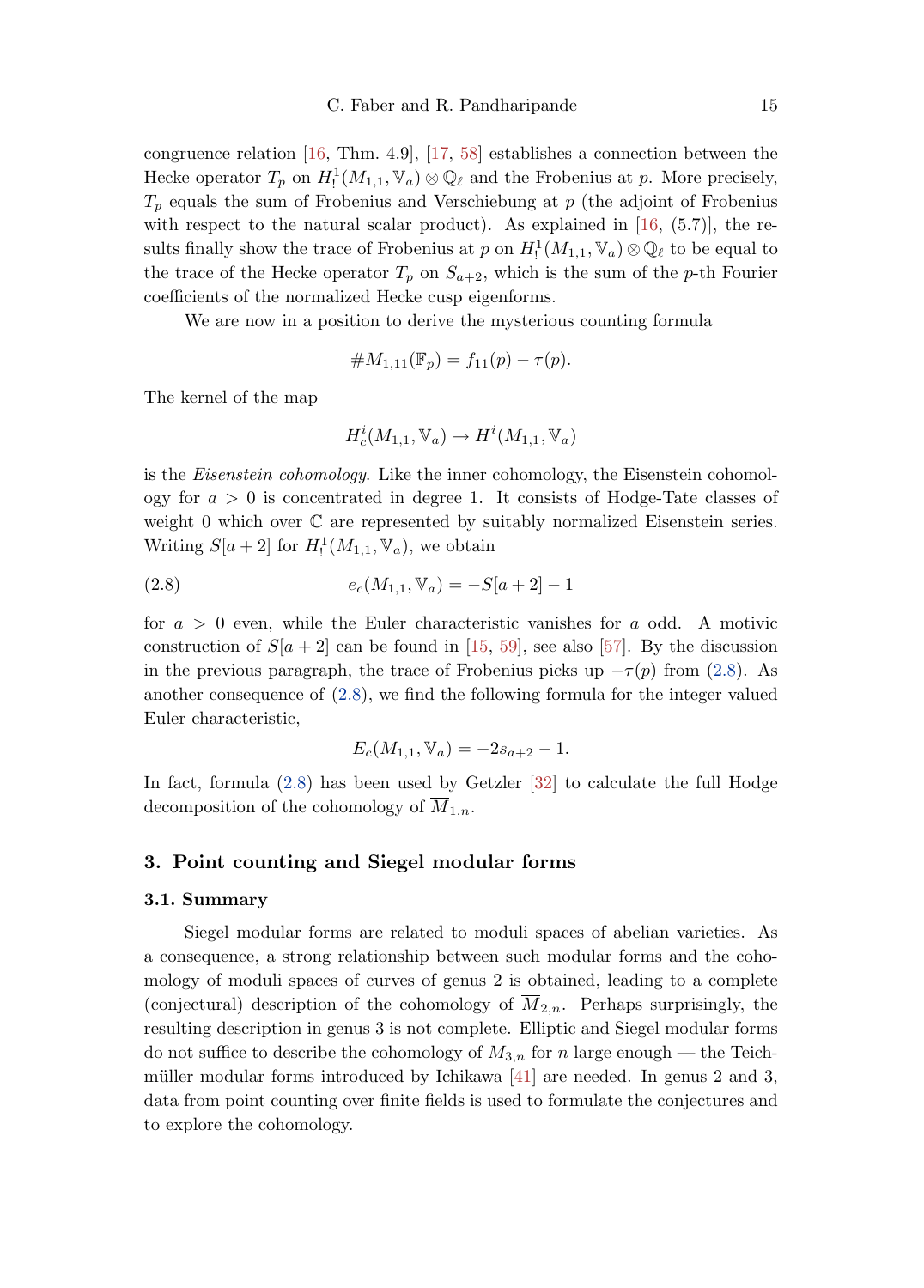#### <span id="page-15-0"></span>3.2. Siegel modular forms

In higher genus  $g > 1$ , the analogue of elliptic modular forms are *Siegel* modular forms. The latter are defined on  $\mathbb{H}_q$ , the space of  $g \times g$  complex symmetric matrices with positive-definite imaginary part and satisfy the functional equation

$$
f((az + b)(cz + d)^{-1}) = \rho(cz + d)f(z)
$$

for all  $z \in \mathbb{H}_g$  and all  $\begin{pmatrix} a & b \\ c & d \end{pmatrix} \in \mathsf{Sp}(2g, \mathbb{Z})$ . Here,  $\rho$  is a representation of  $\mathsf{GL}(g, \mathbb{C})$ . Classically,

$$
\rho(M) = \mathrm{Det}^k(M),
$$

but other irreducible representations of  $GL(g, \mathbb{C})$  are just as relevant. The form f is vector valued. Since z has positive definite imaginary part,  $cz + d$  is indeed invertible.

Hecke operators can be defined on Siegel modular forms [\[1,](#page-34-0) [2\]](#page-34-0). The Fourier coefficients of an eigenform here contain much more information than just the Hecke eigenvalues:

- (i) the coefficients are indexed by positive semi-definite  $g \times g$  symmetric matrices with integers on the diagonal and half-integers elsewhere,
- (ii) the coefficients themselves are vectors.

Cusp forms are Siegel modular forms in the kernel of the Siegel  $\Phi$ -operator:

$$
(\Phi f)(z') = \lim_{t \to \infty} f\left(\begin{smallmatrix} z' & 0 \\ 0 & it \end{smallmatrix}\right),
$$

for  $z' \in \mathbb{H}_{g-1}$ . As before, the Hecke operators preserve the space of cusp forms.

#### 3.3. Point counting in genus 2

Since genus 2 curves are double covers of  $\mathbb{P}^1$ , we can effectively count them over  $\mathbb{F}_p$ . As before, each isomorphism class over  $\mathbb{F}_p$  is counted with the reciprocal of the number of  $\mathbb{F}_p$ -automorphisms. For small n, the enumeration of  $M_{2,n}(\mathbb{F}_p)$ can be done by hand as in Proposition [2.3.](#page-11-0) For large  $n$ , computer counting is needed.

Bergström [\[9\]](#page-34-0) has proven the polynomiality in p of  $\#M_{2,n}(\mathbb{F}_p)$  for  $n \leq 7$  by geometric stratification of the moduli space. Experimentally, we find  $\#M_{2,n}(\mathbb{F}_p)$ is a polynomial of degree  $n + 3$  in p for  $n \leq 9$ . In the range  $10 \leq n \leq 13$ , the function  $\tau(p)$  multiplied by a polynomial appears in  $\#M_{2,n}(\mathbb{F}_p)$ . More precisely, computer counting predicts

#M2,10(Fp) = f13(p) + (p − 9)τ (p) .

If the above formula holds, then the possibility of a degree 13 polynomial for  $\#M_{2,10}(\mathbb{F}_p)$  is excluded, so we conclude  $M_{2,10}$  has cohomology which is not algebraic over Q (and therefore non-tautological).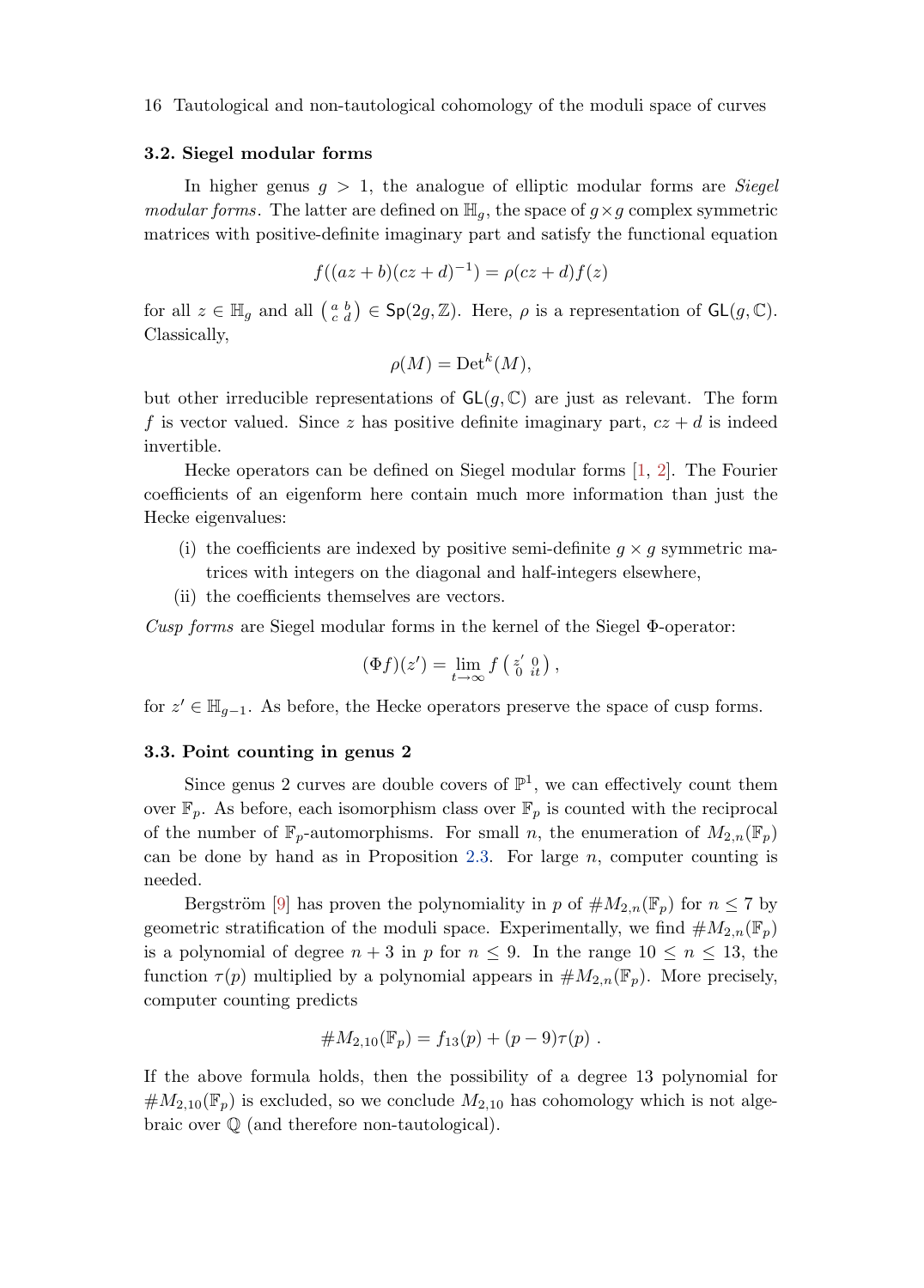<span id="page-16-0"></span>Higher weight modular forms appear in the counting for  $n = 14$ . Computer counts predict

$$
#M_{2,14}(\mathbb{F}_p) = f_{17}(p) + f_5(p)\tau(p) - 13c_{16}(p) - 429c_{18}(p),
$$

where  $c_{16}(p)$  and  $c_{18}(p)$  are the Fourier coefficients of the normalized Hecke cusp eigenforms of weights 16 and 18. The appearance of  $c_{16}(p)$  is perhaps not so surprising since

 $\tau = c_{12}$ 

occurs in the function  $\#M_{2,10}(\mathbb{F}_p)$ . By counting  $\Sigma_{14}$ -equivariantly, we find the coefficient 13 arises as the dimension of the irreducible representation corresponding to the partition  $[2]^{12}$  (the tensor product of the standard representation and the alternating representation).

More surprising is the appearance of  $c_{18}(p)$ . Reasoning as before in Section [2.2,](#page-10-0) we would expect the motive  $S[18]$  to occur in the cohomology of  $M_{2,14}$ . Since the Hodge types are  $(17, 0)$  and  $(0, 17)$ , the motive  $S[18]$  cannot possibly come from the boundary of the 17 dimensional moduli space, but must come from the interior. We would then expect a Siegel cusp form to be responsible for the occurrence, with Hecke eigenvalues closely related to those of the elliptic cusp form of weight 18. There indeed exists such a Siegel modular form: the classical Siegel cusp form  $\chi_{10}$ of weight 10, the product of the squares of the 10 even theta characteristics, is a Saito-Kurokawa lift of  $E_6\Delta$ . In particular, the Hecke eigenvalues are related via

$$
\lambda_{\chi_{10}}(p) = \lambda_{E_6\Delta}(p) + p^8 + p^9 = c_{18}(p) + p^8 + p^9.
$$

The coefficient 429 is the dimension of the irreducible representation corresponding to the partition [2<sup>7</sup>], as a  $\Sigma_{14}$ -equivariant count shows.

The function  $\#M_{2,15}(\mathbb{F}_p)$  is expressible in terms of  $\tau$ ,  $c_{16}$ , and  $c_{18}$  as expected. For  $n = 16$ , the Hecke eigenvalues of a vector valued Siegel cusp form appear for the first time: the unique form of type

$$
\rho = \text{Sym}^6 \otimes \text{Det}^8
$$

constructed by Ibukiyama (see [\[19\]](#page-35-0)) arises. For  $n \leq 25$ , the computer counts of  $\#M_{2,n}(\mathbb{F}_p)$  have to a large extent been successfully fit by Hecke eigenvalues of Siegel cusp forms [\[37\]](#page-36-0).

#### 3.4. Local systems in genus 2

To explain the experimental results for  $\#M_{2,n}(\mathbb{F}_p)$  discussed above, we study the cohomology of local systems on the moduli space  $M_2$ . Via the Jacobian, there is an inclusion

$$
M_2\subset A_2
$$

as an open subset in the moduli space of principally polarized abelian surfaces. In fact, the geometry of local systems on  $A_2$  is a more natural object of study.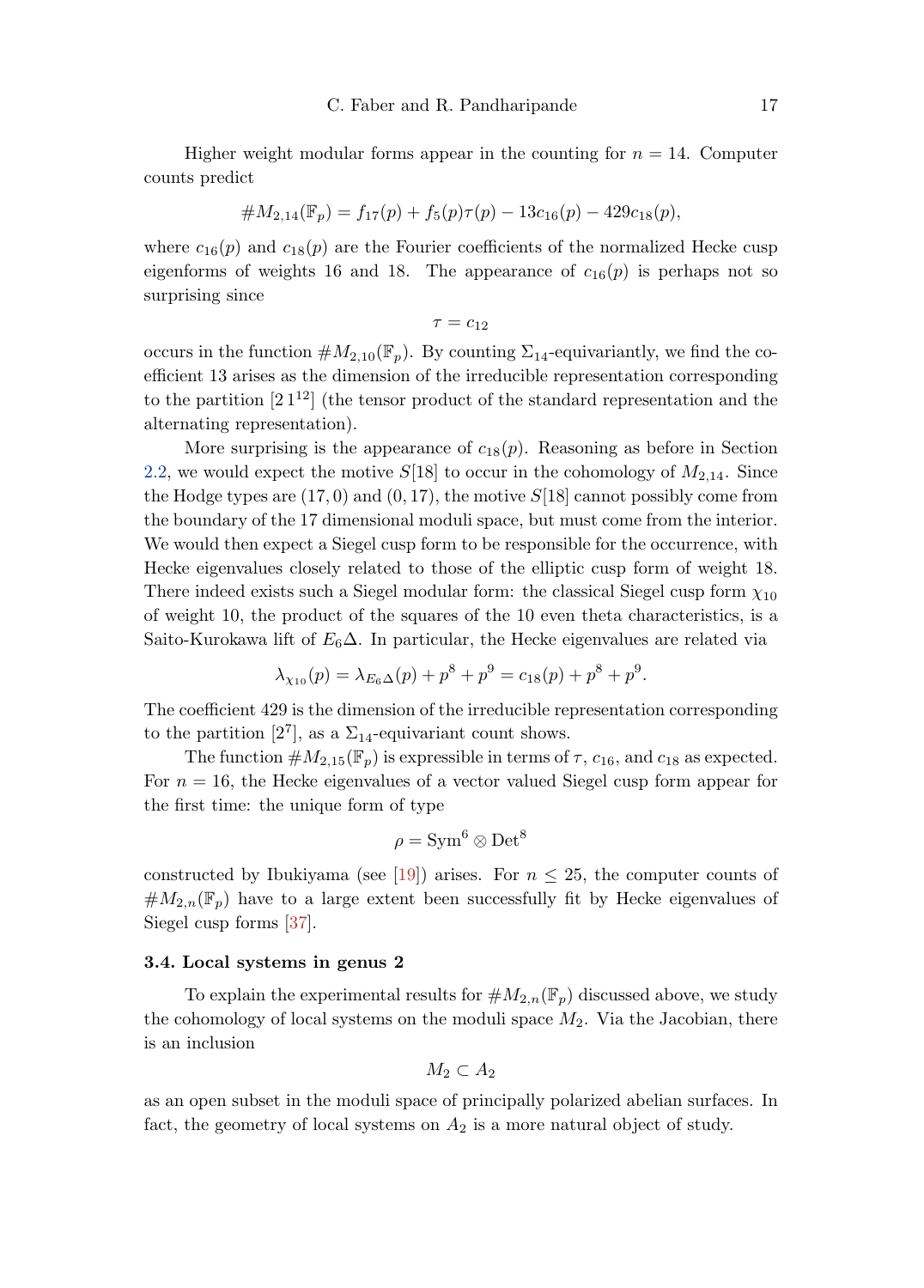<span id="page-17-0"></span>The irreducible representations  $V_{a,b}$  of  $Sp(4, \mathbb{Z})$  are indexed by integers

 $a > b > 0$ .

Precisely,  $V_{a,b}$  is the irreducible representation of highest weight occurring in  $\text{Sym}^{a-b}(R) \otimes \text{Sym}^{b}(\wedge^{2}R)$ , where R is the dual of the standard representation. Since the moduli space of abelian surfaces arises as a quotient,

$$
A_2 = \mathbb{H}_2 / \mathsf{Sp}(4, \mathbb{Z}),
$$

we obtain local systems  $\mathbb{V}_{a,b}$  for  $\mathsf{Sp}(4,\mathbb{Z})$  on  $A_2$  associated to the representations  $V_{a,b}$ . The local system  $\mathbb{V}_{a,b}$  is *regular* if  $a > b > 0$ .

Faltings and Chai [\[25,](#page-36-0) Thm. VI.5.5] relate the cohomology of  $V_{a,b}$  on  $A_2$ to the space  $S_{a-b,b+3}$  of Siegel cusp forms of type Sym<sup>a-b</sup> ⊗ Det<sup>b+3</sup>. To start,  $H_c^i(A_2, \mathbb{V}_{a,b})$  has a natural mixed Hodge structure with weights at most  $a+b+i$ , and  $H^{i}(A_2, \mathbb{V}_{a,b})$  has a mixed Hodge structure with weights at least  $a + b + i$ . The inner cohomology  $H_!^i(A_2, \mathbb{V}_{a,b})$  therefore has a pure Hodge structure of weight  $a + b + i$ . Faltings [\[24,](#page-35-0) Cor. of Thm. 9] had earlier shown that  $H_!^i(A_2, \mathbb{V}_{a,b})$  is concentrated in degree 3 when the local system is regular. For the Hodge structures above, the degrees of the Hodge filtration are contained in

$$
\{0, b+1, a+2, a+b+3\}.
$$

Finally, there are natural isomorphisms

$$
F^{a+b+3}H^3(A_2, \mathbb{V}_{a,b}) \cong M_{a-b,b+3},
$$
  

$$
F^{a+b+3}H^3_c(A_2, \mathbb{V}_{a,b}) = F^{a+b+3}H^3_1(A_2, \mathbb{V}_{a,b}) \cong S_{a-b,b+3}
$$

with the spaces of Siegel modular (respectively cusp) forms of the type mentioned above. The quotients in the Hodge filtration are isomorphic to certain explicit coherent cohomology groups, see [\[31,](#page-36-0) Thm. 17].

One is inclined to expect the occurrence of motives  $S[a-b, b+3]$  corresponding to Siegel cusp forms in  $H_1^3(A_2, \mathbb{V}_{a,b})$ , at least in the case of a regular weight. Each Hecke cusp eigenform should contribute a 4-dimensional piece with four 1 dimensional pieces in the Hodge decomposition of types

$$
(a+b+3,0), (a+2,b+1), (b+1,a+2), (0,a+b+3).
$$

By the theory of automorphic representations, the inner cohomology may contain other terms as well, the so-called endoscopic contributions. In the present case, the endoscopic contributions come apparently only<sup>9</sup> with Hodge types  $(a+2, b+1)$ and  $(b + 1, a + 2)$ .

Based on the results from equivariant point counts, Faber and van der Geer [\[19\]](#page-35-0) obtain the following explicit conjectural formula for the Euler characteristic of the compactly supported cohomology:

 $^{9}$ However, our use of the term endoscopic is potentially non-standard.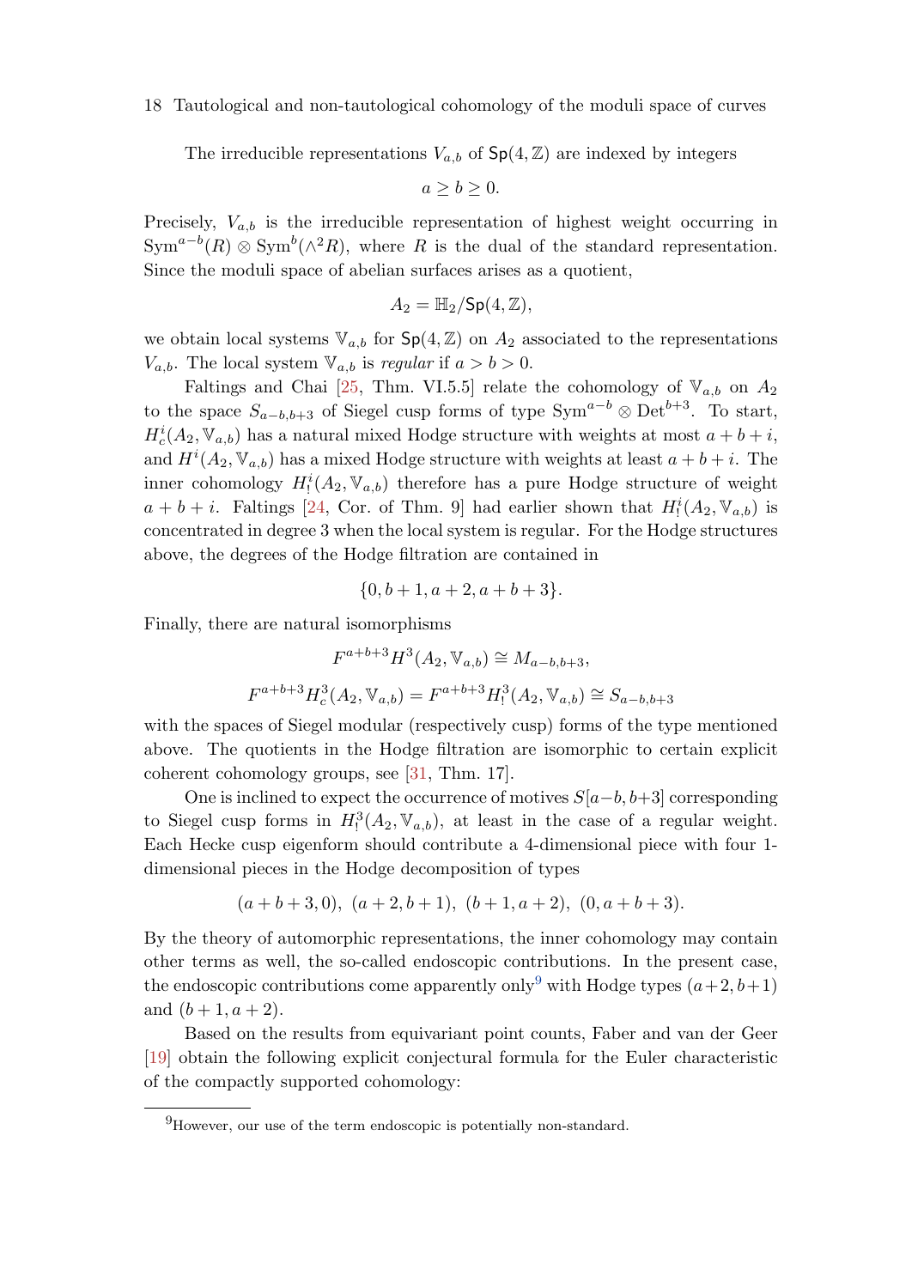<span id="page-18-0"></span>**Conjecture.** For  $a > b > 0$  and  $a + b$  even,

$$
e_c(A_2, \mathbb{V}_{a,b}) = -S[a-b, b+3] - s_{a+b+4}S[a-b+2]L^{b+1}
$$
  
+ 
$$
s_{a-b+2} - s_{a+b+4}L^{b+1} - S[a+3] + S[b+2] + \frac{1}{2}(1+(-1)^a).
$$

The terms in the second line constitute the Euler characteristic of the Eisenstein cohomology. The second term in the first line is the endoscopic contribution. Just as in the genus 1 case, the hyperelliptic involution causes the vanishing of all cohomology when  $a + b$  is odd. However, the above conjecture is not quite a precise statement. While L is the Lefschetz motive and  $S[k]$  has been discussed in Section [2.3,](#page-12-0) the motives  $S[a-b, b+3]$  have not been constructed yet. Nevertheless, several precise predictions of the conjecture will be discussed.

First, we can specialize the conjecture to yield a prediction for the integer valued Euler characteristic  $E_c(A_2, \mathbb{V}_{a,b})$ . The formula from the conjecture is

$$
E_c(A_2, \mathbb{V}_{a,b}) = -4s_{a-b,b+3} - 2s_{a+b+4}s_{a-b+2} + s_{a-b+2} - s_{a+b+4} - 2s_{a+3} + 2s_{b+2} + \frac{1}{2}(1 + (-1)^a).
$$

for  $a > b > 0$  and  $a + b$  even. The lower case s denotes the dimension of the corresponding space of cusp forms. The dimension formula was proved by Grundh [\[37\]](#page-36-0) for  $b > 1$  using earlier work of Getzler [\[33\]](#page-36-0) and a formula of Tsushima [\[62\]](#page-38-0) for  $s_{j,k}$ , proved for  $k > 4$  (and presumably true for  $k = 4$ ). In fact, combining work of Weissauer [\[65\]](#page-38-0) on the inner cohomology and of van der Geer [\[28\]](#page-36-0) on the Eisenstein cohomology, one may deduce the implication of the conjecture obtained by taking the realizations as  $\ell$ -adic Galois representations of all terms.

A second specialization of the conjecture yields a prediction for  $\#M_{2,n}(\mathbb{F}_p)$ via the eigenvalues of Hecke cusp forms. The prediction has been checked for  $n \leq 17$  and  $p \leq 23$ . The prediction for the trace of Frob<sub>p</sub> on  $e_c(M_2, \mathbb{V}_{a,b})$  has been checked in many more cases. Consider the local systems  $\mathbb{V}_{a,b}$  with  $a + b \leq 24$  and  $b \geq 5$ . There are 13 such local systems with dim  $S_{a-b,b+3} = 1$ ; the prediction has been checked for 11 of them, for  $p \leq 23$ . There are also 6 such local systems with  $\dim S_{a-b,b+3} = 2$ , the maximal dimension; the prediction has been checked for all 6 of them, for  $p \leq 17$ .

We believe the conjecture to be correct also when  $a = b$  or  $b = 0$  after a suitable re-interpretation of several terms. To start, we set  $s_2 = -1$  and define

$$
S[2] = -L - 1,
$$

which of course is *not* equal to  $H_!^1(M_{1,1}, \mathbb{V}_0)$  but does yield the correct answer for

$$
e_c(M_{1,1}, \mathbb{V}_0) = L.
$$

Let  $S[k] = 0$  for odd k. Similarly, define

$$
S[0,3] = -L^3 - L^2 - L - 1.
$$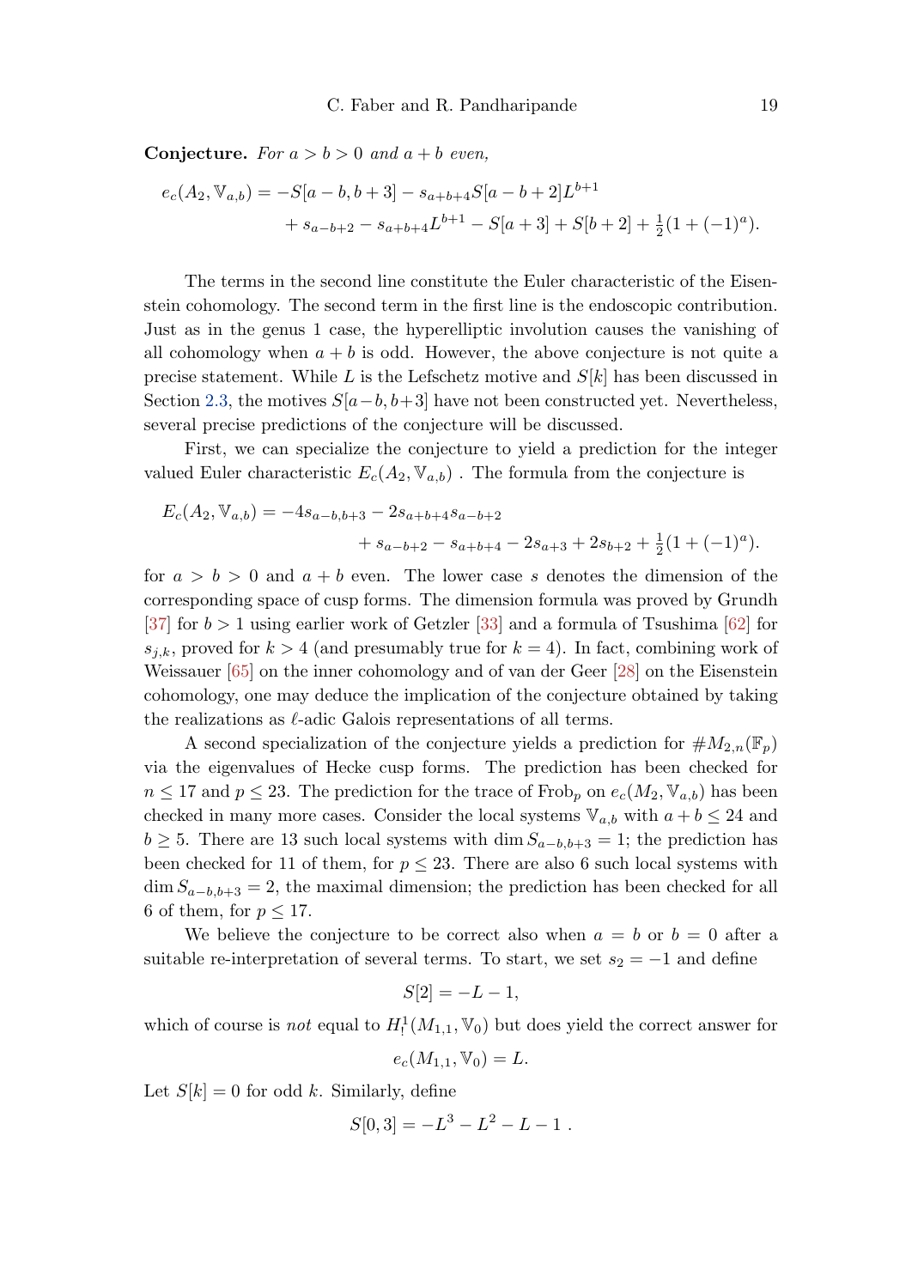By analogy, let  $s_{0,3} = -1$ , which equals the value produced by Tsushima's formula (the only negative value of  $s_{j,k}$  for  $k \geq 3$ ). We then obtain the correct answer for

$$
e_c(A_2, \mathbb{V}_{0,0}) = L^3 + L^2.
$$

Finally,  $S[0, 10]$  is defined as  $L^8 + S[18]+L^9$ , and more generally,  $S[0, m+1]$  includes (for m odd) a contribution  $SK[0, m+1]$  defined as  $S[2m] + s_{2m}(L^{m-1} + L^m)$  corresponding to the Saito-Kurokawa lifts, but not a part of  $H_1^3(A_2, \mathbb{V}_{m-2,m-2})$ .

#### 3.5. Holomorphic differential forms

We can use the Siegel modular form  $\chi_{10}$  to construct holomorphic differential forms on  $M_{2,14}$ . To start, we consider the seventh fiber product  $U^7$  of the universal abelian surface

$$
U\rightarrow A_2
$$
 .

We can construct  $U^7$  as a quotient,

$$
U^7 = \frac{\mathbb{H}_2 \times (\mathbb{C}^2)^7}{\mathsf{Sp}(4,\mathbb{Z}) \ltimes (\mathbb{Z}^4)^7}.
$$

The semidirect product is defined by the conjugate of the standard representation following [\(2.6\)](#page-13-0). We will take  $z = \begin{pmatrix} z_{11} & z_{12} \\ z_{12} & z_{22} \end{pmatrix} \in \mathbb{H}_2$  and  $\zeta_i = (\zeta_{i1}, \zeta_{i2}) \in \mathbb{C}^2$  to be coordinates. At the point

$$
(z,\zeta_1,\ldots,\zeta_7)\in\mathbb{H}_2\times(\mathbb{C}^2)^7,
$$

the action is

$$
((\begin{matrix} a & b \\ c & d \end{matrix}), (x_1, y_1), \dots, (x_7, y_7)) \cdot (z, \zeta_1, \dots, \zeta_7) =
$$
  

$$
(az + b)(cz + d)^{-1}, \zeta_1 (cz + d)^{-1} + x_1 + y_1 (az + b)(cz + d)^{-1},
$$
  

$$
\dots, \zeta_7 (cz + d)^{-1} + x_7 + y_7 (az + b)(cz + d)^{-1}),
$$

where  $x_i, y_i \in \mathbb{Z}^2$ . A direct verification using the weight 10 functional equation for  $\chi_{10}$  shows the holomorphic 17-form

$$
(3.1) \qquad \chi_{10}(z) dz_{11} \wedge dz_{12} \wedge dz_{22} \wedge d\zeta_{11} \wedge d\zeta_{12} \wedge \ldots \wedge d\zeta_{71} \wedge d\zeta_{72}
$$

on  $\mathbb{H}_2 \times (\mathbb{C}^2)^7$  is invariant under the action and descends to  $U^7$ .

To obtain a 17-form on  $M_{2,14}$ , we consider the Abel-Jacobi map  $M_{2,14} \to U^7$ defined by

$$
(C, p_1, \ldots, p_{14}) \mapsto (Jac_0(C), \omega_C^*(p_1 + p_2), \ldots, \omega_C^*(p_{13} + p_{14}))
$$
.

The pull-back of (3.1) yields a holomorphic 17-form on  $M_{2,14}$ . Since  $\chi_{10}$  is a cusp form, the pull-back extends to a nontrivial element of  $H^{17,0}(\overline{M}_{2,14}, \mathbb{C})$ . Assuming the conjecture for local systems in genus 2,

$$
H^{17,0}(\overline{M}_{2,14},\mathbb{C}) \cong \mathbb{C}^{429}
$$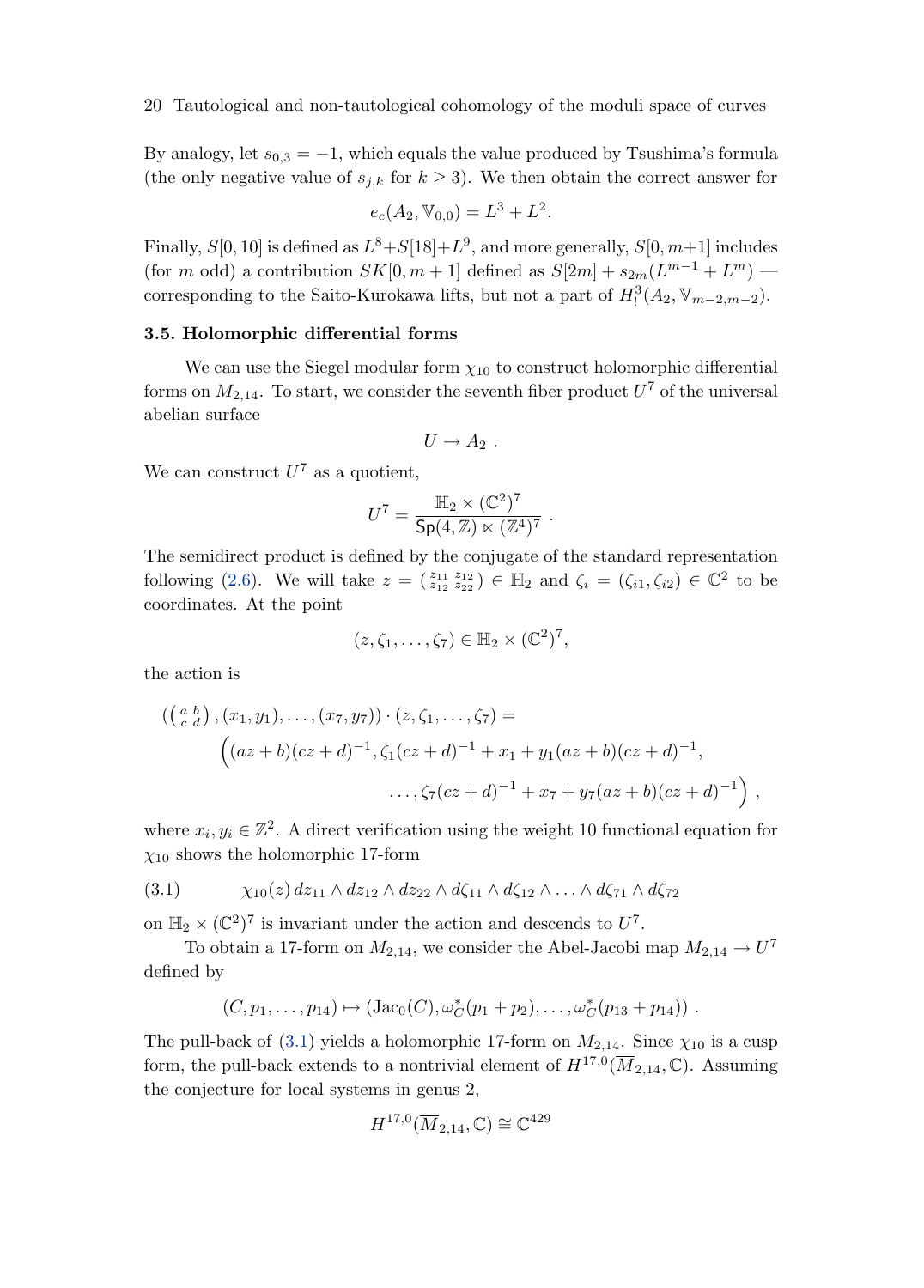<span id="page-20-0"></span>with  $\Sigma_{14}$ -representation irreducible of type  $[2^7]$ . We leave as an exercise for the reader to show our construction of 17-forms naturally yields the representation  $[2^7]$ .

The existence of 17-forms implies the irrationality of  $\overline{M}_{2,14}$ . Both  $M_{2,n<12}$ and the quotient of  $M_{2,13}$  obtained by unordering the last two points are rational by classical constructions [\[14\]](#page-35-0). Is  $M_{2,13}$  rational?

## **3.6.** The compactification  $M_{2,n}$

We now assume the conjectural formula for  $e_c(A_2, \mathbb{V}_{a,b})$  holds for  $a \geq b \geq 0$ . As a consequence, we can compute the Hodge numbers of the compactifications  $\overline{M}_{2,n}$  for all n.

We view, as before,  $M_2 \subset A_2$  via the Torelli morphism. The complement is isomorphic to Sym<sup>2</sup> $A_1$ . The local systems  $\mathbb{V}_{a,b}$  can be pulled back to  $M_2$  and restricted to  $Sym^2 A_1$ . The cohomology of the restricted local systems can be understood by combining the branching formula from  $Sp_4$  to  $SL_2 \times SL_2$  with an analysis of the effect of quotienting by the involution of  $A_1 \times A_1$  which switches the factors, [\[13,](#page-35-0) [37,](#page-36-0) [56\]](#page-37-0). Hence, the Euler characteristic  $e_c(M_2, \mathbb{V}_{a,b})$  may be determined. The motives  $\wedge^2 S[k]$  and  $\text{Sym}^2 S[k]$  (which sum to  $S[k]^2$ ) will occur. Note

$$
\wedge^2 S[k] \cong L^{k-1}
$$

when  $s_k = 1$ .

As observed by Getzler [\[31\]](#page-36-0), the Euler characteristics  $e_c(M_2, \mathbb{V}_{a,b})$  for  $a +$  $b \leq N$  determine and are determined by the  $\Sigma_n$ -equivariant Euler characteristics  $e_c^{\sum_n}(M_{2,n})$  for  $n \leq N$ . Hence, the latter are (conjecturally) determined for all n. Next, by the work of Getzler and Kapranov [\[34\]](#page-36-0), the Euler characteristics  $e_c^{\sum_n}(\overline{M}_{2,n})$  are determined as well, since we know the Euler characteristics in genus at most 1. Conversely, the answers for  $\overline{M}_{2,n}$  determine those for  $M_{2,n}$ . After implementing the Getzler-Kapranov formalism (optimized for genus 2), a calculation of  $e_c^{\sum_n}(\overline{M}_{2,n})$  for all  $n \leq 22$  has been obtained.<sup>10</sup> All answers satisfy Poincaré duality, which is a very non-trivial check.

The cohomology of  $\overline{M}_{2,21}$  is of particular interest to us. The motives  $\wedge^2S[12]$ and  $\text{Sym}^2 S[12]$  appear for the first time for  $n = 21$  (with a Tate twist). The coefficient of  $L \wedge^2 S[12]$  in  $e_c^{\sum_{2}i}(\overline{M}_{2,21})$  equals

$$
[31^{18}] + [32^2 1^{14}] + [32^4 1^{10}] + [32^6 1^6] + [32^8 1^2] + [21^{19}] + [2^2 1^{17}]
$$
  
+ 
$$
[2^3 1^{15}] + [2^4 1^{13}] + [2^5 1^{11}] + [2^6 1^9] + [2^7 1^7] + [2^8 1^5] + [2^9 1^3] + [2^{10} 1^1]
$$

as a  $\Sigma_{21}$ -representation. As mentioned,

$$
(3.2) \qquad \qquad \wedge^2 S[12] \cong L^{11}.
$$

<sup>10</sup>Thanks to Stembridge's symmetric functions package SF.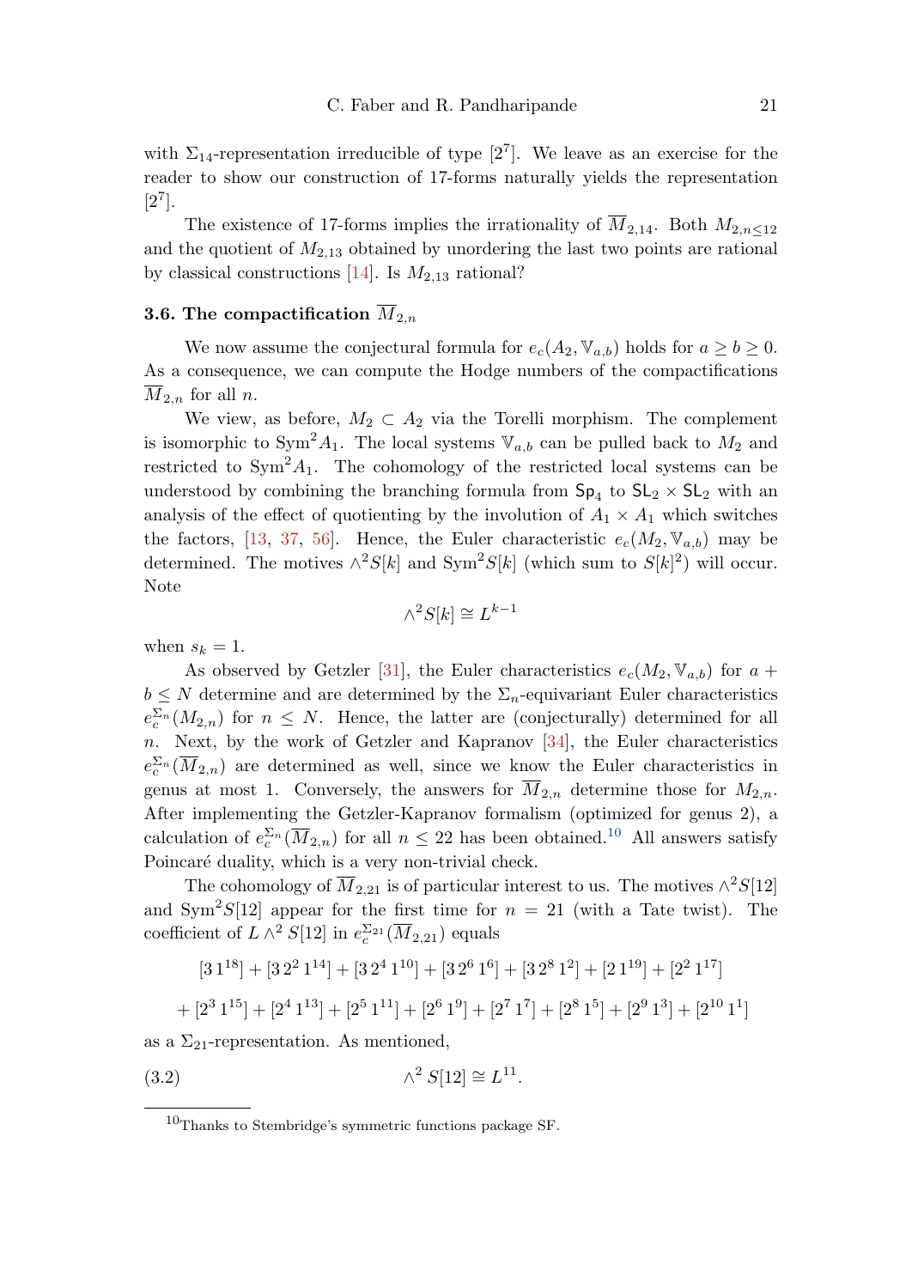<span id="page-21-0"></span>We find thus 1939938 independent Hodge classes  $L^{12}$ , which should be algebraic by the Hodge conjecture. However, 1058148 of these classes come with an irreducible representation of length at least 13. By Theorem [4.2](#page-23-0) obtained in Section [4,](#page-22-0) the latter classes cannot possibly be tautological.

The 1058148 classes actually span a small fraction of the full cohomology  $H^{12,12}(\overline{M}_{2,21})$ . There are also

### 124334448501272723333691

classes  $L^{12}$  not arising via the isomorphism  $(3.2)$  — all the irreducible representations of length at most 12 arise in the coefficients.

## 3.7. Genus 3

In recent work [\[11\]](#page-35-0), Bergström, Faber, and van der Geer have extended the point counts of moduli spaces of curves over finite fields to the genus 3 case. For all  $(n_1, n_2, n_3)$  and all prime powers  $q \leq 17$ , the frequencies

$$
\sum_{C}\frac{1}{\#\operatorname{Aut}_{\mathbb{F}_q}(C)}
$$

have been computed, where we sum over isomorphism classes of curves C over  $\mathbb{F}_q$ with exactly  $n_i$  points over  $\mathbb{F}_{q^i}$ . The  $\Sigma_n$ -equivariant counts  $\#M_{3,n}(\mathbb{F}_q)$  are then determined.

The isomorphism classes of Jacobians of nonsingular curves of genus 3 form an open subset of the moduli space  $A_3$  of principally polarized abelian varieties of dimension 3.<sup>11</sup> The complement can be easily understood. Defining the  $Sp(6, \mathbb{Z})$ local systems  $\mathbb{V}_{a,b,c}$  in expected manner, the traces of Frob<sub>q</sub> on  $e_c(M_3, \mathbb{V}_{a,b,c})$  and  $e_c(A_3, \mathbb{V}_{a,b,c})$  can be computed for  $q \leq 17$  and arbitrary  $a \geq b \geq c \geq 0$ .

Interpretation of the results has been quite successful for  $A_3$ : an explicit conjectural formula for  $e_c(A_3, \mathbb{V}_{a,b,c})$  has been found in [\[11\]](#page-35-0), compatible with all known results (the results of Faltings [\[24\]](#page-35-0) and Faltings-Chai [\[25\]](#page-36-0) mentioned above, the dimension formula for the spaces of classical Siegel modular forms [\[63\]](#page-38-0), and the numerical Euler characteristics [\[13,](#page-35-0) §8]). Two features of the formula are quite striking. First, it has a simple structure in which the endoscopic and Eisenstein contributions for genus 2 play an essential role. Second, it predicts the existence of many vector valued Siegel modular forms that are lifts, connected to local systems of regular weight<sup>12</sup>, see [\[11\]](#page-35-0).

Interpreting the results for  $M_3$  is much more difficult. In fact, the stack  $M_3$ cannot be correctly viewed as an open part of  $A_3$ . Rather,  $M_3$  is a (stacky) double cover of the locus  $J_3$  of Jacobians of nonsingular curves, branched over the locus

<sup>&</sup>lt;sup>11</sup>For  $g \geq 4$ , Jacobians have positive codimension in  $A<sub>g</sub>$ .

 $12$ An analogous phenomenon occurs for Siegel modular forms of genus 2 and level 2, see [\[10\]](#page-35-0), §6.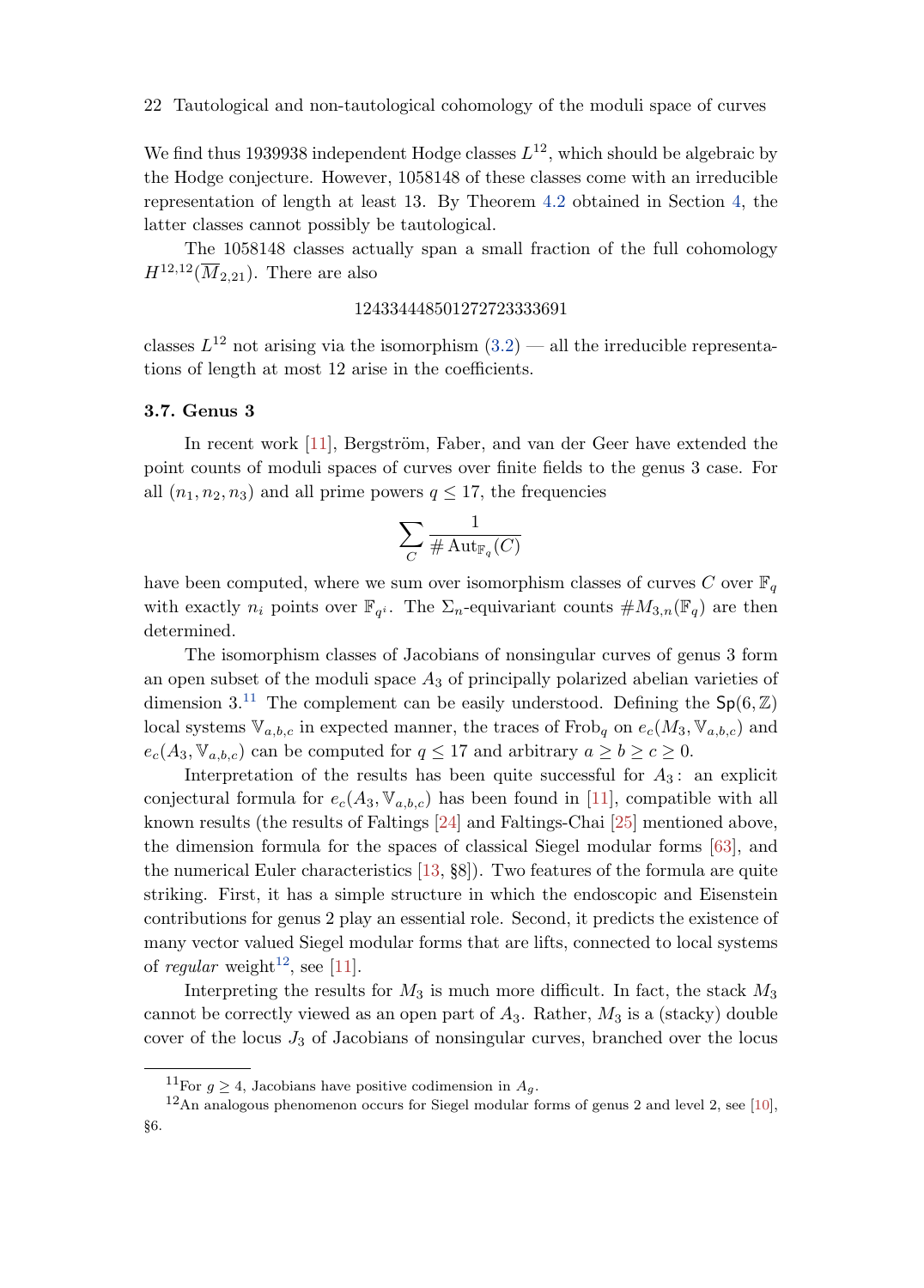<span id="page-22-0"></span>of hyperelliptic Jacobians. The double covering occurs because

$$
Aut(Jac_0(C)) = Aut(C) \times \{\pm 1\}
$$

for C a non-hyperelliptic curve, while equality of the automorphism groups holds for C hyperelliptic. As a result, the local systems  $\mathbb{V}_{a,b,c}$  of odd weight  $a+b+c$ will in general have non-vanishing cohomology on  $M_3$ , while their cohomology on  $A_3$  vanishes. We therefore can not expect that the main part of the cohomology of  $\mathbb{V}_{a,b,c}$  on  $M_3$  can be explained in terms of Siegel cusp forms when  $a + b + c$  is odd. On the other hand, the local systems of even weight provide no difficulties. Bergström [\[8\]](#page-34-0) has proved that the Euler characteristics  $e_c(M_3, V_{a,b,c})$  are certain explicit polynomials in L, for  $a + b + c \leq 7$ .

In fact, calculations([\[12\]](#page-35-0), in preparation) show that motives not associated to Siegel cusp forms must show up in  $e_c(M_3, V_{11,3,3})$  and  $e_c(M_3, V_{7,7,3})$ , and therefore in  $e_c^{\sum_{17}(\overline{M}_{3,17})}$ , with the irreducible representations of type  $[3^3 1^8]$  and  $[3^3 2^4]$ . Teichmüller modular forms [\[41\]](#page-37-0) should play an important role in accounting for the cohomology in genus 3 not explained by Siegel cusp forms.

#### 4. Representation theory

#### 4.1. Length bounds

Consider the standard moduli filtration

$$
\overline{M}_{g,n} \supset M_{g,n}^c \supset M_{g,n}^{rt}
$$

discussed in Section [1.7.](#page-8-0) We consider only pairs  $g$  and  $n$  which satisfy the stability condition

$$
2g-2+n>0.
$$

If  $g = 0$ , all three spaces are equal by definition

$$
\overline{M}_{0,n} = M_{0,n}^c = M_{0,n}^{rt} .
$$

If  $g = 1$ , the latter two are equal

$$
M_{1,n}^c = M_{1,n}^{rt} \; .
$$

For  $g \geq 2$ , all three are different.

The symmetric group  $\Sigma_n$  acts on  $\overline{M}_{q,n}$  by permuting the markings. Hence,  $\Sigma_n$ -actions are induced on the tautological rings

(4.1) 
$$
R^*(\overline{M}_{g,n}), R^*(M_{g,n}^c), R^*(M_{g,n}^{rt})
$$
.

By Corollary [1.5,](#page-5-0) all the rings (4.1) are finite dimensional representations of  $\Sigma_n$ .

We define the *length* of an irreducible representation of  $\Sigma_n$  to be the number of parts in the corresponding partition of  $n$ . The trivial representation has length 1, and the alternating representation has length n. We define the length  $\ell(V)$  of a finite dimensional representation V of  $\Sigma_n$  to be the maximum of the lengths of the irreducible constituents.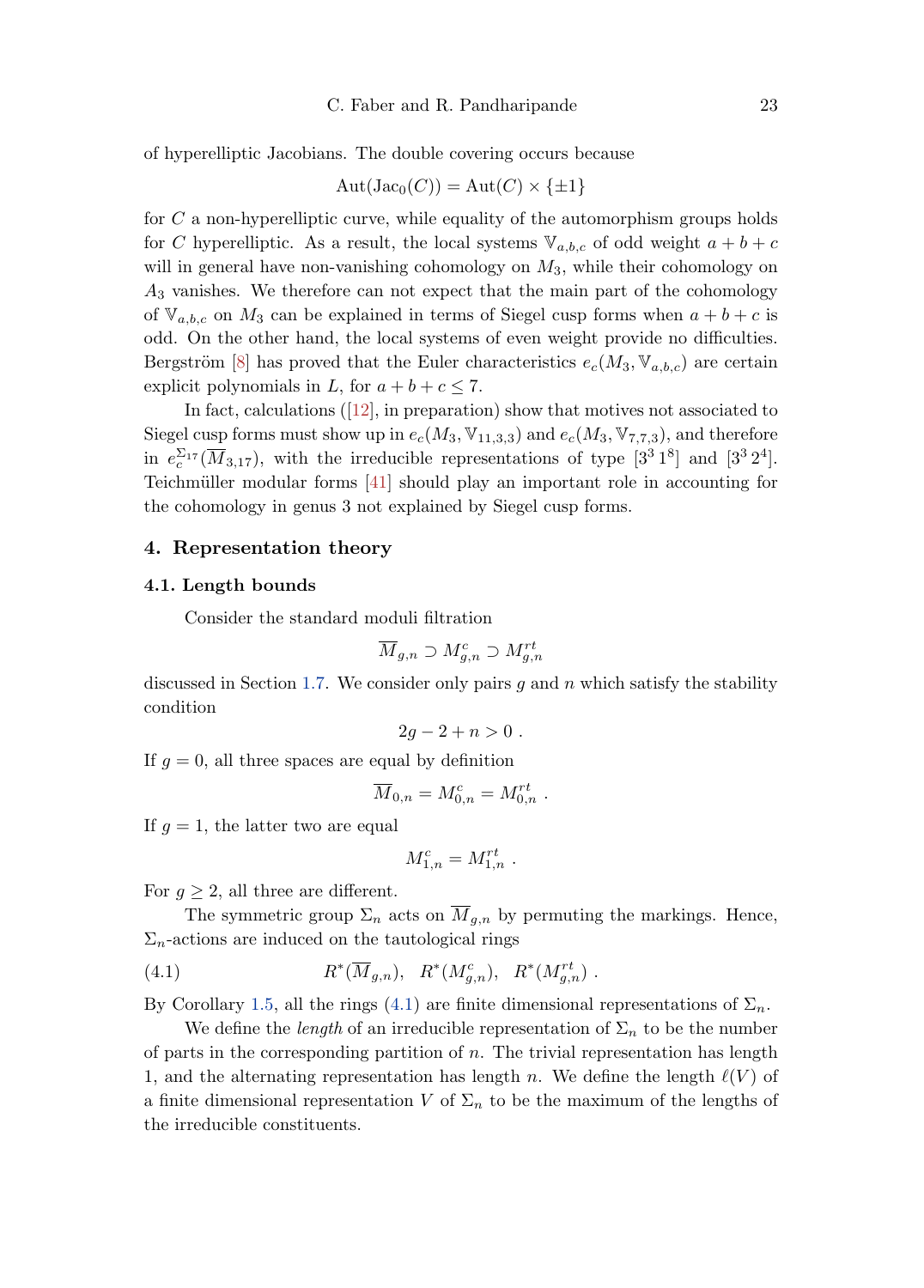<span id="page-23-0"></span>Our main result here bounds the lengths of the tautological rings in all cases  $(4.1).$  $(4.1).$ 

**Theorem 4.2.** For the tautological rings of the moduli spaces of curves, we have

(i) 
$$
\ell(R^k(\overline{M}_{g,n})) \leq \min\left(k+1,3g-2+n-k,\left\lfloor\frac{2g-1+n}{2}\right\rfloor\right),
$$

(ii) 
$$
\ell(R^k(M_{g,n}^c)) \le \min(k+1, 2g-2+n-k),
$$

(iii)  $\ell(R^k(M^{rt}_{g,n})) \leq \min(k+1, g-1+n-k).$ 

The length bounds in all cases are consistent with the conjectures of Poincaré duality for these tautological rings, see [\[18,](#page-35-0) [21,](#page-35-0) [38,](#page-36-0) [53\]](#page-37-0). For (i), the bound is invariant under

$$
k \ \longleftrightarrow \ 3g-3+n-k \ .
$$

For (ii), the bound is invariant under

$$
k \ \longleftrightarrow \ 2g-3+n-k
$$

which is consistent with a socle in degree  $2g-3+n$ . For (iii), the bound is invariant under

$$
k \longleftrightarrow g-2+n-k
$$

which is consistent with a socle in degree  $g - 2 + n$  (for  $g > 0$ ).

In genus g, the bound  $\left\lfloor \frac{2g-1+n}{2} \right\rfloor$  in case (i) improves upon the trivial length bound *n* only for  $n \geq 2g$ .

## 4.2. Induction

The proof of Theorem 4.2 relies heavily on a simple length property of induced representations of symmetric groups.

Let  $V_1$  and  $V_2$  be representations of  $\Sigma_{n_1}$  and  $\Sigma_{n_2}$  of lengths  $\ell_1$  and  $\ell_2$  respectively. For  $n = n_1 + n_2$ , we view

$$
\Sigma_{n_1}\times\Sigma_{n_2}\subset\Sigma_n
$$

in the natural way.

**Proposition 4.3.** We have  $\ell \left( \mathrm{Ind}_{\Sigma_{n_1} \times \Sigma_{n_2}}^{\Sigma_n} V_1 \otimes V_2 \right) = \ell_1 + \ell_2$ .

*Proof.* To prove the result, we may certainly assume  $V_i$  is an irreducible representation  $V_{\lambda_i}$ . In fact, we will exchange  $V_{\lambda_i}$  for a representation more closely related to induction.

For  $\alpha = (\alpha_1, \ldots, \alpha_k)$  a partition of m, let  $U_\alpha$  be the representation of  $\Sigma_m$ induced from the trivial representation of the Young subgroup

$$
\Sigma_{\alpha} = \Sigma_{\alpha_1} \times \cdots \times \Sigma_{\alpha_k}
$$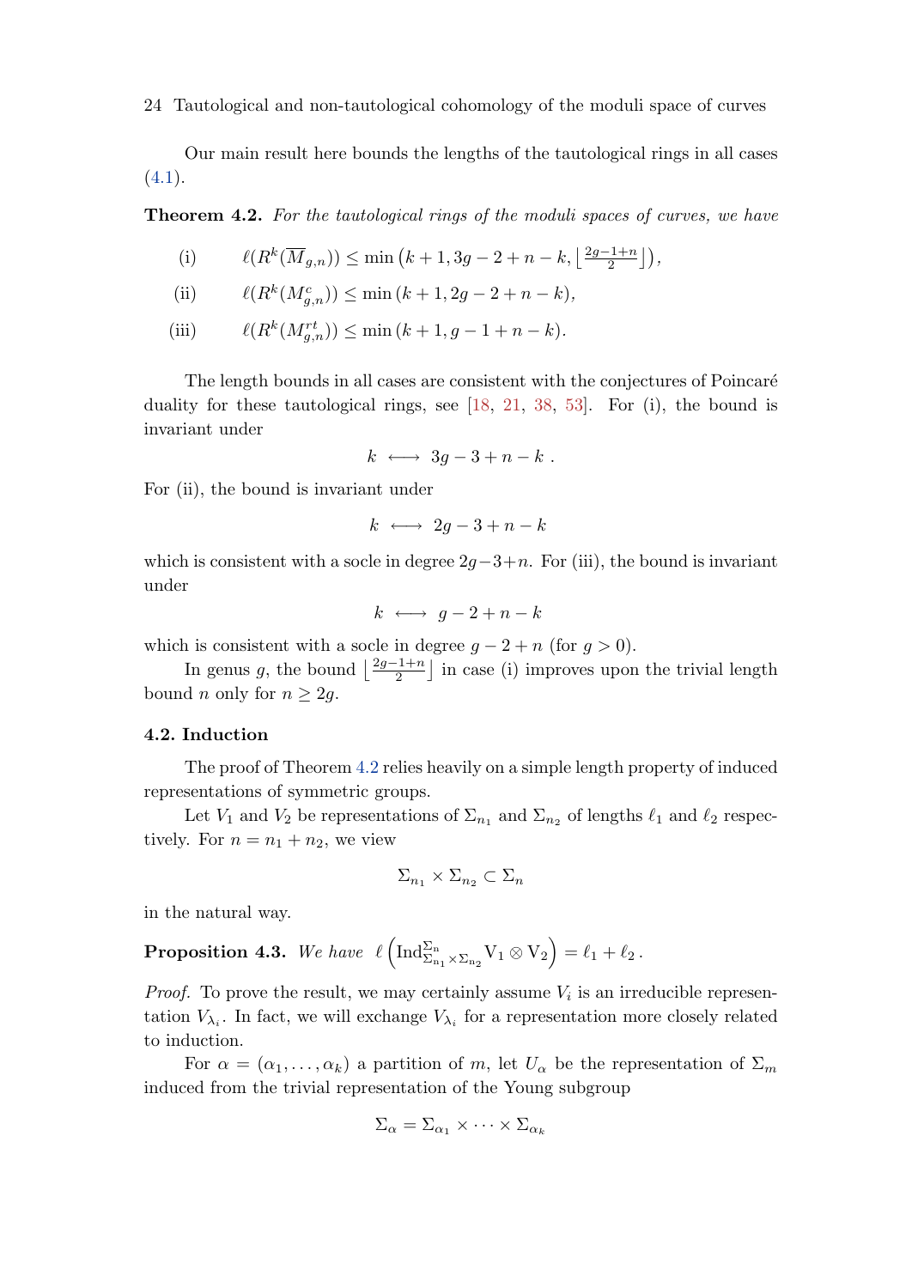<span id="page-24-0"></span>of  $\Sigma_m$ . Young's rule expresses  $U_\lambda$  in terms of irreducible representations  $V_\mu$  for which  $\mu$  precedes  $\lambda$  in the lexicographic ordering,

(4.4) 
$$
U_{\lambda} \cong V_{\lambda} \oplus \bigoplus_{\mu > \lambda} K_{\mu\lambda} V_{\mu} .
$$

The Kostka number  $K_{\mu\lambda}$  does not vanish if and only if  $\mu$  dominates  $\lambda$ , which implies  $\ell(\mu) \leq \ell(\lambda)$ . Therefore  $V_{\lambda} - U_{\lambda}$  can be written in the representation ring as a Z-linear combination of  $U_{\mu}$  for which  $\mu > \lambda$  and  $\ell(\mu) \leq \ell(\lambda)$ .

If we let  $V_1 = U_{\lambda_1}$  and  $V_2 = U_{\lambda_2}$ , the induction of representations is easy to calculate,

$$
\text{Ind}_{\Sigma_{n_1}\times\Sigma_{n_2}}^{\Sigma_{n_1+n_2}} U_{\lambda_1}\otimes U_{\lambda_2} = \text{Ind}_{\Sigma_{\lambda_1}\times\Sigma_{\lambda_2}}^{\Sigma_{n_1+n_2}} 1 \cong \text{Ind}_{\Sigma_{\lambda_1+\lambda_2}}^{\Sigma_{n_1+n_2}} 1 = U_{\lambda_1+\lambda_2},
$$

where  $\lambda_1 + \lambda_2$  is the partition of n consisting of the parts of  $\lambda_1$  and  $\lambda_2$ , reordered. Hence, the Proposition is proven for  $U_{\lambda_1}$  and  $U_{\lambda_2}$ . By the decomposition (4.4), the Proposition follows for  $V_{\lambda_1}$  and  $V_{\lambda_2}$ . .

## 4.3. Proof of Theorem [4.2](#page-23-0)

4.3.1. Genus 0 The genus 0 result

$$
\ell(R^k(\overline{M}_{0,n})) \le \min(k+1, n-k-2)
$$

plays an important role in the rest of the proof of Theorem [4.2](#page-23-0) and will be proven first.

By Keel [\[43\]](#page-37-0), we have isomorphisms

$$
A^k(\overline{M}_{0,n}) = R^k(\overline{M}_{0,n}) = H^{2k}(\overline{M}_{0,n}).
$$

Poincaré duality then implies

(4.5) 
$$
\ell(R^k(\overline{M}_{0,n})) = \ell(R^{n-3-k}(\overline{M}_{0,n})) .
$$

The vector space  $R^k(\overline{M}_{0,n})$  is generated by strata classes of curves with k nodes (and hence with  $k+1$  components). The bound

$$
\ell(R^k(\overline{M}_{0,n})) \le k+1
$$

follows by a repeated application of Proposition [4.3](#page-23-0) or by observing

$$
\ell(U_{\lambda})=\ell(\lambda),
$$

for any partition  $\lambda$  (here with at most  $k+1$  parts). The bound

$$
\ell(R^k(\overline{M}_{0,n})) \le n - k - 2
$$

is obtained by using  $(4.5)$ .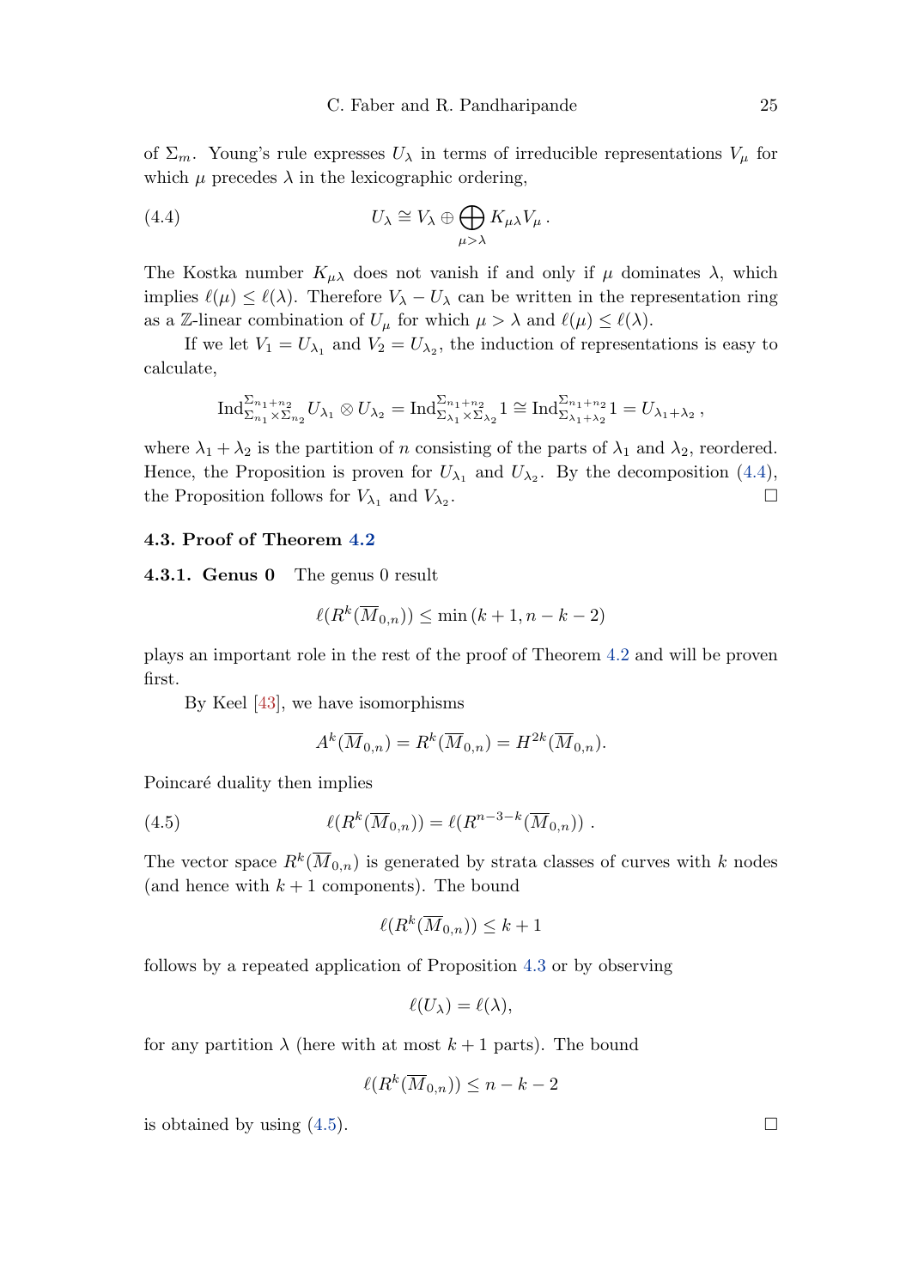<span id="page-25-0"></span>**4.3.2. Rational tails** We prove next a length bound for the subrepresentations of  $R^k(\overline{M}_{g,n})$  generated by the decorated strata classes of curves with rational tails, in other words, by the classes

$$
\xi_{A*}\Big(\prod_{v\in V(A)}\theta_v\Big)
$$

as in Theorem [1.4,](#page-5-0) where A is a stable graph of genus  $g \geq 1$  with n legs and exactly one vertex of genus  $g$  (and all other vertices of genus 0).

Let  $\alpha$  be such a class of codimension k and graph A. Let v be the vertex of genus g. We may assume the decoration is supported only at  $v$ , so

$$
\alpha = \xi_{A*}\theta_v.
$$

The graph A arises by attaching t rational trees  $T_i$  to v. Let  $T_i$  have (before attaching)  $k_i$  edges and  $m_i$  legs. Let  $m \geq t$  denote the valence of v. After attaching the trees, v has  $m - t$  legs. Of the  $m - t$  legs, let  $s_0$  come without  $\psi$ class,  $s_1$  come with  $\psi^1$ ,  $s_2$  come with  $\psi^2$ , and so forth, so

$$
\sum_j s_j = m - t \; .
$$

After discarding the  $s_j$  which vanish, we obtain a partition of  $m-t$  with p positive parts. The  $m - t$  legs contribute a class  $\zeta_v$  of degree  $\sum_j j s_j$  to  $\theta_v$ . Let  $\eta_v$  be the product of the  $\kappa$  classes at the vertex and the  $\psi$  classes at the t legs at which the trees are attached, so

$$
\theta_v = \zeta_v \eta_v .
$$

Let e be the degree of  $\eta_v$ . We clearly have

$$
k = \sum_{i} k_i + t + e + \sum_{j} j s_j
$$
 and 
$$
n = m + \sum_{i} m_i - 2t.
$$

At the vertex v, we obtain a representation of  $\Sigma_{m-t}$  of length p. By the result for genus 0, each tree  $T_i$  generates a subrepresentation  $V_i$  of  $R^{k_i}(\overline{M}_{0,m_i})$  with

$$
\ell(V_i) \le \min(k_i + 1, m_i - k_i - 2).
$$

One of the  $m_i$  legs is used in attaching  $T_i$  to v. After restricting  $V_i$  to  $\Sigma_{m_i-1}$ , the length can only decrease. Applying Proposition [4.3,](#page-23-0) we see  $\alpha$  generates a subrepresentation V of  $R^k(\overline{M}_{g,n})$  with

$$
\ell(V) \leq p + \sum_{i} \min(k_i + 1, m_i - k_i - 2).
$$

Taking the first terms in the minimum expressions, we have

(4.6) 
$$
\ell(V) \leq p + \sum_{i} (k_i + 1) = p + k - e - \sum_{j} j s_j.
$$

Since

$$
\sum_{j} j s_j = \sum_{j \ge 1: s_j > 0} j s_j \ge \sum_{j \ge 1: s_j > 0} 1 = p - 1 + \delta_{s_0, 0},
$$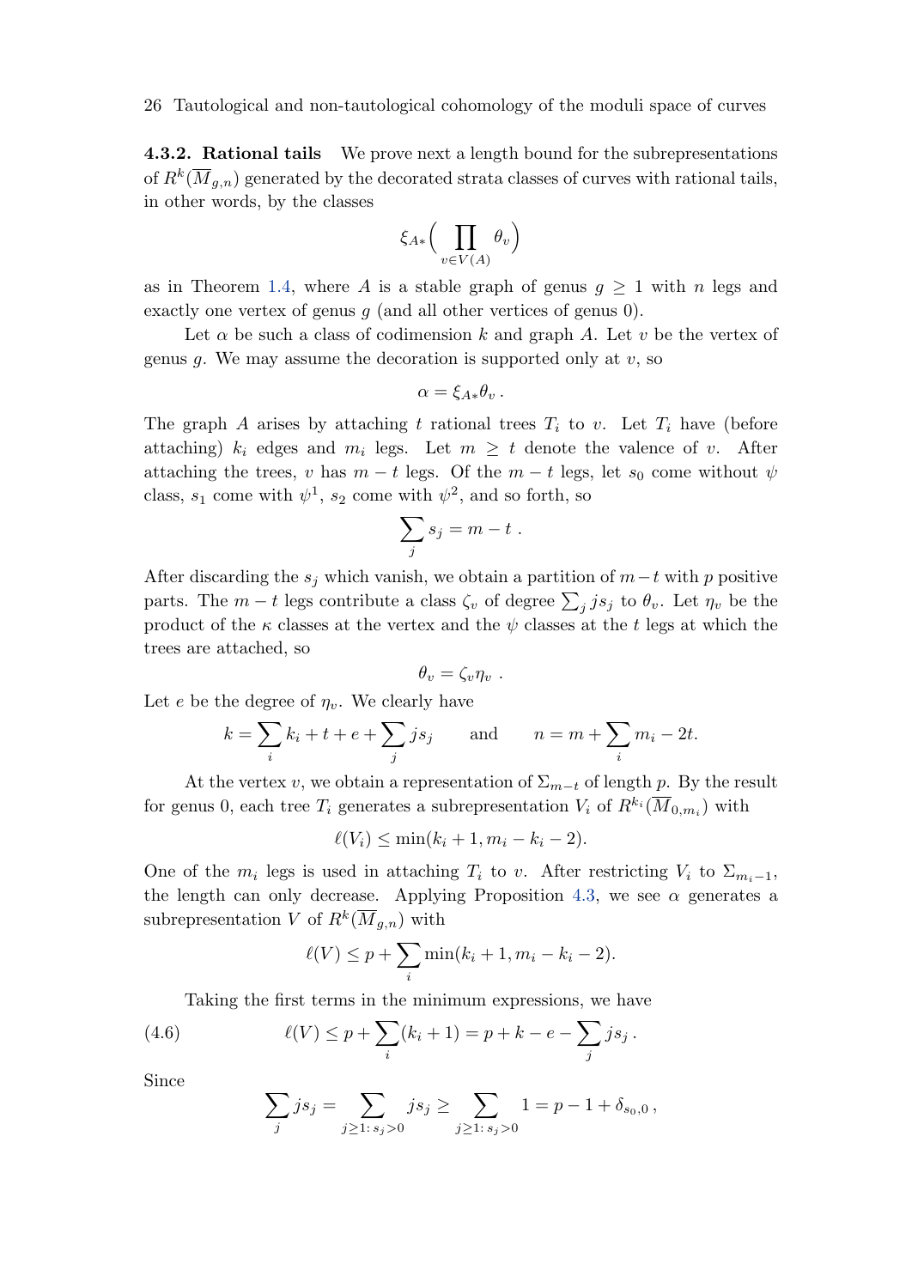<span id="page-26-0"></span>we see

$$
p - \sum_{j} j s_j \leq 1 - \delta_{s_0,0} \leq 1.
$$

After substituting in [\(4.6\)](#page-25-0) and using  $e \geq 0$ , we conclude

$$
\ell(V) \le k+1.
$$

Taking the second terms in the minimum expressions, we have

$$
\ell(V) \le p + \sum_{i} (m_i - k_i - 2)
$$
  
=  $p + n - m + t + e + \sum_{j} j s_j - k$   
=  $n - k + (p - m + t) + e + \sum_{j} j s_j$ .

The bound

$$
(4.8)\qquad \qquad e + \sum_{j} j s_j \le g - 1
$$

will be assumed here. Further,  $p \leq m - t$ , so

$$
\ell(V) \le g - 1 + n - k.
$$

Combining the bounds (4.7) and (4.9) yields

$$
\ell(V) \le \min(k+1, g-1+n-k)
$$

for any subrepresentation V of  $R^k(\overline{M}_{g,n})$  generated by a class supported on a stratum of curves with rational tails and respecting the bound (4.8).

If the bound (4.8) is violated, then  $\theta_v$  can be expressed as a tautological boundary class at the vertex  $v$  by Proposition 2 of [\[23\]](#page-35-0). The boundary class will include terms which are supported on strata of curves with rational tails (to which the argument can be applied again) and terms which are not supported on rational tails strata (to which the argument can not be applied). Statement (iii) of Theorem [4.2](#page-23-0) is an immediate consequence.

4.3.3. Compact type We prove here a length bound for the subrepresentations of  $R^k(\overline{M}_{g,n})$  generated by the decorated strata classes of curves of compact type with  $g \geq 1$  and  $n \geq 1$ .

Let  $\beta$  be such a class of codimension k and graph B. Let B have b vertices  $v_a$  of positive genus  $g_a$  and valence  $n_a \geq 1$ . The graph B arises by attaching t rational trees  $T_i$  to the vertices  $v_a$ . Let  $T_i$  have (before attaching)  $k_i$  edges and  $m_i$ legs of which  $l_i \geq 1$  legs are used in the attachment. We also allow the degenerate case in which  $T_i$  represents a single node, then

$$
k_i = -1 \quad \text{and} \quad l_i = m_i = 2 \ .
$$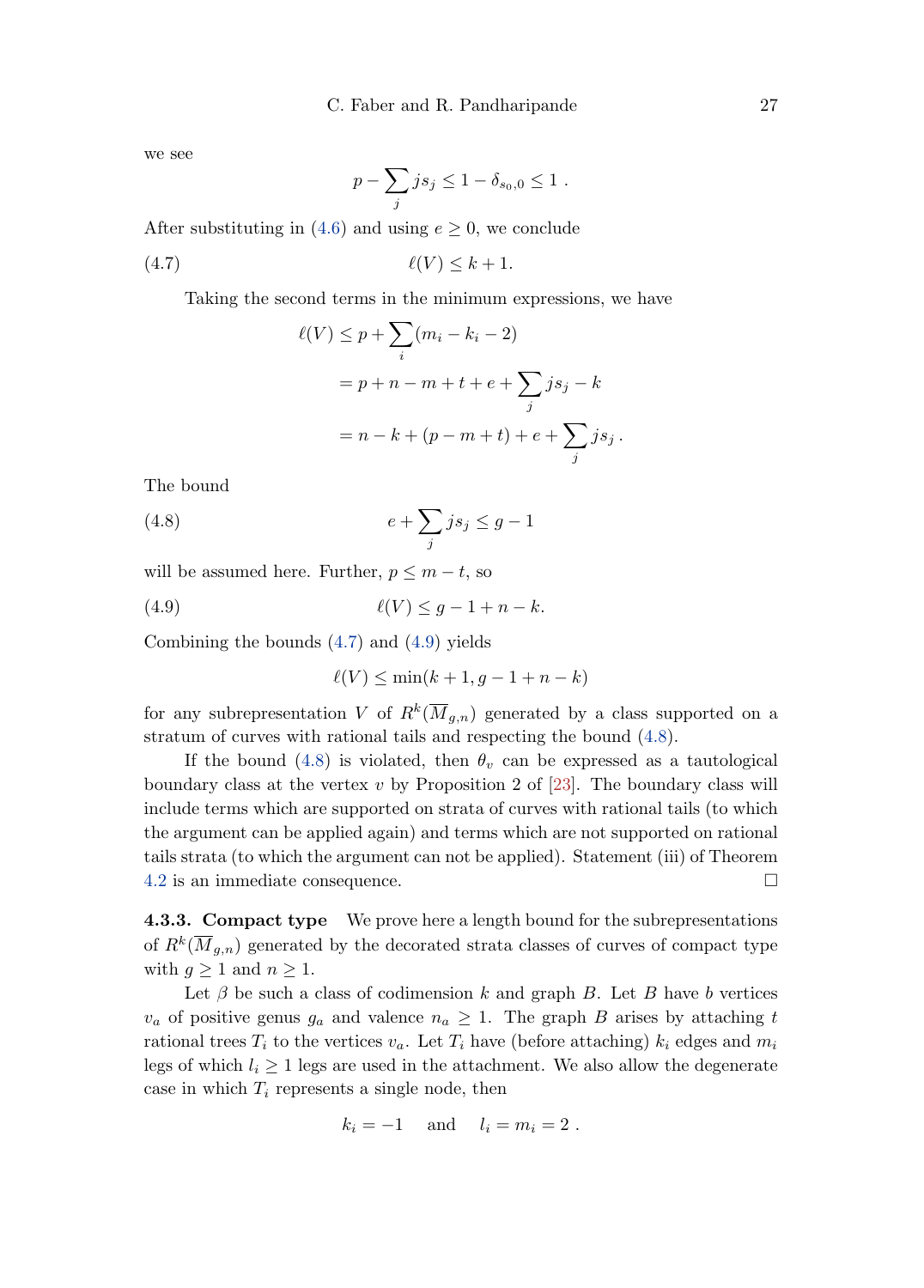At the vertex  $v_a$ , the attachment of the trees uses  $\hat{n}_a$  of the  $n_a$  legs. Just as in the case of curves with rational tails, we keep track of the powers of  $\psi$  classes attached to the remaining  $n_a - \widehat{n}_a$  legs. Let  $s_{a,j}$  of those legs come with  $\psi^j$ . We obtain a<br>position of  $\widehat{n}_a$   $\widehat{n}_a$  with length  $\widehat{n}_a$ . Einelly let  $a$  be the degree of the greenes of the set partition of  $n_a - \hat{n}_a$  with length  $p_a$ . Finally, let  $e_a$  be the degree of the product of the  $\kappa$  classes at  $v_a$  and the  $\psi$  classes at the  $\hat{n}_a$  attachment legs. We have

$$
g = \sum_{a} g_{a}, \qquad n = \sum_{i} m_{i} + \sum_{a} n_{a} - 2 \sum_{i} l_{i} ,
$$

$$
k = \sum_{i} k_{i} + \sum_{i} l_{i} + \sum_{a} e_{a} + \sum_{a,j} j s_{a,j} ,
$$

$$
\sum_{i} l_{i} = \sum_{a} \widehat{n}_{a} = t + b - 1 .
$$

The last equality follows since  $B$  is a tree.

Applying Proposition [4.3,](#page-23-0) we see that  $\beta$  generates a subrepresentation V of  $R^k(\overline{M}_{g,n})$  with

$$
\ell(V) \le \sum_{a} p_a + \sum_{i} \min(k_i + 1, m_i - k_i - 2).
$$

Taking the first terms of the minimum expressions,

$$
\ell(V) \leq \sum_{a} p_a + \sum_{i} (k_i + 1)
$$
  
=  $\sum_{a} p_a + t + k - \sum_{i} l_i - \sum_{a} e_a - \sum_{a,j} j s_{a,j}$   
=  $k + 1 - b + \sum_{a} p_a - \sum_{a} e_a - \sum_{a,j} j s_{a,j}$ .

As in the rational tails case,

$$
\sum_{j} j s_{a,j} \ge p_a - 1
$$
, so  $\sum_{a,j} j s_{a,j} \ge \sum_{a} p_a - b$ .

Therefore

$$
\ell(V) \leq k+1 - \sum_{a} e_a \leq k+1.
$$

Taking the second terms of the minimum expressions,

$$
\ell(V) \leq \sum_{a} p_a + \sum_{i} (m_i - k_i - 2)
$$
  
=  $\sum_{a} p_a + n - \sum_{a} n_a + 3 \sum_{i} l_i + \sum_{a} e_a + \sum_{a,j} j s_{a,j} - k - 2t$   
=  $n - k + 2b - 2 + \sum_{a} (p_a - n_a + \hat{n}_a) + \sum_{a} e_a + \sum_{a,j} j s_{a,j}$   
 $\leq n - k + 2b - 2 + g - b$   
=  $n - k + g + b - 2$   
 $\leq n - k + 2g - 2$ .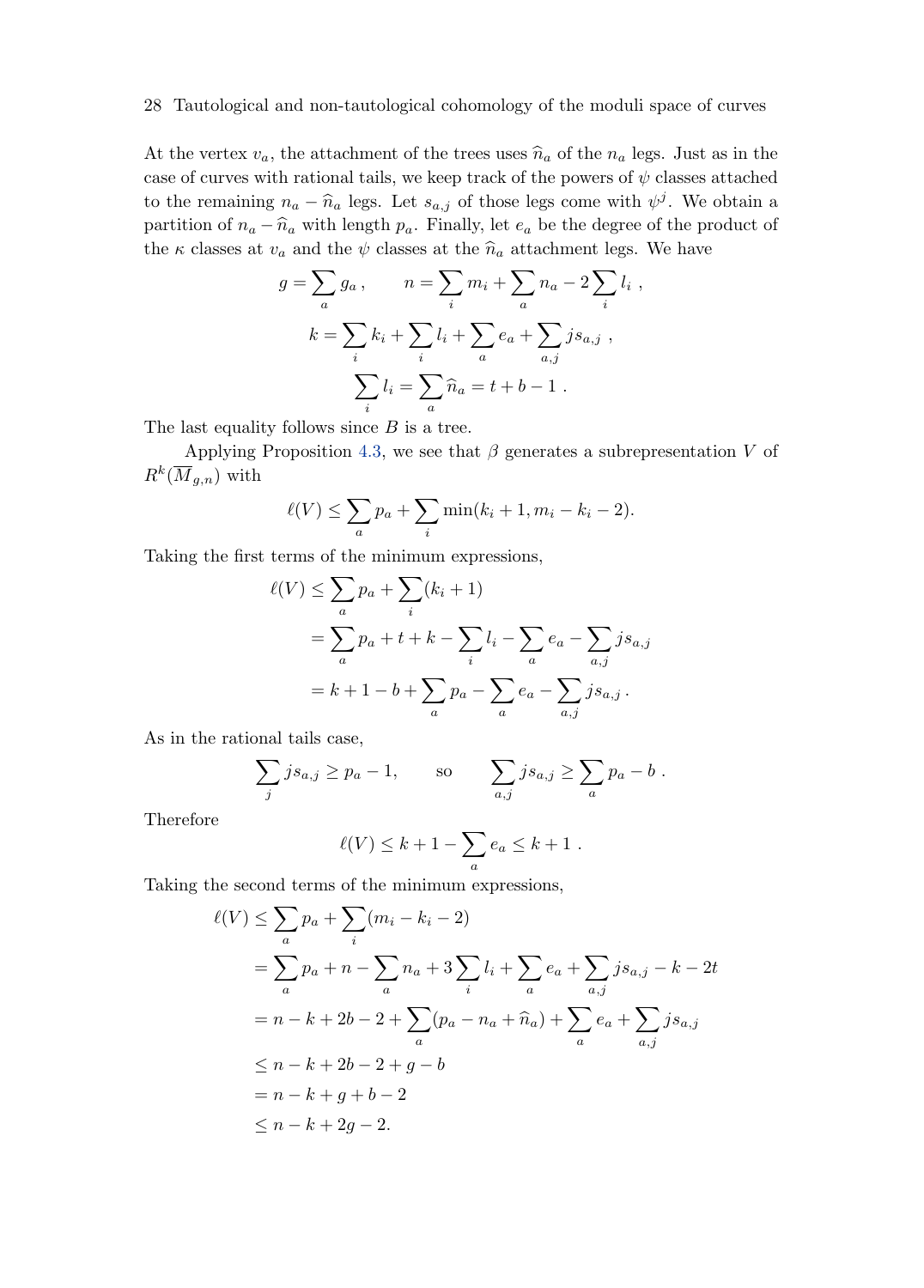<span id="page-28-0"></span>We have used the bound  $(4.8)$  at every vertex  $v_a$ . Therefore,

$$
\ell(V) \le \min(k+1, 2g - 2 + n - k) \le \left\lfloor \frac{2g - 1 + n}{2} \right\rfloor
$$

for any subrepresentation V of  $R^k(\overline{M}_{g,n})$  generated by a class supported on a stratum of curves of compact type satisfying the bound [\(4.8\)](#page-26-0) everywhere. As before, Statement (ii) of Theorem [4.2](#page-23-0) is an immediate consequence.  $\Box$ 

4.3.4. Stable curves Finally, we prove Statement (i) by induction on the genus g. Statement (i) has been proven already for genus 0. We assume (i) is true for genus at most  $q-1$ .

We have three bounds to establish to prove (i). The first bound to prove is

(4.10) `(R k (Mg,n)) ≤ k + 1 .

The bound holds for the subspace of  $R^k(\overline{M}_{g,n})$  generated by decorated strata classes of compact type on  $\overline{M}_{g,n}$  satisfying [\(4.8\)](#page-26-0) at all vertices by the results of Section [4.3.3.](#page-26-0) If  $(4.8)$  is violated, we use Proposition 2 of [\[23\]](#page-35-0) to express the vertex term via tautological boundary classes and repeat. If a class not of compact type arises, the class must occur as a push forward from  $R^*(\overline{M}_{g-1,n+2})$ . Here, we use the induction hypothesis, and conclude the bound (4.10) for all of  $R^k(\overline{M}_{g,n})$ . In fact, for the subspace in  $R^k(\overline{M}_{g,n})$  generated by decorated strata not of compact type, the bound  $\ell \leq k + 1$  holds by induction.

The second bound in Statement (i) of Theorem [4.2](#page-23-0) is

$$
\ell(R^k(\overline{M}_{g,n})) \leq 3g - 2 + n - k.
$$

Since  $2g-2+n-k < 3g-2+n-k$ , the bound holds for the subspace of  $R^k(\overline{M}_{g,n})$ generated by decorated strata classes of compact type on  $\overline{M}_{g,n}$  satisfying [\(4.8\)](#page-26-0) at all vertices by the results of Section [4.3.3.](#page-26-0) We conclude as above. For a class not of compact type, hence pushed forward from  $R^{k-1}(\overline{M}_{g-1,n+2})$ , we have by induction

$$
\ell \le 3(g-1) - 2 + (n+2) - (k-1) = 3g - 2 + n - k
$$

for the generated subspace.

The third and last bound to consider is

$$
\ell(R^*(\overline{M}_{g,n})) \le \left\lfloor \frac{2g-1+n}{2} \right\rfloor .
$$

The result holds for the subspace of  $R^*(\overline{M}_{g,n})$  generated by decorated strata classes of compact type on  $\overline{M}_{g,n}$  satisfying [\(4.8\)](#page-26-0) at all vertices. We conclude as above using the induction to control classes associated to decorated strata not of compact  $\tt type.$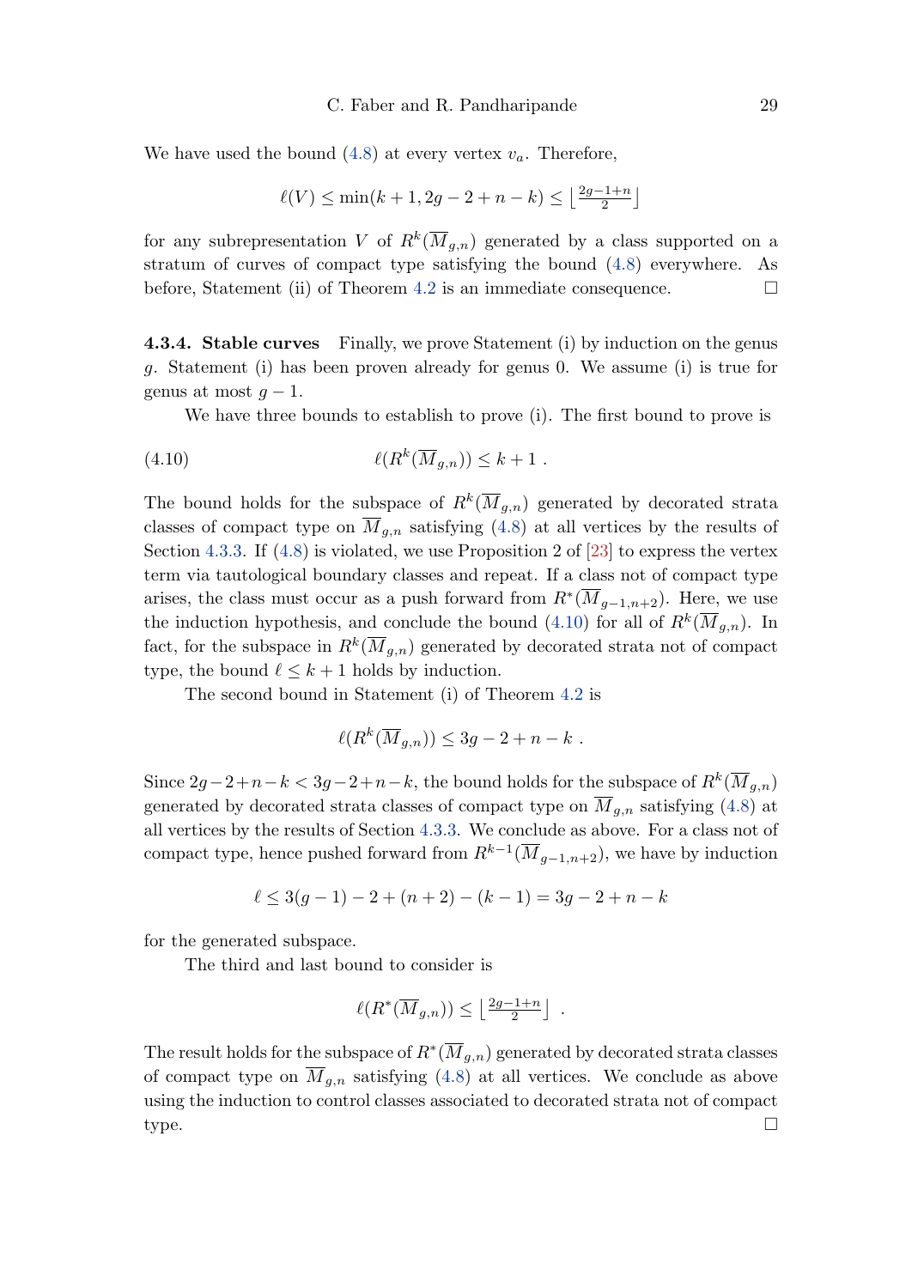#### <span id="page-29-0"></span>4.4. Sharpness

In low genera, the length bounds of Theorem [4.2](#page-23-0) are often sharp. In fact, we have not yet seen a failure of sharpness in genus 0 or 1. In genus 2, the first failure occurs in  $R^2(\overline{M}_{2,3})$ . A discussion of the data is given here for  $g \leq 2$ .

In genus 0, we have  $R^*(\overline{M}_{0,n}) = H^*(\overline{M}_{0,n}, \mathbb{Q})$ . Using the calculation of the  $\Sigma_n$ -representation on the latter space [\[29\]](#page-36-0), the bound

$$
\ell(R^k(\overline{M}_{0,n})) \le \min(k+1, n-k-2)
$$

has been verified to be sharp for  $3 \leq n \leq 20$ . However, the behavior is somewhat subtle. For  $6 \le n \le 20$ , the representation  $[n-k-1, 2, 1^{k-1}]$  of length  $k+1$  occurs for  $1 \leq k \leq \lfloor \frac{n-3}{2} \rfloor$ . For  $10 \leq n \leq 20$ , the representation  $[n-k,1^k]$  of length  $k+1$ occurs for  $0 \leq k \leq \lfloor \frac{n-3}{2} \rfloor$ .

Consider next genus 1. Without too much difficulty,  $R^*(\overline{M}_{1,n})$  can be shown to be Gorenstein (with socle in degree n) for  $1 \le n \le 5$ . Yang [\[67\]](#page-38-0) has calculated the ranks of the intersection pairing on  $R^*(\overline{M}_{1,n})$  for  $n \leq 5$  and found them to coincide with the Betti numbers of  $\overline{M}_{1,n}$  computed by Getzler [\[32\]](#page-36-0). Using Getzler's calculations of the cohomology groups as  $\Sigma_n$ -representations, the length bounds for  $R^k(\overline{M}_{1,n})$  are seen to be sharp for  $n \leq 5$ .

Getzler has claimed  $R^*(\overline{M}_{1,n})$  surjects onto the even cohomology on page 973 of [\[30\]](#page-36-0) (though a proof has not yet been written). Assuming the surjection, we can use the  $\Sigma_n$ -equivariant calculation of the Betti numbers to check whether the length bounds for  $R^k(\overline{M}_{1,n})$  are sharp for larger n. We have verified the sharpness for  $n \leq 14$ .

Tavakol [\[60\]](#page-37-0) has proven  $R^*(M_{1,n}^c)$  is Gorenstein with socle in degree  $n-1$ . Yang [\[67\]](#page-38-0) has calculated the ranks of the intersection pairing for  $n \leq 6$ . Using the results for  $R^*(\overline{M}_{1,n})$ , we have verified the length bounds for  $R^k(M_{1,n}^c)$  are sharp for  $n \leq 5$ . Probably, the  $\Sigma_n$ -action on  $R^k(M_{1,n}^c)$  can be analyzed more directly.

Finally, consider genus 2. The length bounds are easily checked to be sharp for  $n = 2$ . In fact,

$$
R^*(M_{2,2}^{rt}), R^*(M_{2,2}^c), \text{ and } R^*(\overline{M}_{2,2})
$$

all are Gorenstein, with socles in degrees 2, 3, and 5 respectively.

The case  $n=3$  is more interesting. By Theorem [4.2,](#page-23-0)  $R^2(\overline{M}_{2,3})$  and  $R^4(\overline{M}_{2,3})$ have length at most 3. According to Getzler [\[31\]](#page-36-0),

$$
H^4(\overline{M}_{2,3}) \cong H^8(\overline{M}_{2,3})
$$

has length 2. Yang [\[67\]](#page-38-0) has shown that all the cohomology of  $\overline{M}_{2,3}$  is tautological. The Gorenstein conjecture for  $R^*(\overline{M}_{2,3})$  then implies both  $R^2(\overline{M}_{2,3})$  and  $R^4(\overline{M}_{2,3})$ have length 2. By analyzing separately the strata of compact type, the strata for which the dual graph has one loop, and the strata for which the dual graph has two loops, we can indeed prove the length 2 restriction. The length bound for  $R^2(M_{2,3}^c)$  is not sharp either.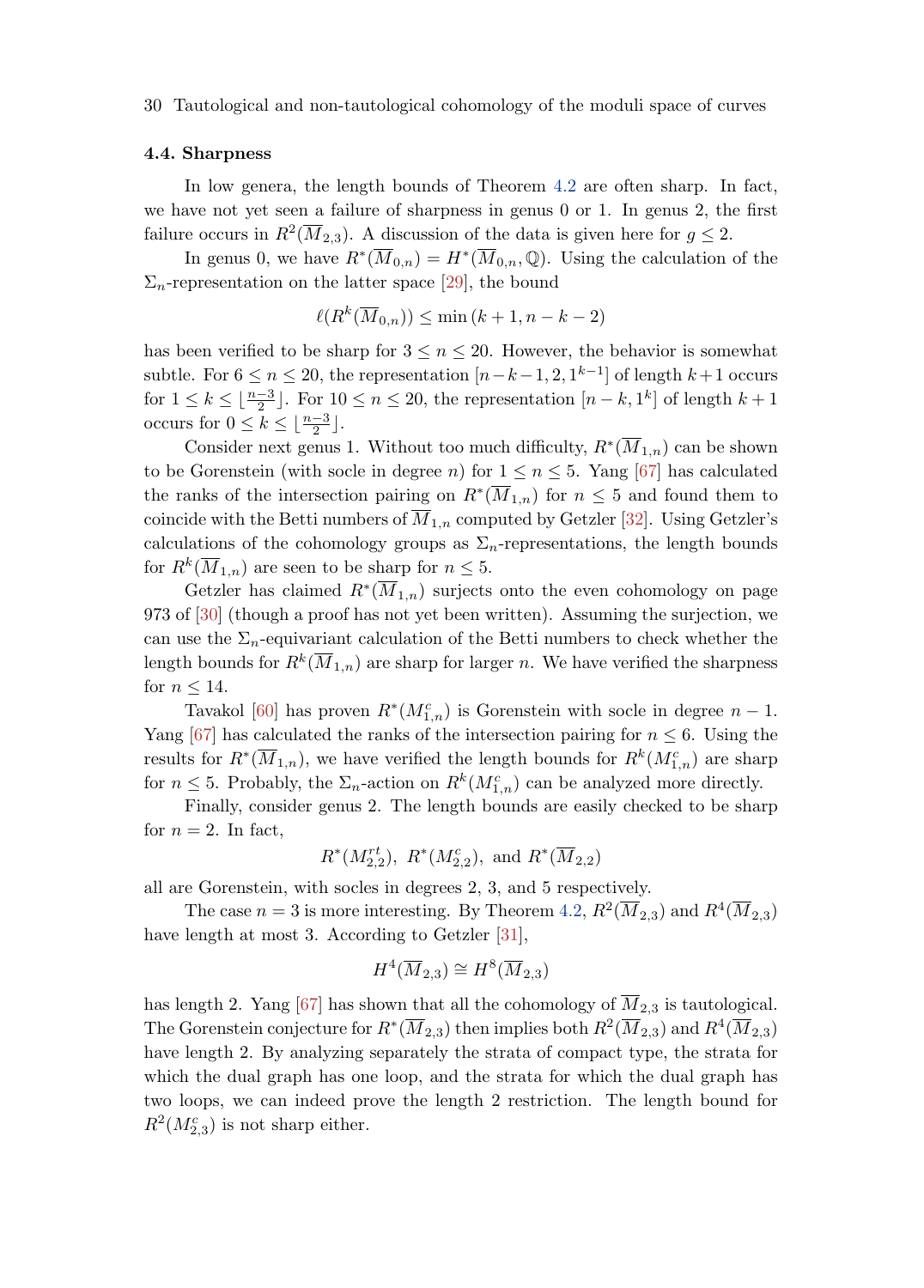<span id="page-30-0"></span>The failure of sharpness signals unexpected symmetries among the tautological classes. Such symmetries can come from combinatorial symmetries of the strata or from unexpected relations. For the failure in  $R^2(\overline{M}_{2,3})$ , the origin is combinatorial symmetries in the strata. The nontrivial relation of [\[7\]](#page-34-0) is not required. Also, relations can exist without the failure of sharpness: Getzler's relation [\[30\]](#page-36-0) in  $R^2(\overline{M}_{1,4})$  causes no problems.

By Tavakol [\[61\]](#page-38-0),  $R^*(M_{2,n}^{rt})$  is Gorenstein with socle in degree n. Using the Gorenstein property, we have verified the length bounds are sharp for  $n \leq 4$  in the rational tails case.

#### 5. Boundary geometry

#### 5.1. Diagonal classes

We have seen the existence of non-tautological cohomology for  $\overline{M}_{1,11}$ ,

$$
H^{11,0}(\overline{M}_{1,11},\mathbb{C})=\mathbb{C},\quad H^{0,11}(\overline{M}_{1,11},\mathbb{C})=\mathbb{C}.
$$

As a result, the diagonal

$$
\Delta_{11} \subset \overline{M}_{1,11} \times \overline{M}_{1,11}
$$

has Künneth components which are not in  $RH^*(\overline{M}_{1,11})$ . Let

$$
\iota:\overline{M}_{1,11}\times \overline{M}_{1,11}\to \overline{M}_{2,20}
$$

be the gluing map. A natural question raised in [\[36\]](#page-36-0) is whether

$$
(5.1) \t\t t_*[\Delta] \notin RH^*(\overline{M}_{2,20}) ?
$$

Via a detailed analysis of the action of the  $\psi$  classes on  $H^*(\overline{M}_{1,12},\mathbb{C})$ , the following result was proven in [\[36\]](#page-36-0).

**Theorem 5.2.** Let  $\Delta_{12} \subset \overline{M}_{1,12} \times \overline{M}_{1,12}$  be the diagonal. After push-forward via the gluing map

$$
\iota: \overline{M}_{1,12} \times \overline{M}_{1,12} \to \overline{M}_{2,22} ,
$$

we obtain a non-tautological class

$$
\iota_*[\Delta] \notin RH^*(\overline{M}_{2,22}) .
$$

While we are still unable to resolve  $(5.1)$ , we give a simple new proof of Theorem 5.2 which has the advantage of producing new non-tautological classes in  $H^*(\overline{M}_{2,21},\mathbb{Q})$ .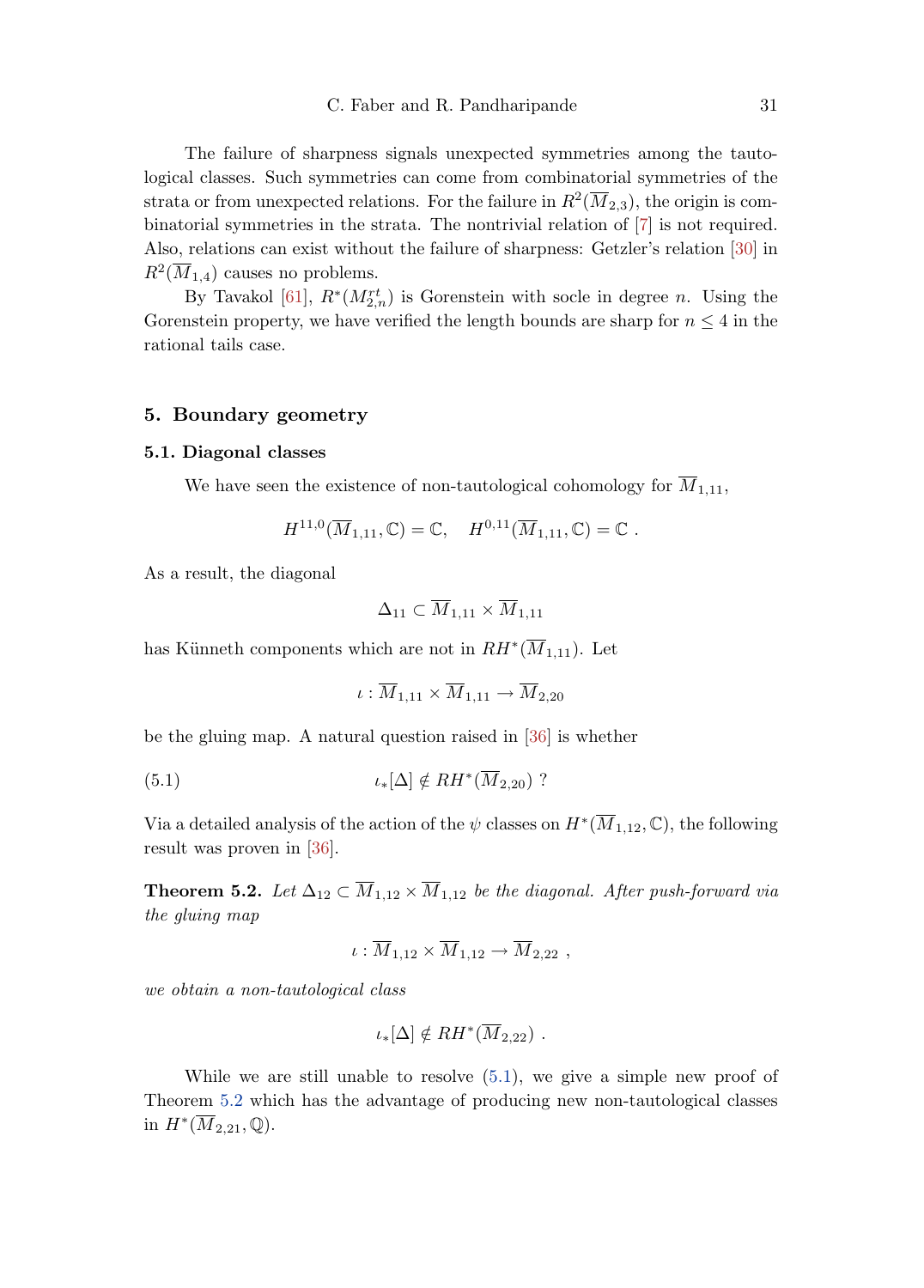## <span id="page-31-0"></span>5.2. Left and right diagonals

We will study curves of genus 2 with 21 markings

$$
[C, p_1, \ldots, p_{10}, q_1, \ldots, q_{10}, r] \in \overline{M}_{2,21} .
$$

Consider the product  $\overline{M}_{1,12} \times \overline{M}_{1,11}$  with the markings of the first factor given by  $\{p_1, \ldots, p_{10}, r, \star\}$  and the markings of the second factor given by  $\{q_1, \ldots, q_{10}, \bullet\}$ . Define the left diagonal

$$
\Delta_L \subset \overline{M}_{1,12} \times \overline{M}_{1,11}
$$

to be the inverse image of the diagonal<sup>13</sup>

$$
\Delta_{11} \subset \overline{M}_{1,11} \times \overline{M}_{1,11}
$$

under the map forgetting the marking  $r$ ,

$$
\pi: \overline{M}_{1,12} \times \overline{M}_{1,11} \to \overline{M}_{1,11} \times \overline{M}_{1,11} .
$$

The cycle  $\Delta_L$  has dimension 12.

For the right diagonal, consider the product  $\overline{M}_{1,11} \times \overline{M}_{1,12}$  with the markings of the first factor given by  $\{p_1, \ldots, p_{10}, \star\}$  and the markings of the second factor given by  $\{q_1, \ldots, q_{10}, r, \bullet\}$ . Define

$$
\Delta_R \subset \overline{M}_{1,11} \times \overline{M}_{1,12}
$$

to be the inverse image of the diagonal  $\Delta_{11}$  under the map forgetting the marking r,

$$
\pi: \overline{M}_{1,11} \times \overline{M}_{1,12} \to \overline{M}_{1,11} \times \overline{M}_{1,11} ,
$$

as before.

Our main result concerns the push-forwards  $\iota_{L*}[\Delta_L]$  and  $\iota_{R*}[\Delta_R]$  under the boundary gluing maps,

$$
\iota_L : \overline{M}_{1,12} \times \overline{M}_{1,11} \to \overline{M}_{2,21} ,
$$
  

$$
\iota_R : \overline{M}_{1,11} \times \overline{M}_{1,12} \to \overline{M}_{2,21} ,
$$

defined by connecting the markings  $\{\star, \bullet\}.$ 

Theorem 5.3. The push-forwards are non-tautological,

$$
\iota_{L*}[\Delta_L], \ \iota_{R*}[\Delta_R] \notin RH^*(\overline{M}_{2,21}) .
$$

We view the markings of  $\overline{M}_{2,22}$  as given by  $\{p_1,\ldots,p_{10},r,q_1,\ldots,q_{10},s\}$  and the diagonal  $\Delta_{12}$  as defined by the bijection

$$
p_i \leftrightarrow q_i, \quad r \leftrightarrow s \ .
$$

The cycle  $\iota(\Delta_{12}) \subset \overline{M}_{2,22}$  maps birationally to  $\iota_L(\Delta_L) \subset \overline{M}_{2,21}$  under the map

$$
\pi:\overline{M}_{2,22}\to\overline{M}_{2,21}
$$

<sup>&</sup>lt;sup>13</sup>The diagonal in  $\overline{M}_{1,11} \times \overline{M}_{1,11}$  is defined by the bijection  $p_i \leftrightarrow q_i$  and  $\star \leftrightarrow \bullet$ .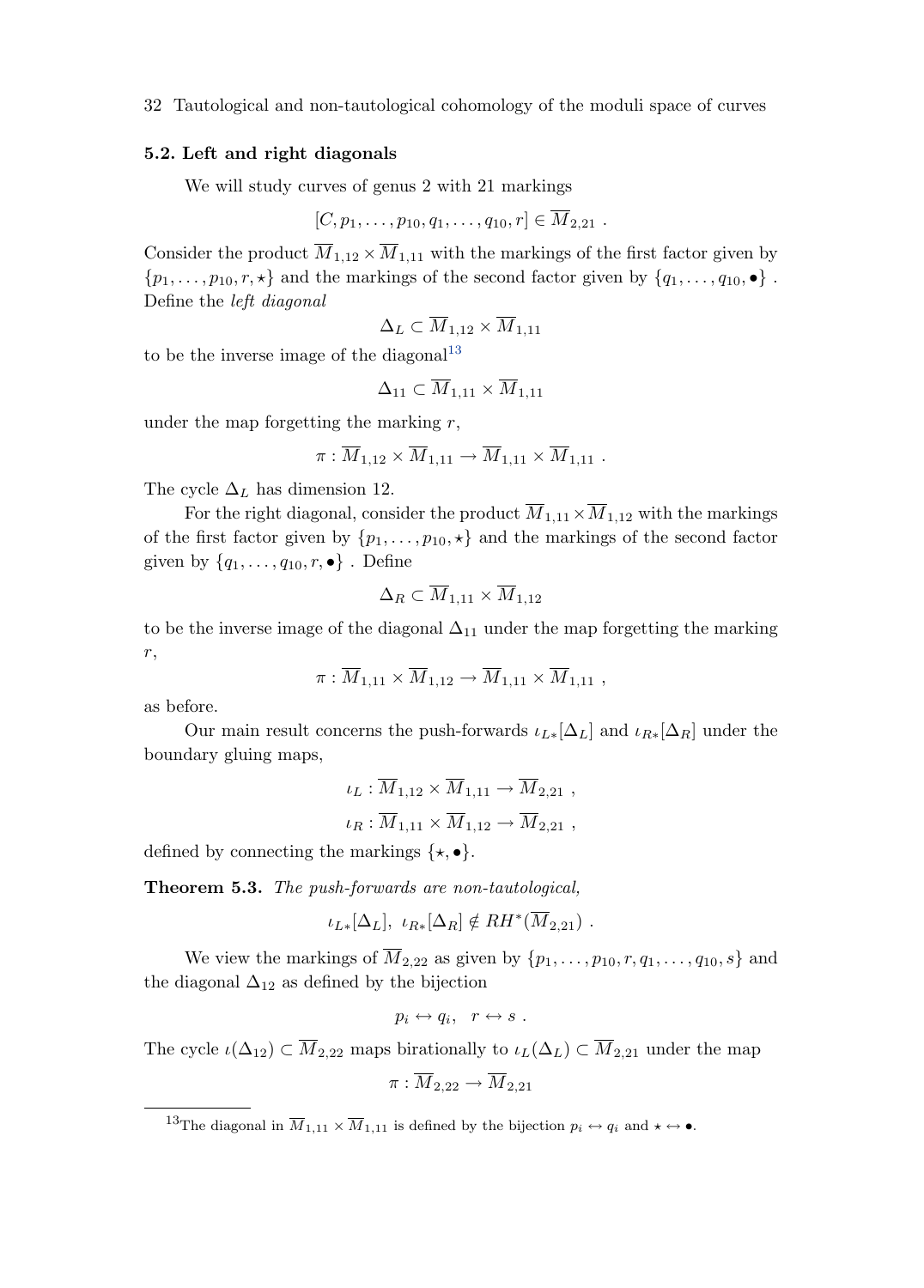<span id="page-32-0"></span>forgetting s. Hence,

$$
\pi_*\iota_*[\Delta_{12}] = \iota_{L*}[\Delta_L].
$$

In particular, Theorem [5.3](#page-31-0) implies Theorem [5.2](#page-30-0) since tautological classes are closed under  $\pi$ -push-forward.

## 5.3. Proof of Theorem [5.3](#page-31-0)

We first compute the class

$$
\iota_L^* \iota_{L*} [\overline{M}_{1,12} \times \overline{M}_{1,11}] \in H^* (\overline{M}_{1,12} \times \overline{M}_{1,11}, \mathbb{Q}) .
$$

The rules for such self-intersections are given in [\[36\]](#page-36-0). Since  $\iota_L$  is an injection,

$$
\iota_L^* \iota_{L*} [\overline{M}_{1,12} \times \overline{M}_{1,11}] = -\psi_\star - \psi_\bullet.
$$

As a consequence, we find

(5.4) 
$$
\iota_L^* \iota_{L*}[\Delta_L] = (-\psi_\star - \psi_\bullet) \cdot [\Delta_L].
$$

If  $\iota_{L*}[\Delta_L] \in RH^*(\overline{M}_{2,21})$ , then the Künneth components of  $\iota_L^*\iota_{L*}[\Delta_L]$  must be tautological cohomology by property (iii) of Section [1.4.](#page-5-0) Let

(5.5) 
$$
\pi : \overline{M}_{1,12} \times \overline{M}_{1,11} \to \overline{M}_{1,11} \times \overline{M}_{1,11}
$$

be the map forgetting  $r$  in the first factor. If the Künneth components of  $\iota_L^*\iota_{L*}[\Delta_L]$ are tautological in cohomology, then the Künneth components of

$$
\pi_* \iota_L^* \iota_{L*}[\Delta_L] \in H^*(\overline{M}_{1,11} \times \overline{M}_{1,11}, \mathbb{Q})
$$

must also be tautological in cohomology. We compute

$$
\pi_*\left((-\psi_* - \psi_\bullet) \cdot [\Delta_L]\right) = -\pi_*\left(\psi_* \cdot [\Delta_L]\right) - \psi_\bullet \cdot (\pi_*[\Delta_L])
$$

$$
= -\pi_*\left(\psi_* \cdot [\Delta_L]\right)
$$

since  $\pi$  restricted to  $\Delta_L$  has fiber dimension 1.

The class  $\psi_{\star} \in R^1(\overline{M}_{1,12})$  has a well-known boundary expression,

$$
\psi_{\star} = \frac{1}{12} [\delta_{irr}] + \sum_{S \subset \{p_1, \ldots, p_{10}, r\}, \ S \neq \emptyset} [\delta_S] .
$$

Here,  $\delta_{irr}$  is the 'irreducible' boundary divisor (parameterizing nodal rational curves with 12 markings), and  $\delta_S$  is the 'reducible' boundary divisor generically parameterizing 1-nodal curves

$$
\mathbb{P}^1 \cup E
$$

with marking  $S \cup \{ \star \}$  on  $\mathbb{P}^1$  and the rest on E. The intersections

$$
\delta_{irr} \times \overline{M}_{1,11} \cap \Delta_L, \quad \delta_S \times \overline{M}_{1,11} \cap \Delta_L
$$

all have fiber dimension 1 with respect to  $(5.5)$  except when  $S = \{r\}$ . Hence,

$$
-\pi_* (\psi_* \cdot [\Delta_L]) = -\pi_* (\delta_{\{r\}} \times \overline{M}_{1,11} \cap \Delta_L) .
$$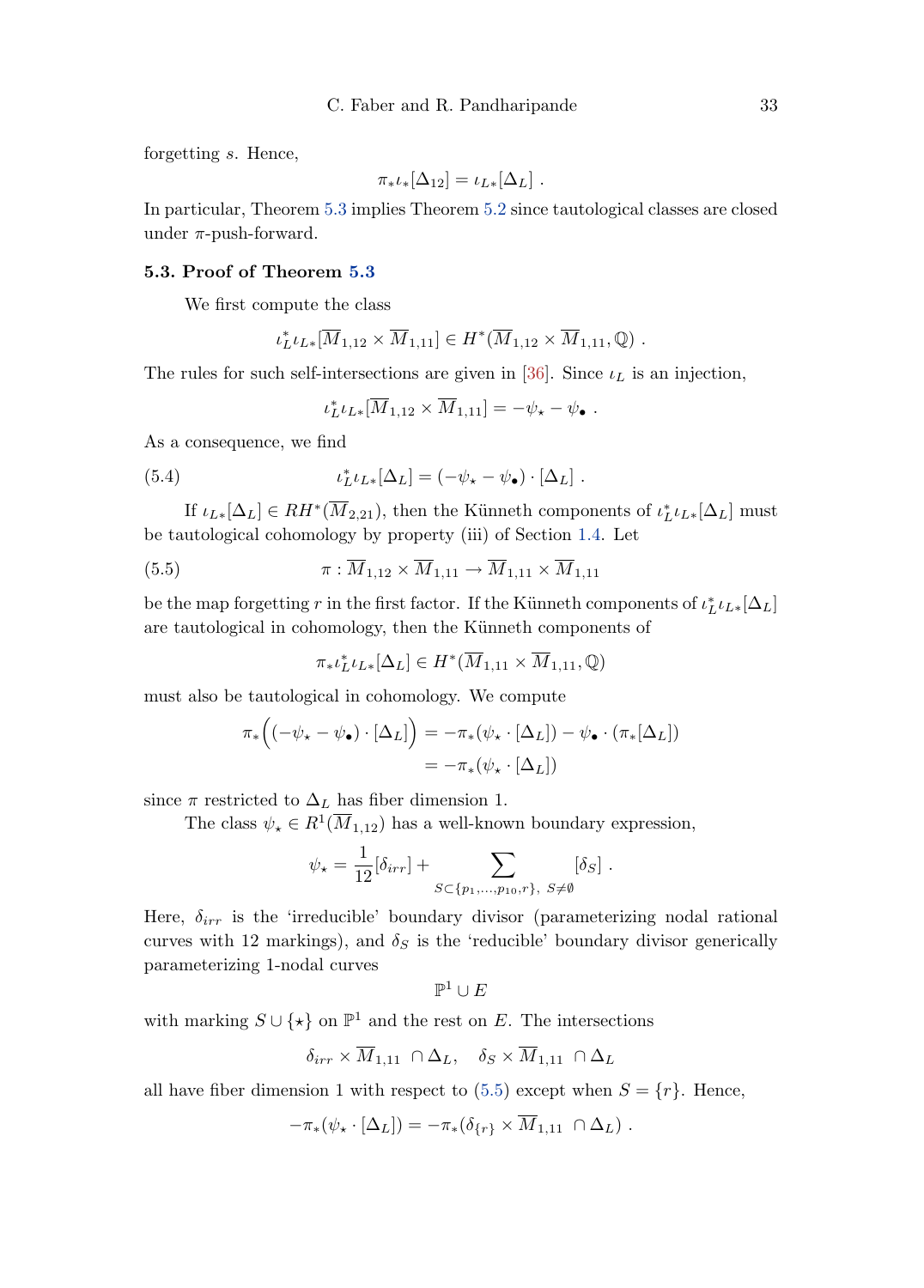Since  $\pi$  maps  $\delta_{\{r\}} \times \overline{M}_{1,11} \cap \Delta_L$  birationally onto  $\Delta_{11} \subset \overline{M}_{1,11} \times \overline{M}_{1,11}$ , we conclude

$$
\pi_* \iota_L^* \iota_{L*}[\Delta_L] = -[\Delta_{11}] \in H^*(\overline{M}_{1,11} \times \overline{M}_{1,11}, \mathbb{Q}) .
$$

Since  $[\Delta_{11}]$  does not have a tautological Künneth decomposition, the argument is complete. The proof for  $\Delta_R$  is identical.  $\Box$ 

## 5.4. On  $\overline{M}_{2,20}$

We finish with a remark about the relationship between question [\(5.1\)](#page-30-0) and Theorem [5.3.](#page-31-0) Consider the map forgetting the marking labelled by  $r$ ,

$$
\pi : \overline{M}_{2,21} \to \overline{M}_{2,20} .
$$

We easily see

$$
\pi^* (\iota_* [\Delta_{11}]) = \iota_{L*} [\Delta_L] + \iota_{R*} [\Delta_R] .
$$

The following push-forward relation holds by calculating the degree of the cotangent line  $\mathbb{L}_r$  on the fibers of  $\pi$ ,

$$
\pi_*\Big(\psi_r \cdot (\iota_{L*}[\Delta_L] + \iota_{R*}[\Delta_R])\Big) = 22 \cdot \iota_*[\Delta_{11}].
$$

As a consequence of the above two equations, we conclude the following result.

Proposition 5.6. We have the equivalence:

$$
\iota_*[\Delta_{11}] \in RH^*(\overline{M}_{2,20}) \quad \Longleftrightarrow \quad \iota_{L*}[\Delta_L] + \iota_{R*}[\Delta_R] \in RH^*(\overline{M}_{2,21}) \ .
$$

## 5.5. Connection with representation theory

Consider again the cycle  $\Delta_L\subset \overline{M}_{1,12}\times \overline{M}_{1,11}.$  Let

$$
\Gamma_L \in H^{11,0}(\overline{M}_{1,12}) \otimes H^{0,11}(\overline{M}_{1,11}) \oplus H^{0,11}(\overline{M}_{1,12}) \otimes H^{11,0}(\overline{M}_{1,11})
$$

be the Künneth component of  $\Delta_L$ . We can consider the  $\Sigma_{21}$ -submodule

$$
\mathsf{V}\subset H^{12,12}(\overline{M}_{2,21})
$$

generated by  $\iota_{L*}(\Gamma_L)$ . The class  $\Gamma_R$  can be defined in the same manner, and  $\iota_{R*}(\Gamma_R) \in V$ .

The class  $\Gamma_L$  is alternating for the symmetric group  $\Sigma_{10}$  permuting the points  $p_1, \ldots, p_{10}$ . Similarly,  $\Gamma_L$  is alternating for the  $\Sigma_{10}$  permuting the points  $q_1, \ldots, q_{10}$ . Let

$$
\Sigma_{10} \times \Sigma_{10} \subset \Sigma_{21}
$$

be the associated subgroup. We can then consider the  $\Sigma_{21}$  module defined by

$$
\widetilde{\mathsf{V}}=\mathrm{Ind}_{\Sigma_{10}\times\Sigma_{10}}^{\Sigma_{21}}\bigl(\alpha\otimes\alpha\bigr),
$$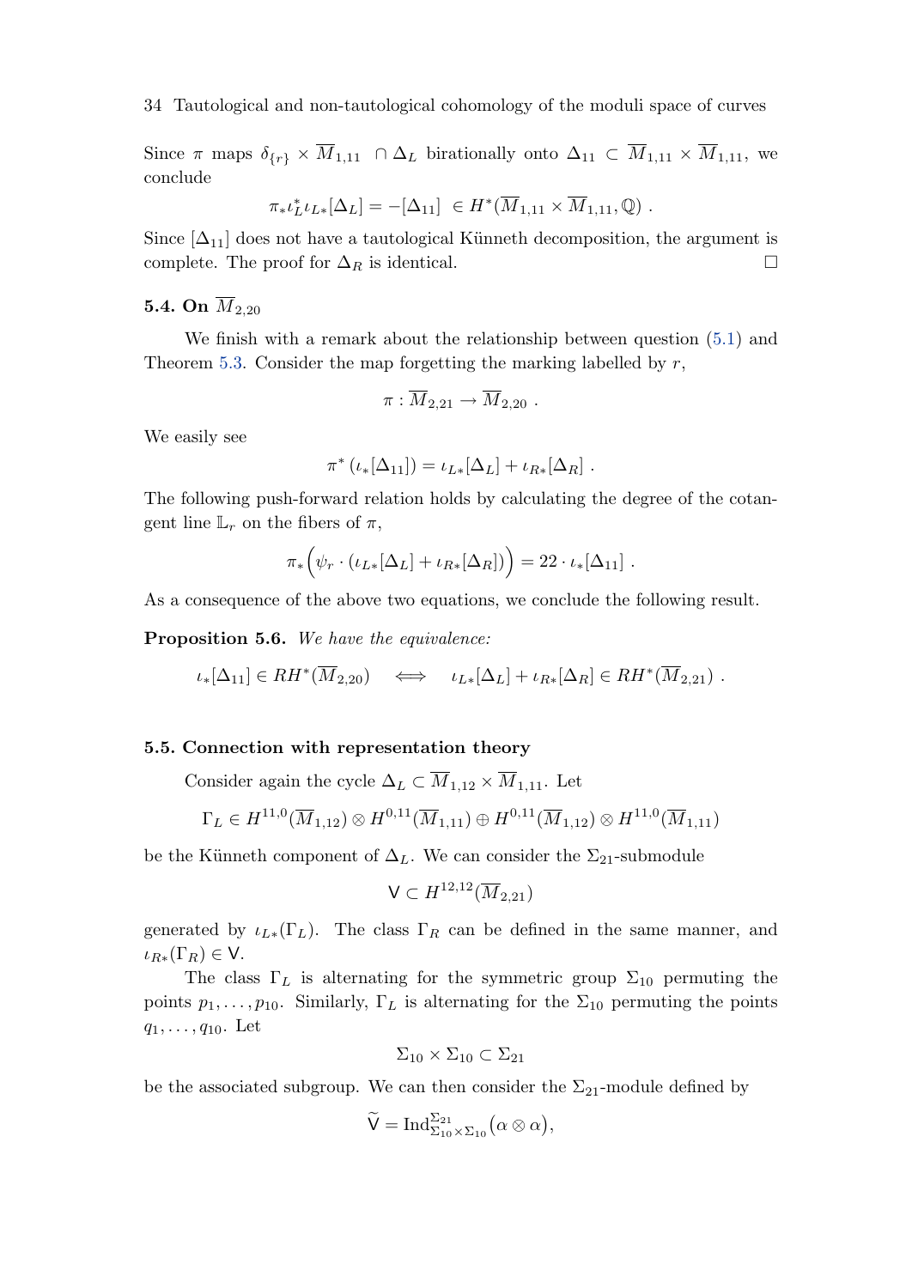<span id="page-34-0"></span>where  $\alpha$  is the alternating representation. In fact, the representation  $\widetilde{V}$  decomposes as

$$
[1^{21}] + \sum_{i=0}^{9} [3 \, 2^i \, 1^{18-2i}] + 2 \sum_{j=1}^{10} [2^j \, 1^{21-2j}].
$$

We can write the coefficient of  $L \wedge^2 S[12]$  in  $H^{12,12}(\overline{M}_{2,21})$  discussed in Section [3.6](#page-20-0) as

$$
\sum_{i=0, \text{ even}}^{9} [3 \ 2^{i} \ 1^{18-2i}] + \sum_{j=1}^{10} [2^{j} \ 1^{21-2j}].
$$

We conjecture the canonical map

 $\widetilde{V} \rightarrow V$ 

is simply a projection onto the above subspace of  $H^{12,12}(\overline{M}_{2,21})$ .

## References

- [1] A.N. Andrianov, Quadratic forms and Hecke operators. Grundlehren der Mathematischen Wissenschaften, 286. Springer-Verlag, Berlin, 1987. [16](#page-15-0)
- [2] T. Arakawa, Vector-valued Siegel's modular forms of degree two and the associated Andrianov L-functions. Manuscripta Math. 44 (1983), no. 1-3, 155–185. [16](#page-15-0)
- [3] E. Arbarello and M. Cornalba, Combinatorial and algebro-geometric cohomology classes on the moduli spaces of curves, J. Algebraic Geom. 5 (1996), 705–749. [7](#page-6-0)
- [4] K. Behrend, *Gromov-Witten invariants in algebraic geometry*, Invent. Math. 127 (1997), 601–617. [7](#page-6-0)
- [5] K. Behrend and B. Fantechi, The intrinsic normal cone, Invent. Math. 128 (1997), 45–88. [7](#page-6-0)
- [6] P. Belorousski, Chow rings of moduli spaces of pointed elliptic curves. Ph.D. thesis. The University of Chicago, 1998. 65 pp. [13](#page-12-0)
- [7] P. Belorousski and R. Pandharipande, A descendent relation in genus 2, Ann. Scuola Norm. Sup. Pisa Cl. Sci. 29 (2000), 171–191. [31](#page-30-0)
- [8] J. Bergström, Cohomology of moduli spaces of curves of genus three via point counts. J. Reine Angew. Math. 622 (2008), 155–187. [13,](#page-12-0) [23](#page-22-0)
- [9] J. Bergström, *Equivariant counts of points of the moduli spaces of* pointed hyperelliptic curves. Doc. Math. 14 (2009), 259–296. [16](#page-15-0)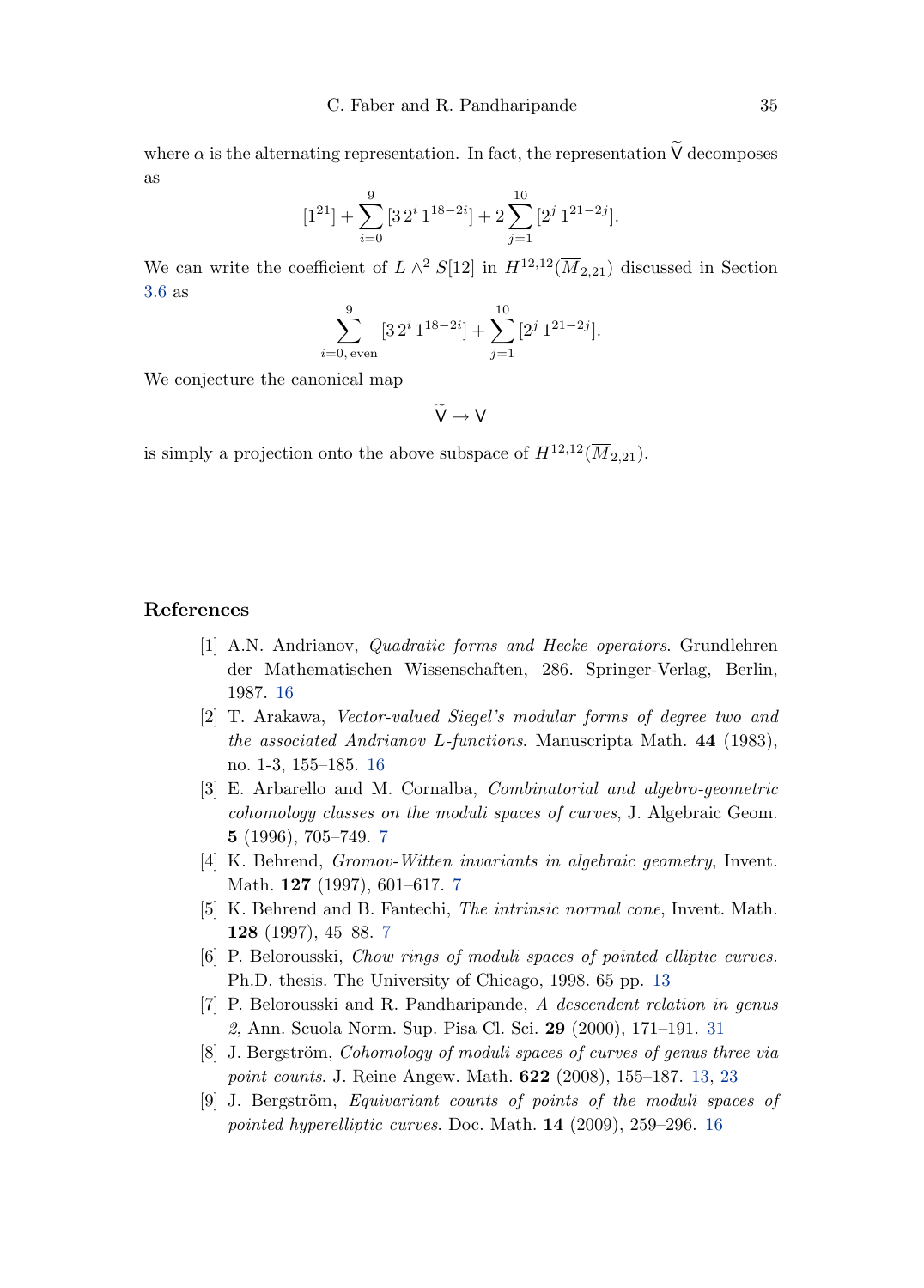- <span id="page-35-0"></span>36 Tautological and non-tautological cohomology of the moduli space of curves
	- [10] J. Bergström, C. Faber, and G. van der Geer, Siegel modular forms of genus 2 and level 2: cohomological computations and conjectures. Int. Math. Res. Not. IMRN 2008, Art. ID rnn 100, 20 pp. [22](#page-21-0)
	- [11] J. Bergström, C. Faber, and G. van der Geer, Siegel modular forms of degree three and the cohomology of local systems, arXiv:1108.3731. [22](#page-21-0)
	- [12] J. Bergström, C. Faber, and G. van der Geer, Teichmüller modular forms and the cohomology of local systems on  $M_3$ , in preparation. [23](#page-22-0)
	- [13] J. Bergström and G. van der Geer, The Euler characteristic of local systems on the moduli of curves and abelian varieties of genus three. J. Topol. 1 (2008), no. 3, 651–662. [21,](#page-20-0) [22](#page-21-0)
	- [14] G. Casnati and C. Fontanari, On the rationality of moduli spaces of pointed curves. J. Lond. Math. Soc. (2) **75** (2007), no. 3, 582–596. [21](#page-20-0)
	- [15] C. Consani and C. Faber, On the cusp form motives in genus 1 and level 1. Moduli spaces and arithmetic geometry, 297–314, Adv. Stud. Pure Math., 45, Math. Soc. Japan, Tokyo, 2006. [15](#page-14-0)
	- [16] P. Deligne, Formes modulaires et représentations  $\ell$ -adiques. Séminaire Bourbaki 1968/69, no. 355, Lecture Notes in Math. 179, Springer-Verlag, Berlin, 1971, 139–172. [14,](#page-13-0) [15](#page-14-0)
	- [17] M. Eichler, Eine Verallgemeinerung der Abelschen Integrale. Math. Z. 67 (1957), 267–298. [15](#page-14-0)
	- [18] C. Faber, A conjectural description of the tautological ring of the moduli space of curves, in Moduli of Curves and Abelian Varieties (The Dutch Intercity Seminar on Moduli), C. Faber and E. Looijenga, eds., 109–129, Aspects of Mathematics E 33, Vieweg, Wiesbaden 1999. [9,](#page-8-0) [24](#page-23-0)
	- [19] C. Faber and G. van der Geer, Sur la cohomologie des systèmes locaux sur les espaces des modules des courbes de genre 2 et des surfaces abéliennes, I, II. C.R. Acad. Sci. Paris, Sér. I, 338 (2004), 381–384, 467–470. [2,](#page-1-0) [17,](#page-16-0) [18](#page-17-0)
	- [20] C. Faber and R. Pandharipande, Hodge integrals and Gromov-Witten theory, Invent. Math. 139 (2000), 173–199. [5](#page-4-0)
	- [21] C. Faber and R. Pandharipande (with an appendix by D. Zagier), Logarithmic series and Hodge integrals in the tautological ring, Michigan Math. J. 48 (2000), 215–252. [7,](#page-6-0) [9,](#page-8-0) [24](#page-23-0)
	- [22] C. Faber and R. Pandharipande, Hodge integrals, partition matrices, and the  $\lambda_q$  conjecture, Ann. of Math. 157 (2003), [9](#page-8-0)7–124. 9
	- [23] C. Faber and R. Pandharipande, Relative maps and tautological classes, JEMS 7 (2005), 13–49. [2,](#page-1-0) [3,](#page-2-0) [8,](#page-7-0) [27,](#page-26-0) [29](#page-28-0)
	- [24] G. Faltings, On the cohomology of locally symmetric Hermitian spaces. Paul Dubreil and Marie-Paule Malliavin algebra seminar, 35th year (Paris, 1982), 55–98, Lecture Notes in Math., 1029, Springer, Berlin, 1983. [18,](#page-17-0) [22](#page-21-0)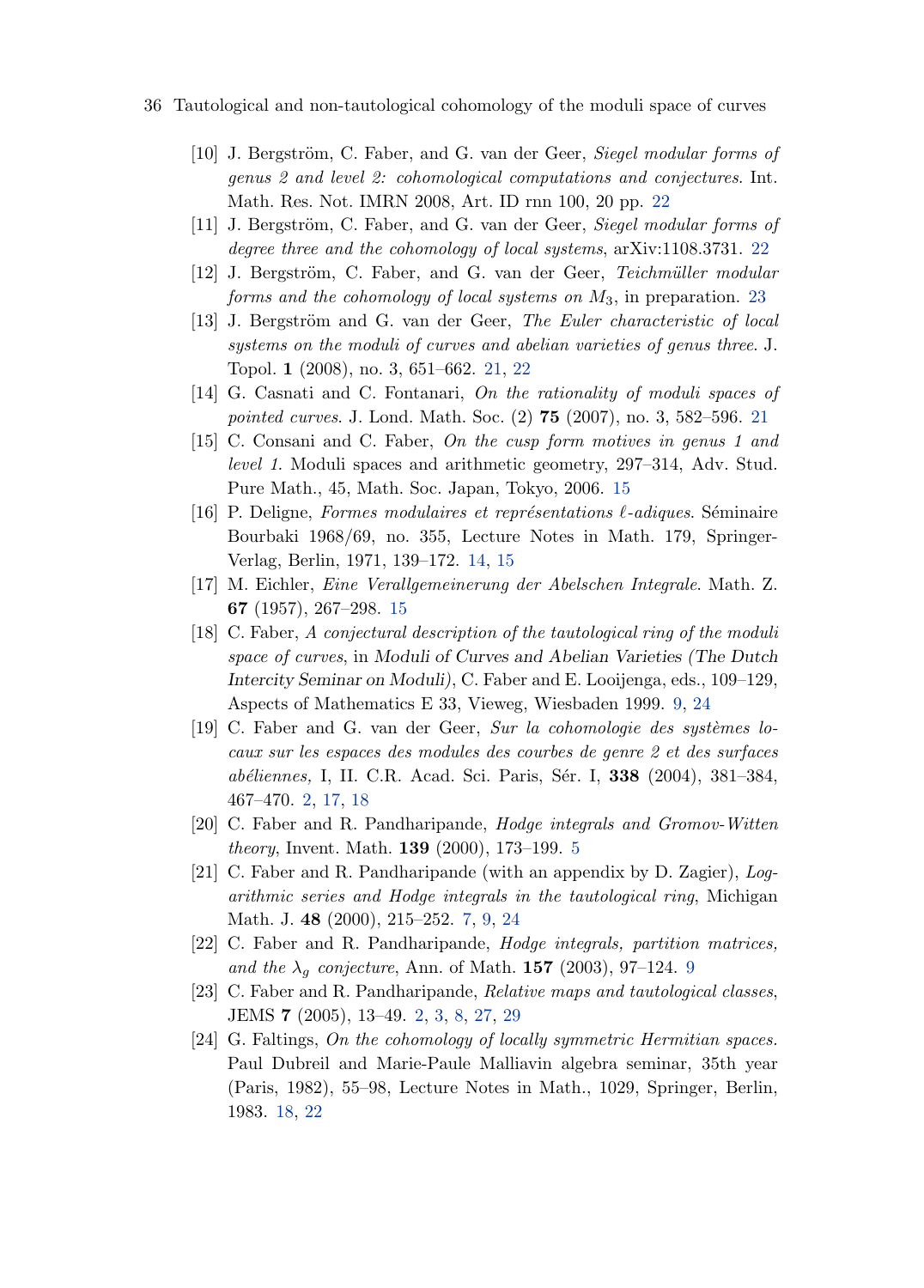- <span id="page-36-0"></span>[25] G. Faltings and C.-L. Chai, Degeneration of abelian varieties. With an appendix by David Mumford. Ergebnisse der Mathematik und ihrer Grenzgebiete (3), 22. Springer-Verlag, Berlin, 1990. [18,](#page-17-0) [22](#page-21-0)
- [26] W. Fulton, Intersection theory, Springer-Verlag: Berlin, 1984. [10](#page-9-0)
- [27] W. Fulton and R. Pandharipande, Notes on stable maps and quantum cohomology, in Proceedings of Symposia in Pure Mathematics: Algebraic Geometry Santa Cruz 1995, J. Kollár, R. Lazarsfeld, and D. Morrison, eds., Volume 62, Part 2, p.45–96. [7](#page-6-0)
- [28] G. van der Geer, Rank one Eisenstein cohomology of local systems on the moduli space of abelian varieties, Sci. China Math. 54 (2011), no. 8, 1621–1634. [19](#page-18-0)
- [29] E. Getzler, Operads and moduli spaces of genus 0 Riemann surfaces, in The moduli space of curves, R. Dijkgraaf, C. Faber, and G. van der Geer, eds., Birkhäuser: Basel, 1995, p.199–2[30](#page-29-0). 30
- [30] E. Getzler, Intersection theory on  $\overline{M}_{1,4}$  and elliptic Gromov-Witten invariants. J. Amer. Math. Soc. 10 (1997), no. 4, 973–998. [30,](#page-29-0) [31](#page-30-0)
- [31] E. Getzler, Topological recursion relations in genus 2. Integrable systems and algebraic geometry (Kobe/Kyoto, 1997), 73–106, World Sci. Publ., River Edge, NJ, 1998. [18,](#page-17-0) [21,](#page-20-0) [30](#page-29-0)
- [32] E. Getzler, The semi-classical approximation for modular operads. Comm. Math. Phys. 194 (1998), no. 2, 481–492. [14,](#page-13-0) [15,](#page-14-0) [30](#page-29-0)
- [33] E. Getzler, Euler characteristics of local systems on M2. Compositio Math. 132 (2002), no. 2, 121–135. [19](#page-18-0)
- [34] E. Getzler and M.M. Kapranov, Modular operads. Compositio Math. 110 (1998), no. 1, 65–126. [21](#page-20-0)
- [35] T. Graber and R. Pandharipande, Localization of virtual classes, Invent. Math. 135 (1999), 487–518. [8](#page-7-0)
- [36] T. Graber and R. Pandharipande, Constructions of nontautological classes on moduli spaces of curves. Michigan Math. J. 51 (2003), 93– 109. [3,](#page-2-0) [6,](#page-5-0) [8,](#page-7-0) [31,](#page-30-0) [33](#page-32-0)
- [37] C. Grundh, *Computations of vector valued Siegel modular forms*. Ph.D. thesis, KTH, Stockholm, in preparation. [17,](#page-16-0) [19,](#page-18-0) [21](#page-20-0)
- [38] R. Hain and E. Looijenga, Mapping class groups and moduli spaces of curves, in Proceedings of Symposia in Pure Mathematics: Algebraic Geometry Santa Cruz 1995, J. Kollár, R. Lazarsfeld, and D. Morrison, eds., Volume 62, Part 2, 97–142. [7,](#page-6-0) [24](#page-23-0)
- [39] J. Harris and D. Mumford, On the Kodaira dimension of the moduli space of curves. With an appendix by William Fulton. Invent. Math. 67 (1982), no. 1, 23–88. [8](#page-7-0)
- [40] R. Hartshorne, Algebraic geometry. Graduate Texts in Mathematics, No. 52. Springer-Verlag, New York-Heidelberg, 1977. [12](#page-11-0)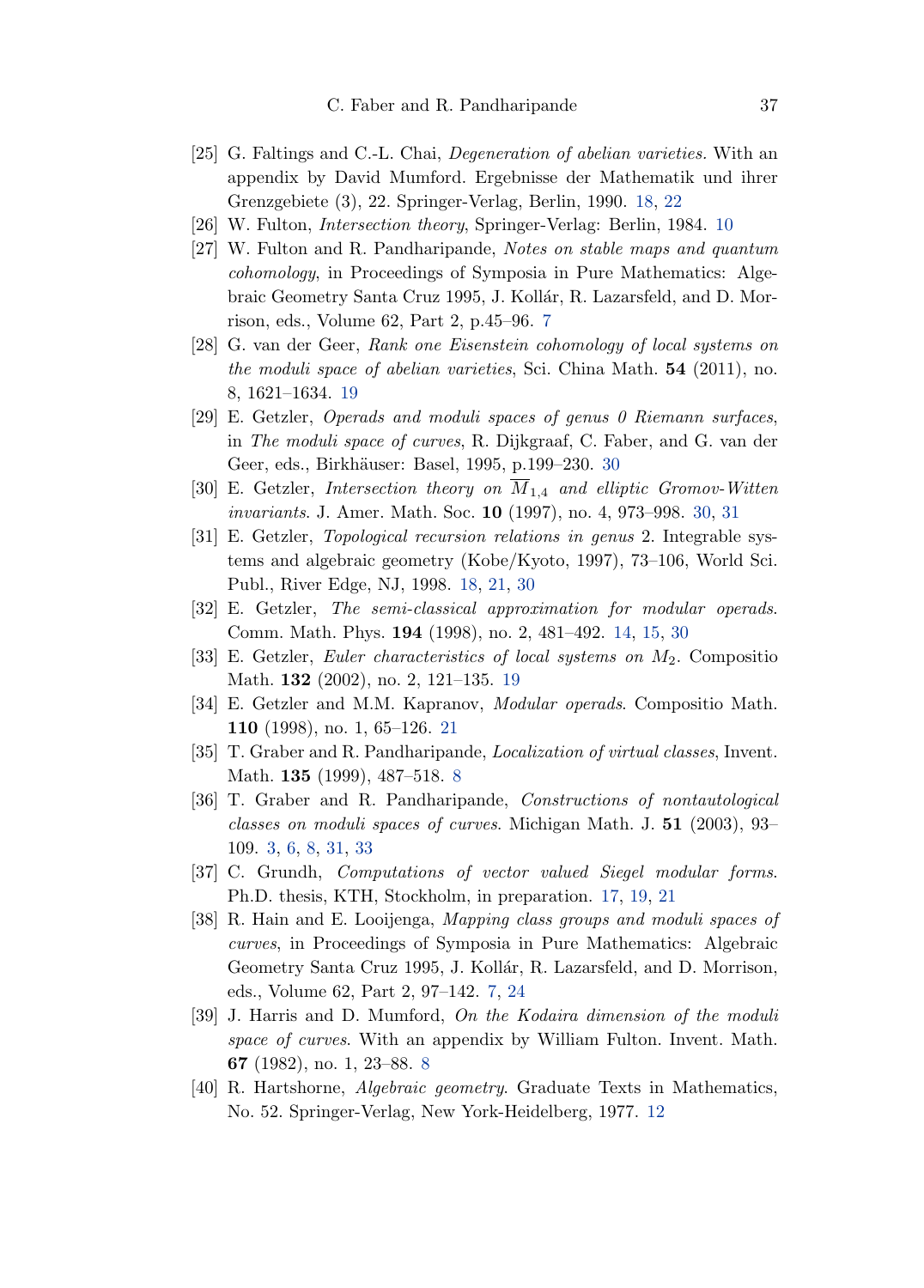- <span id="page-37-0"></span>38 Tautological and non-tautological cohomology of the moduli space of curves
	- [41] T. Ichikawa, *Teichmüller modular forms of degree* 3. Amer. J. Math. 117 (1995), no. 4, 1057–1061. [15,](#page-14-0) [23](#page-22-0)
	- [42] E. Ionel, Relations in the tautological ring of  $M_q$ , Duke Math J. 129 (2005), 157–186. [9](#page-8-0)
	- [43] S. Keel, *Intersection theory of moduli space of stable n-pointed curves* of genus zero. Trans. Amer. Math. Soc. 330 (1992), no. 2, 545–574. [25](#page-24-0)
	- [44] N. Koblitz, *Introduction to elliptic curves and modular forms*. Graduate Texts in Mathematics, 97. Springer-Verlag, New York, 1984. [11](#page-10-0)
	- [45] M. Kontsevich, Intersection theory on the moduli space of curves and the matrix Airy function, Comm. Math. Phys.  $147$  (1992), 1–23. [5](#page-4-0)
	- [46] M. Levine and R. Pandharipande, *Algebraic cobordism revisited*, Invent. Math. 176 (2009), 63–130. [8](#page-7-0)
	- [47] J. Li and G. Tian, Virtual moduli cycles and Gromov-Witten invariants of algebraic varieties, Jour. AMS 11 (1998), 119–174. [7](#page-6-0)
	- [48] E. Looijenga, On the tautological ring of  $M<sub>g</sub>$ . Invent. Math. **121** (1995), 411–419. [9](#page-8-0)
	- [49] M. Mirzakhani, Weil-Petersson volumes and intersection theory on the moduli space of curves, J. AMS 20 (2007), 1–23. [5](#page-4-0)
	- [50] S. Morita, Generators for the tautological algebra of the moduli space of curves, Topology 42 (2003), 787–819. [9](#page-8-0)
	- [51] D. Mumford, Towards an enumerative geometry of the moduli space of curves, in Arithmetic and Geometry, M. Artin and J. Tate, eds., Part II, Birkhäuser, 1983, 271–328. [1,](#page-0-0) [4,](#page-3-0) [9](#page-8-0)
	- [52] A. Okounkov and R. Pandharipande, Gromov-Witten theory, Hurwitz numbers, and matrix models, Proceedings of Algebraic geometry - Seattle 2005, Proc. Sympos. Pure Math. 80, 324–414. [5](#page-4-0)
	- [53] R. Pandharipande, Three questions in Gromov-Witten theory, Proceedings of the ICM (Beijing 2002), Vol. II, 503–512. [7,](#page-6-0) [24](#page-23-0)
	- [54] R. Pandharipande, The  $\kappa$  ring of the moduli of curves of compact type I, arXiv:0906.2657. [9](#page-8-0)
	- [55] R. Pandharipande, The κ ring of the moduli of curves of compact type II, arXiv:0906.2658. [9](#page-8-0)
	- [56] D. Petersen, Euler characteristics of local systems on the loci of delliptic abelian surfaces, arXiv:1004.5462. [21](#page-20-0)
	- [57] D. Petersen, Cusp form motives and admissible G-covers, arXiv:1012.1477, Algebra Number Theory, to appear. [15](#page-14-0)
	- [58] G. Shimura, Sur les intégrales attachées aux formes automorphes. J. Math. Soc. Japan 11 (1959), 291–311. [14,](#page-13-0) [15](#page-14-0)
	- [59] A.J. Scholl, Motives for modular forms. Invent. Math. 100 (1990), no. 2, 419–430. [15](#page-14-0)
	- [60] M. Tavakol, *The tautological ring of*  $M_{1,n}^{ct}$ , arXiv:1007.3091. [9,](#page-8-0) [30](#page-29-0)